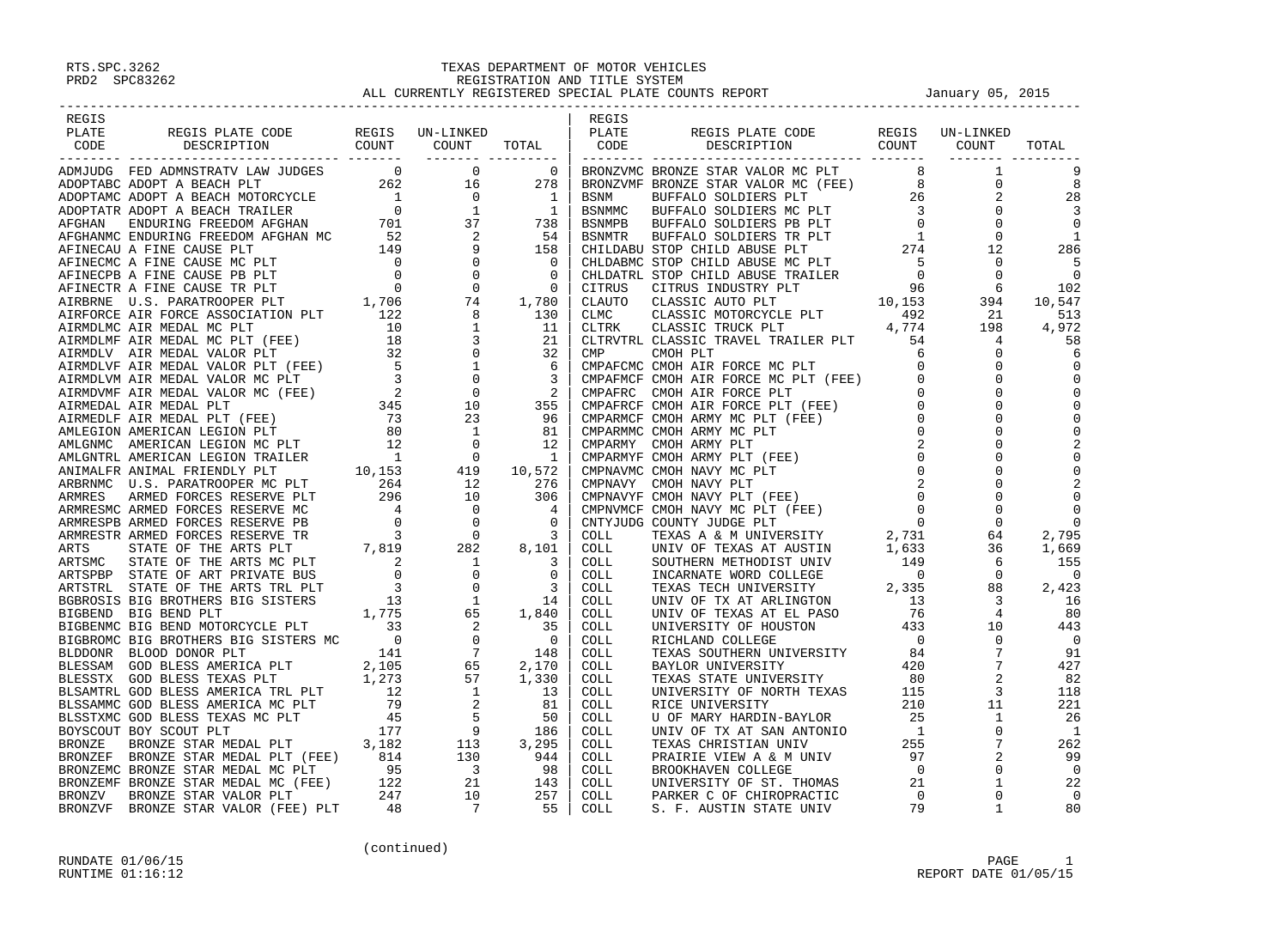| REGIS<br>PLATE<br>CODE | REGIS PLATE CODE REGIS UN-LINKED<br>DESCRIPTION COUNT COUNT<br>PLATE REGIS PLATE CODE WAS SERVED ON TIMED AND MANUFAT CODE CODE IN A CONFINERATION ON THE CONFINENCIAL COLLECTION ON THE CONFINENCIAL CONFINENCIAL CONFINENCIAL CONFINENCIAL CONFINENCIAL CONFINENCIAL CONFINENCIAL CONFINEN |                      | REGIS | TOTAL PLATE REGISPLATE CODE REGIS UN-LINKED<br>TOTAL CODE DESCRIPTION COUNT COUNT                                                                                                                                                          |             | TOTAL                      |
|------------------------|----------------------------------------------------------------------------------------------------------------------------------------------------------------------------------------------------------------------------------------------------------------------------------------------|----------------------|-------|--------------------------------------------------------------------------------------------------------------------------------------------------------------------------------------------------------------------------------------------|-------------|----------------------------|
|                        |                                                                                                                                                                                                                                                                                              | ____________________ |       |                                                                                                                                                                                                                                            | ________ __ |                            |
|                        |                                                                                                                                                                                                                                                                                              |                      |       |                                                                                                                                                                                                                                            |             |                            |
|                        |                                                                                                                                                                                                                                                                                              |                      |       |                                                                                                                                                                                                                                            |             | $\mathbf 0$                |
|                        |                                                                                                                                                                                                                                                                                              |                      |       |                                                                                                                                                                                                                                            |             |                            |
|                        |                                                                                                                                                                                                                                                                                              |                      |       |                                                                                                                                                                                                                                            |             | $\Omega$                   |
|                        |                                                                                                                                                                                                                                                                                              |                      |       |                                                                                                                                                                                                                                            |             |                            |
|                        |                                                                                                                                                                                                                                                                                              |                      |       |                                                                                                                                                                                                                                            |             |                            |
|                        |                                                                                                                                                                                                                                                                                              |                      |       |                                                                                                                                                                                                                                            |             |                            |
|                        |                                                                                                                                                                                                                                                                                              |                      |       |                                                                                                                                                                                                                                            |             | $\mathbf 0$                |
|                        |                                                                                                                                                                                                                                                                                              |                      |       |                                                                                                                                                                                                                                            |             | $\Omega$                   |
|                        |                                                                                                                                                                                                                                                                                              |                      |       |                                                                                                                                                                                                                                            |             | $\Omega$                   |
|                        |                                                                                                                                                                                                                                                                                              |                      |       |                                                                                                                                                                                                                                            |             | 1                          |
|                        |                                                                                                                                                                                                                                                                                              |                      |       |                                                                                                                                                                                                                                            |             | 34                         |
|                        |                                                                                                                                                                                                                                                                                              |                      |       |                                                                                                                                                                                                                                            |             |                            |
|                        |                                                                                                                                                                                                                                                                                              |                      |       |                                                                                                                                                                                                                                            |             | 726                        |
|                        |                                                                                                                                                                                                                                                                                              |                      |       |                                                                                                                                                                                                                                            |             |                            |
|                        |                                                                                                                                                                                                                                                                                              |                      |       |                                                                                                                                                                                                                                            |             | $\Omega$                   |
|                        |                                                                                                                                                                                                                                                                                              |                      |       |                                                                                                                                                                                                                                            |             |                            |
|                        |                                                                                                                                                                                                                                                                                              |                      |       |                                                                                                                                                                                                                                            |             | 1                          |
|                        |                                                                                                                                                                                                                                                                                              |                      |       |                                                                                                                                                                                                                                            |             | $\Omega$                   |
|                        |                                                                                                                                                                                                                                                                                              |                      |       |                                                                                                                                                                                                                                            |             | 12                         |
|                        |                                                                                                                                                                                                                                                                                              |                      |       |                                                                                                                                                                                                                                            |             |                            |
|                        |                                                                                                                                                                                                                                                                                              |                      |       |                                                                                                                                                                                                                                            |             | 216                        |
|                        |                                                                                                                                                                                                                                                                                              |                      |       |                                                                                                                                                                                                                                            |             | 117                        |
|                        |                                                                                                                                                                                                                                                                                              |                      |       |                                                                                                                                                                                                                                            |             | $\overline{\phantom{0}}^2$ |
|                        |                                                                                                                                                                                                                                                                                              |                      |       |                                                                                                                                                                                                                                            |             | 15                         |
|                        |                                                                                                                                                                                                                                                                                              |                      |       |                                                                                                                                                                                                                                            |             | 27                         |
|                        |                                                                                                                                                                                                                                                                                              |                      |       |                                                                                                                                                                                                                                            |             |                            |
|                        |                                                                                                                                                                                                                                                                                              |                      |       |                                                                                                                                                                                                                                            |             | 1                          |
|                        |                                                                                                                                                                                                                                                                                              |                      |       |                                                                                                                                                                                                                                            |             |                            |
|                        |                                                                                                                                                                                                                                                                                              |                      |       |                                                                                                                                                                                                                                            |             | $\overline{0}$<br>$\Omega$ |
|                        |                                                                                                                                                                                                                                                                                              |                      |       |                                                                                                                                                                                                                                            |             |                            |
|                        |                                                                                                                                                                                                                                                                                              |                      |       |                                                                                                                                                                                                                                            |             | 9                          |
|                        |                                                                                                                                                                                                                                                                                              |                      |       |                                                                                                                                                                                                                                            |             | 2,693                      |
|                        |                                                                                                                                                                                                                                                                                              |                      |       |                                                                                                                                                                                                                                            |             | 1,388                      |
|                        |                                                                                                                                                                                                                                                                                              |                      |       |                                                                                                                                                                                                                                            |             | 30                         |
|                        |                                                                                                                                                                                                                                                                                              |                      |       |                                                                                                                                                                                                                                            |             | 129                        |
|                        |                                                                                                                                                                                                                                                                                              |                      |       |                                                                                                                                                                                                                                            |             | 306                        |
|                        |                                                                                                                                                                                                                                                                                              |                      |       |                                                                                                                                                                                                                                            |             | 133                        |
|                        |                                                                                                                                                                                                                                                                                              |                      |       |                                                                                                                                                                                                                                            |             | 8                          |
|                        |                                                                                                                                                                                                                                                                                              |                      |       |                                                                                                                                                                                                                                            |             | 24                         |
|                        |                                                                                                                                                                                                                                                                                              |                      |       |                                                                                                                                                                                                                                            |             | $\Omega$                   |
|                        |                                                                                                                                                                                                                                                                                              |                      |       |                                                                                                                                                                                                                                            |             |                            |
|                        |                                                                                                                                                                                                                                                                                              |                      |       | DVAIRVM DV AIR MEDAL VALOR NC (FEE) 0<br>DVAIRVM DV AIR MEDAL VALOR MC (FEE) 0<br>DVARCRMC DV ARMY DST CROSS MC PLT<br>DVARCRMC DV ARMY DST CROSS MC PLT<br>DVARCRMC DV ARMY DST CROSS (FEE) 0<br>DVARCRMCRE DV ARMY DST CROSS (FEE) 4<br> |             |                            |
|                        |                                                                                                                                                                                                                                                                                              |                      |       |                                                                                                                                                                                                                                            |             |                            |
|                        |                                                                                                                                                                                                                                                                                              |                      |       |                                                                                                                                                                                                                                            |             |                            |
|                        |                                                                                                                                                                                                                                                                                              |                      |       |                                                                                                                                                                                                                                            |             | $\mathbf 0$                |
|                        |                                                                                                                                                                                                                                                                                              |                      |       |                                                                                                                                                                                                                                            |             | $\mathbf 0$                |
|                        |                                                                                                                                                                                                                                                                                              |                      |       |                                                                                                                                                                                                                                            |             | $\Omega$                   |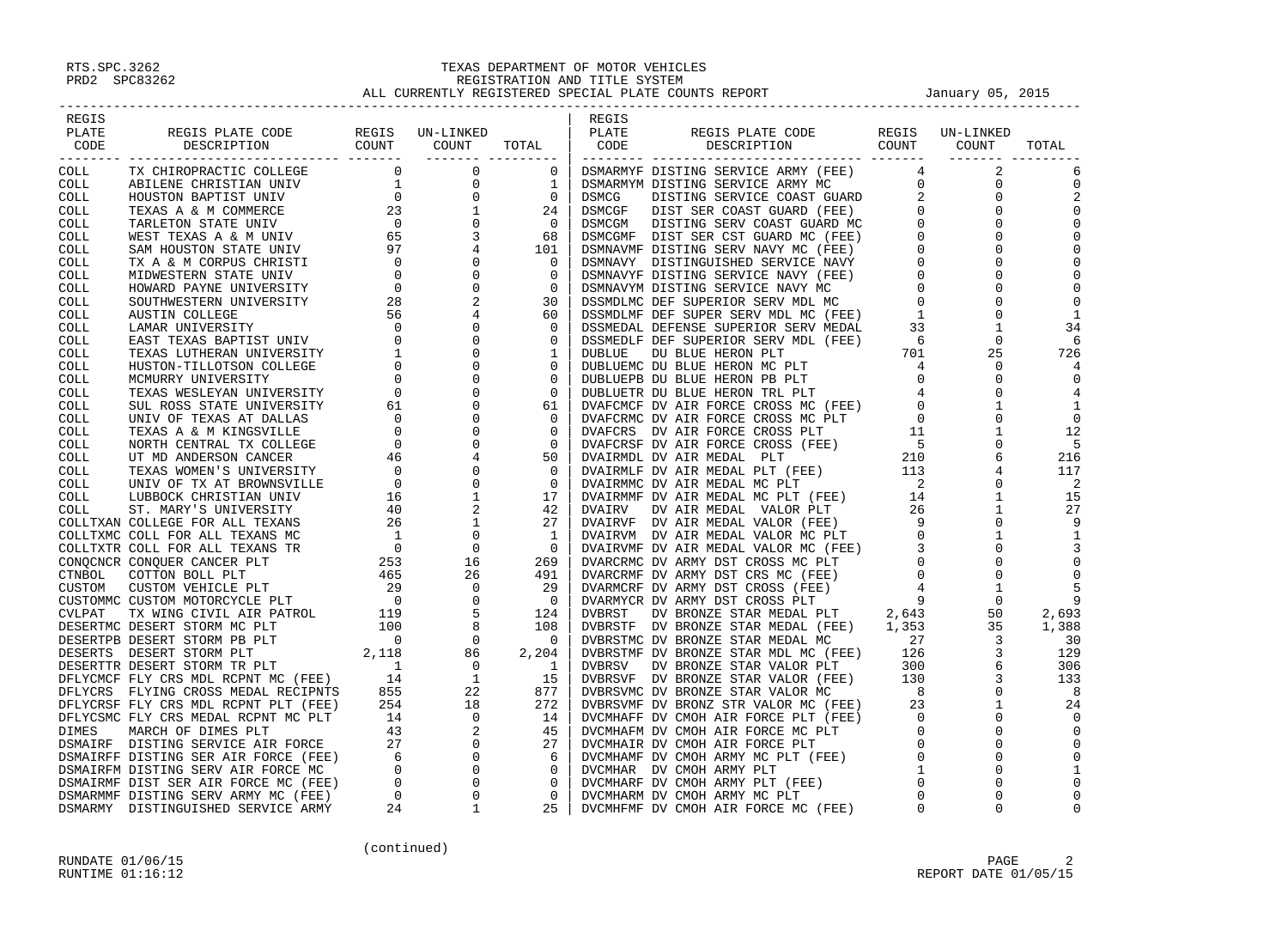| REGIS |  | REGIS |  |  |
|-------|--|-------|--|--|
|       |  |       |  |  |
|       |  |       |  |  |
|       |  |       |  |  |
|       |  |       |  |  |
|       |  |       |  |  |
|       |  |       |  |  |
|       |  |       |  |  |
|       |  |       |  |  |
|       |  |       |  |  |
|       |  |       |  |  |
|       |  |       |  |  |
|       |  |       |  |  |
|       |  |       |  |  |
|       |  |       |  |  |
|       |  |       |  |  |
|       |  |       |  |  |
|       |  |       |  |  |
|       |  |       |  |  |
|       |  |       |  |  |
|       |  |       |  |  |
|       |  |       |  |  |
|       |  |       |  |  |
|       |  |       |  |  |
|       |  |       |  |  |
|       |  |       |  |  |
|       |  |       |  |  |
|       |  |       |  |  |
|       |  |       |  |  |
|       |  |       |  |  |
|       |  |       |  |  |
|       |  |       |  |  |
|       |  |       |  |  |
|       |  |       |  |  |
|       |  |       |  |  |
|       |  |       |  |  |
|       |  |       |  |  |
|       |  |       |  |  |
|       |  |       |  |  |
|       |  |       |  |  |
|       |  |       |  |  |
|       |  |       |  |  |
|       |  |       |  |  |
|       |  |       |  |  |
|       |  |       |  |  |
|       |  |       |  |  |
|       |  |       |  |  |
|       |  |       |  |  |
|       |  |       |  |  |
|       |  |       |  |  |
|       |  |       |  |  |
|       |  |       |  |  |
|       |  |       |  |  |
|       |  |       |  |  |
|       |  |       |  |  |
|       |  |       |  |  |
|       |  |       |  |  |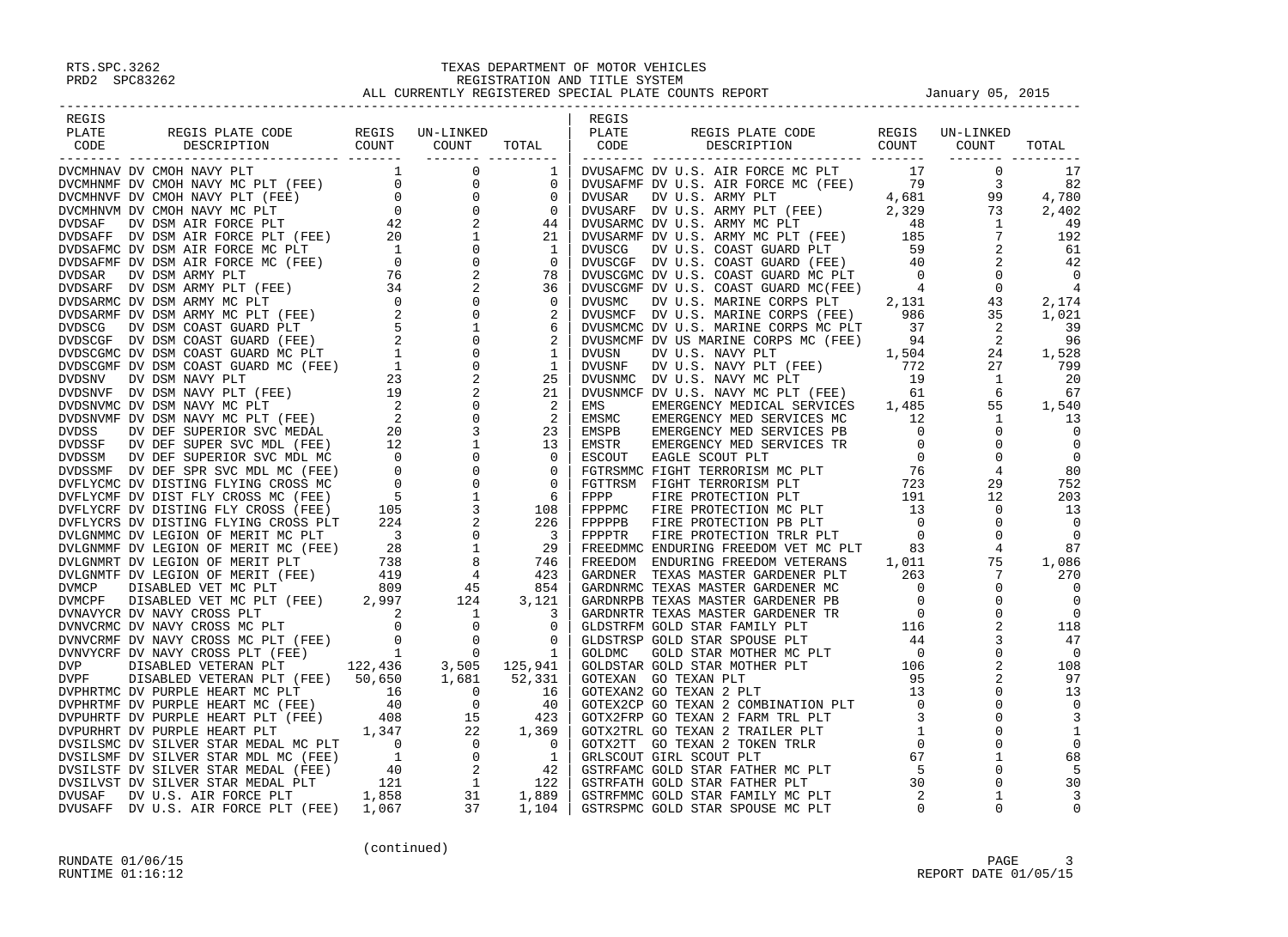| REGIS |                                                                                                                                                                                                                               |  | REGIS |                                                                                                                                                                                                                                      |                  |       |
|-------|-------------------------------------------------------------------------------------------------------------------------------------------------------------------------------------------------------------------------------|--|-------|--------------------------------------------------------------------------------------------------------------------------------------------------------------------------------------------------------------------------------------|------------------|-------|
|       |                                                                                                                                                                                                                               |  |       |                                                                                                                                                                                                                                      |                  | TOTAL |
|       |                                                                                                                                                                                                                               |  |       |                                                                                                                                                                                                                                      | ________________ |       |
|       |                                                                                                                                                                                                                               |  |       |                                                                                                                                                                                                                                      |                  |       |
|       |                                                                                                                                                                                                                               |  |       |                                                                                                                                                                                                                                      |                  |       |
|       |                                                                                                                                                                                                                               |  |       |                                                                                                                                                                                                                                      |                  |       |
|       |                                                                                                                                                                                                                               |  |       |                                                                                                                                                                                                                                      |                  |       |
|       |                                                                                                                                                                                                                               |  |       |                                                                                                                                                                                                                                      |                  |       |
|       |                                                                                                                                                                                                                               |  |       |                                                                                                                                                                                                                                      |                  |       |
|       |                                                                                                                                                                                                                               |  |       |                                                                                                                                                                                                                                      |                  |       |
|       |                                                                                                                                                                                                                               |  |       |                                                                                                                                                                                                                                      |                  |       |
|       |                                                                                                                                                                                                                               |  |       |                                                                                                                                                                                                                                      |                  |       |
|       |                                                                                                                                                                                                                               |  |       |                                                                                                                                                                                                                                      |                  |       |
|       |                                                                                                                                                                                                                               |  |       |                                                                                                                                                                                                                                      |                  |       |
|       |                                                                                                                                                                                                                               |  |       |                                                                                                                                                                                                                                      |                  |       |
|       |                                                                                                                                                                                                                               |  |       |                                                                                                                                                                                                                                      |                  |       |
|       |                                                                                                                                                                                                                               |  |       |                                                                                                                                                                                                                                      |                  |       |
|       |                                                                                                                                                                                                                               |  |       |                                                                                                                                                                                                                                      |                  |       |
|       |                                                                                                                                                                                                                               |  |       |                                                                                                                                                                                                                                      |                  |       |
|       |                                                                                                                                                                                                                               |  |       |                                                                                                                                                                                                                                      |                  |       |
|       |                                                                                                                                                                                                                               |  |       |                                                                                                                                                                                                                                      |                  |       |
|       |                                                                                                                                                                                                                               |  |       |                                                                                                                                                                                                                                      |                  |       |
|       |                                                                                                                                                                                                                               |  |       |                                                                                                                                                                                                                                      |                  |       |
|       |                                                                                                                                                                                                                               |  |       |                                                                                                                                                                                                                                      |                  |       |
|       |                                                                                                                                                                                                                               |  |       |                                                                                                                                                                                                                                      |                  |       |
|       |                                                                                                                                                                                                                               |  |       |                                                                                                                                                                                                                                      |                  |       |
|       |                                                                                                                                                                                                                               |  |       |                                                                                                                                                                                                                                      |                  |       |
|       |                                                                                                                                                                                                                               |  |       |                                                                                                                                                                                                                                      |                  |       |
|       |                                                                                                                                                                                                                               |  |       |                                                                                                                                                                                                                                      |                  |       |
|       |                                                                                                                                                                                                                               |  |       |                                                                                                                                                                                                                                      |                  |       |
|       |                                                                                                                                                                                                                               |  |       |                                                                                                                                                                                                                                      |                  |       |
|       |                                                                                                                                                                                                                               |  |       |                                                                                                                                                                                                                                      |                  |       |
|       |                                                                                                                                                                                                                               |  |       |                                                                                                                                                                                                                                      |                  |       |
|       |                                                                                                                                                                                                                               |  |       |                                                                                                                                                                                                                                      |                  |       |
|       |                                                                                                                                                                                                                               |  |       |                                                                                                                                                                                                                                      |                  |       |
|       |                                                                                                                                                                                                                               |  |       |                                                                                                                                                                                                                                      |                  |       |
|       |                                                                                                                                                                                                                               |  |       |                                                                                                                                                                                                                                      |                  |       |
|       |                                                                                                                                                                                                                               |  |       |                                                                                                                                                                                                                                      |                  |       |
|       |                                                                                                                                                                                                                               |  |       |                                                                                                                                                                                                                                      |                  |       |
|       |                                                                                                                                                                                                                               |  |       |                                                                                                                                                                                                                                      |                  |       |
|       |                                                                                                                                                                                                                               |  |       |                                                                                                                                                                                                                                      |                  |       |
|       |                                                                                                                                                                                                                               |  |       |                                                                                                                                                                                                                                      |                  |       |
|       |                                                                                                                                                                                                                               |  |       |                                                                                                                                                                                                                                      |                  |       |
|       |                                                                                                                                                                                                                               |  |       |                                                                                                                                                                                                                                      |                  |       |
|       |                                                                                                                                                                                                                               |  |       |                                                                                                                                                                                                                                      |                  |       |
|       |                                                                                                                                                                                                                               |  |       |                                                                                                                                                                                                                                      |                  |       |
|       |                                                                                                                                                                                                                               |  |       |                                                                                                                                                                                                                                      |                  |       |
|       |                                                                                                                                                                                                                               |  |       |                                                                                                                                                                                                                                      |                  |       |
|       |                                                                                                                                                                                                                               |  |       |                                                                                                                                                                                                                                      |                  |       |
|       |                                                                                                                                                                                                                               |  |       |                                                                                                                                                                                                                                      |                  |       |
|       |                                                                                                                                                                                                                               |  |       |                                                                                                                                                                                                                                      |                  |       |
|       | PLATS FLATS THE MAIN CONSERVANCE IN THE MAIN CONSERVANCE IN THE SECTION OF A SECTION OF A SECTION OF A SECTION OF A SECTION OF A SECTION OF A SECTION OF A SECTION OF A SECTION OF A SECTION OF A SECTION OF A SECTION OF A S |  |       | <b>PLATE SERIE PLATE CONFIGURATION</b> DESCRIPTION COUNT COUNT TOTAL DESCRIPTION COUNT COUNT COUNT COUNT COUNT COUNT COUNT COUNT COUNT COUNT COUNT COUNT COUNT COUNT COUNT COUNT COUNT COUNT (FEE) $\frac{1}{2}$ 0 0 0 0 0 0 0 0 0 0 |                  |       |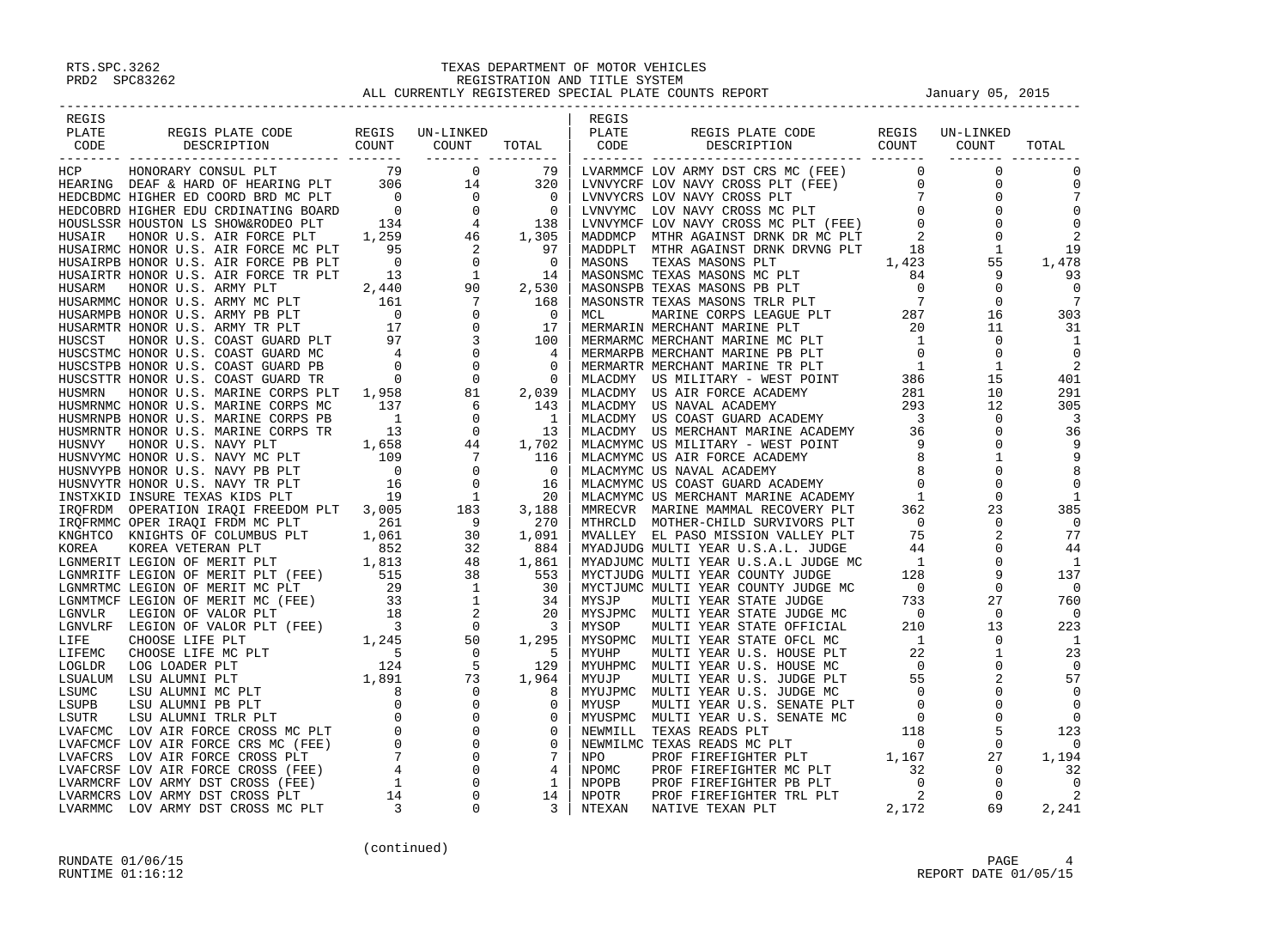| REGIS                                                                                                                                                                                                                                                                                                                                                    |  | REGIS |  |  |
|----------------------------------------------------------------------------------------------------------------------------------------------------------------------------------------------------------------------------------------------------------------------------------------------------------------------------------------------------------|--|-------|--|--|
|                                                                                                                                                                                                                                                                                                                                                          |  |       |  |  |
|                                                                                                                                                                                                                                                                                                                                                          |  |       |  |  |
|                                                                                                                                                                                                                                                                                                                                                          |  |       |  |  |
|                                                                                                                                                                                                                                                                                                                                                          |  |       |  |  |
|                                                                                                                                                                                                                                                                                                                                                          |  |       |  |  |
|                                                                                                                                                                                                                                                                                                                                                          |  |       |  |  |
|                                                                                                                                                                                                                                                                                                                                                          |  |       |  |  |
|                                                                                                                                                                                                                                                                                                                                                          |  |       |  |  |
|                                                                                                                                                                                                                                                                                                                                                          |  |       |  |  |
|                                                                                                                                                                                                                                                                                                                                                          |  |       |  |  |
|                                                                                                                                                                                                                                                                                                                                                          |  |       |  |  |
|                                                                                                                                                                                                                                                                                                                                                          |  |       |  |  |
|                                                                                                                                                                                                                                                                                                                                                          |  |       |  |  |
|                                                                                                                                                                                                                                                                                                                                                          |  |       |  |  |
|                                                                                                                                                                                                                                                                                                                                                          |  |       |  |  |
|                                                                                                                                                                                                                                                                                                                                                          |  |       |  |  |
|                                                                                                                                                                                                                                                                                                                                                          |  |       |  |  |
|                                                                                                                                                                                                                                                                                                                                                          |  |       |  |  |
|                                                                                                                                                                                                                                                                                                                                                          |  |       |  |  |
|                                                                                                                                                                                                                                                                                                                                                          |  |       |  |  |
|                                                                                                                                                                                                                                                                                                                                                          |  |       |  |  |
|                                                                                                                                                                                                                                                                                                                                                          |  |       |  |  |
|                                                                                                                                                                                                                                                                                                                                                          |  |       |  |  |
|                                                                                                                                                                                                                                                                                                                                                          |  |       |  |  |
|                                                                                                                                                                                                                                                                                                                                                          |  |       |  |  |
|                                                                                                                                                                                                                                                                                                                                                          |  |       |  |  |
|                                                                                                                                                                                                                                                                                                                                                          |  |       |  |  |
|                                                                                                                                                                                                                                                                                                                                                          |  |       |  |  |
|                                                                                                                                                                                                                                                                                                                                                          |  |       |  |  |
|                                                                                                                                                                                                                                                                                                                                                          |  |       |  |  |
|                                                                                                                                                                                                                                                                                                                                                          |  |       |  |  |
|                                                                                                                                                                                                                                                                                                                                                          |  |       |  |  |
|                                                                                                                                                                                                                                                                                                                                                          |  |       |  |  |
|                                                                                                                                                                                                                                                                                                                                                          |  |       |  |  |
|                                                                                                                                                                                                                                                                                                                                                          |  |       |  |  |
|                                                                                                                                                                                                                                                                                                                                                          |  |       |  |  |
|                                                                                                                                                                                                                                                                                                                                                          |  |       |  |  |
|                                                                                                                                                                                                                                                                                                                                                          |  |       |  |  |
|                                                                                                                                                                                                                                                                                                                                                          |  |       |  |  |
|                                                                                                                                                                                                                                                                                                                                                          |  |       |  |  |
|                                                                                                                                                                                                                                                                                                                                                          |  |       |  |  |
|                                                                                                                                                                                                                                                                                                                                                          |  |       |  |  |
|                                                                                                                                                                                                                                                                                                                                                          |  |       |  |  |
|                                                                                                                                                                                                                                                                                                                                                          |  |       |  |  |
|                                                                                                                                                                                                                                                                                                                                                          |  |       |  |  |
|                                                                                                                                                                                                                                                                                                                                                          |  |       |  |  |
|                                                                                                                                                                                                                                                                                                                                                          |  |       |  |  |
|                                                                                                                                                                                                                                                                                                                                                          |  |       |  |  |
|                                                                                                                                                                                                                                                                                                                                                          |  |       |  |  |
|                                                                                                                                                                                                                                                                                                                                                          |  |       |  |  |
|                                                                                                                                                                                                                                                                                                                                                          |  |       |  |  |
|                                                                                                                                                                                                                                                                                                                                                          |  |       |  |  |
|                                                                                                                                                                                                                                                                                                                                                          |  |       |  |  |
|                                                                                                                                                                                                                                                                                                                                                          |  |       |  |  |
|                                                                                                                                                                                                                                                                                                                                                          |  |       |  |  |
|                                                                                                                                                                                                                                                                                                                                                          |  |       |  |  |
|                                                                                                                                                                                                                                                                                                                                                          |  |       |  |  |
|                                                                                                                                                                                                                                                                                                                                                          |  |       |  |  |
| $\begin{smallmatrix} \text{C1013} & \text{C2125} & \text{C3135} & \text{C3135} & \text{C3135} & \text{C3135} & \text{C3135} & \text{C3135} & \text{C3135} & \text{C3135} & \text{C3135} & \text{C3135} & \text{C3135} & \text{C3135} & \text{C3135} & \text{C3135} & \text{C3135} & \text{C3135} & \text{C3135} & \text{C3135} & \text{C3135} & \text{C$ |  |       |  |  |
|                                                                                                                                                                                                                                                                                                                                                          |  |       |  |  |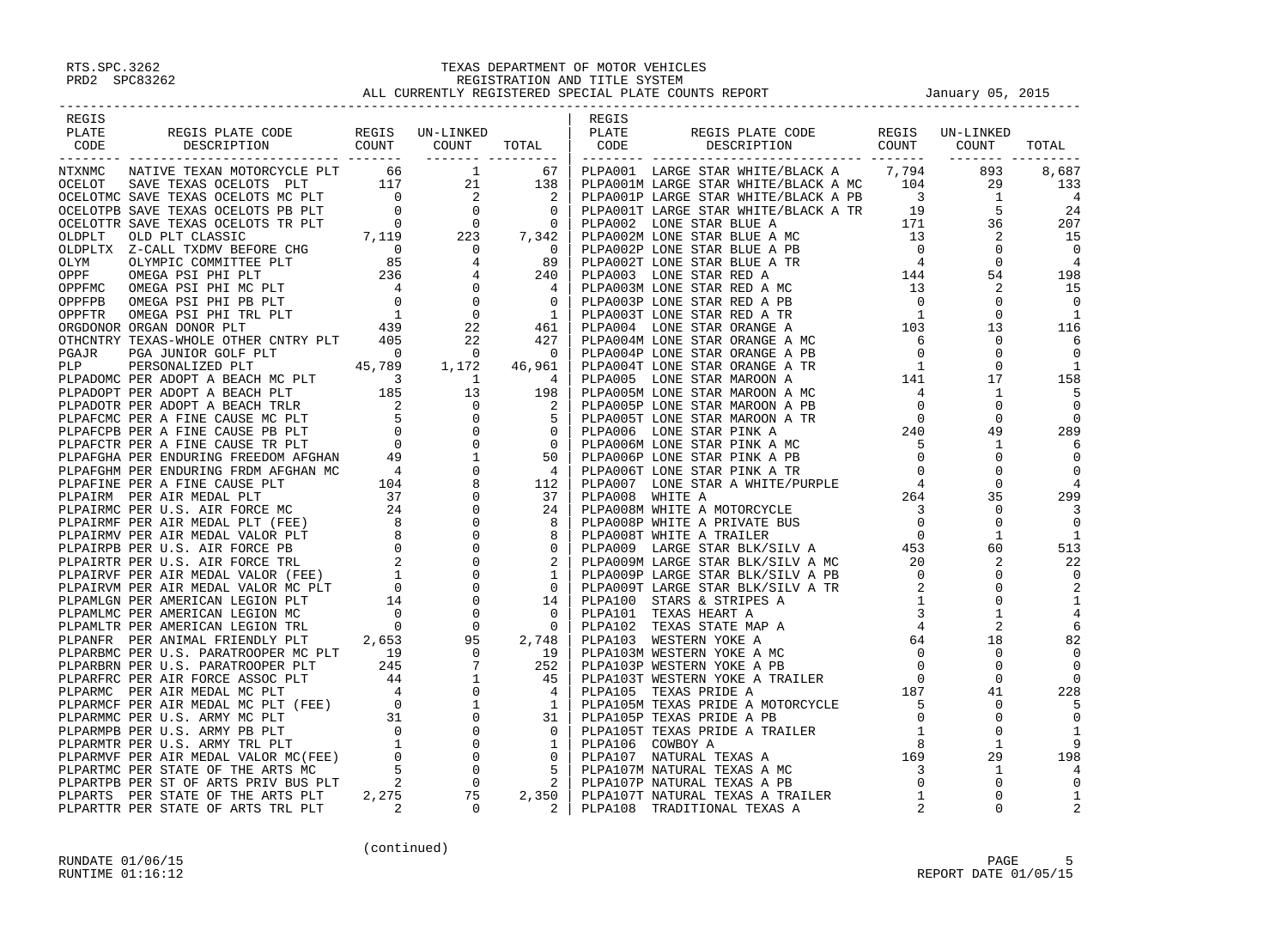| REGIS                                                                                                                                                                                                                                                                                                                                                                                                                                                           |  | REGIS |  |  |
|-----------------------------------------------------------------------------------------------------------------------------------------------------------------------------------------------------------------------------------------------------------------------------------------------------------------------------------------------------------------------------------------------------------------------------------------------------------------|--|-------|--|--|
|                                                                                                                                                                                                                                                                                                                                                                                                                                                                 |  |       |  |  |
|                                                                                                                                                                                                                                                                                                                                                                                                                                                                 |  |       |  |  |
|                                                                                                                                                                                                                                                                                                                                                                                                                                                                 |  |       |  |  |
|                                                                                                                                                                                                                                                                                                                                                                                                                                                                 |  |       |  |  |
|                                                                                                                                                                                                                                                                                                                                                                                                                                                                 |  |       |  |  |
|                                                                                                                                                                                                                                                                                                                                                                                                                                                                 |  |       |  |  |
|                                                                                                                                                                                                                                                                                                                                                                                                                                                                 |  |       |  |  |
|                                                                                                                                                                                                                                                                                                                                                                                                                                                                 |  |       |  |  |
|                                                                                                                                                                                                                                                                                                                                                                                                                                                                 |  |       |  |  |
|                                                                                                                                                                                                                                                                                                                                                                                                                                                                 |  |       |  |  |
|                                                                                                                                                                                                                                                                                                                                                                                                                                                                 |  |       |  |  |
|                                                                                                                                                                                                                                                                                                                                                                                                                                                                 |  |       |  |  |
|                                                                                                                                                                                                                                                                                                                                                                                                                                                                 |  |       |  |  |
|                                                                                                                                                                                                                                                                                                                                                                                                                                                                 |  |       |  |  |
|                                                                                                                                                                                                                                                                                                                                                                                                                                                                 |  |       |  |  |
|                                                                                                                                                                                                                                                                                                                                                                                                                                                                 |  |       |  |  |
|                                                                                                                                                                                                                                                                                                                                                                                                                                                                 |  |       |  |  |
|                                                                                                                                                                                                                                                                                                                                                                                                                                                                 |  |       |  |  |
|                                                                                                                                                                                                                                                                                                                                                                                                                                                                 |  |       |  |  |
|                                                                                                                                                                                                                                                                                                                                                                                                                                                                 |  |       |  |  |
|                                                                                                                                                                                                                                                                                                                                                                                                                                                                 |  |       |  |  |
|                                                                                                                                                                                                                                                                                                                                                                                                                                                                 |  |       |  |  |
|                                                                                                                                                                                                                                                                                                                                                                                                                                                                 |  |       |  |  |
|                                                                                                                                                                                                                                                                                                                                                                                                                                                                 |  |       |  |  |
|                                                                                                                                                                                                                                                                                                                                                                                                                                                                 |  |       |  |  |
|                                                                                                                                                                                                                                                                                                                                                                                                                                                                 |  |       |  |  |
|                                                                                                                                                                                                                                                                                                                                                                                                                                                                 |  |       |  |  |
|                                                                                                                                                                                                                                                                                                                                                                                                                                                                 |  |       |  |  |
|                                                                                                                                                                                                                                                                                                                                                                                                                                                                 |  |       |  |  |
|                                                                                                                                                                                                                                                                                                                                                                                                                                                                 |  |       |  |  |
|                                                                                                                                                                                                                                                                                                                                                                                                                                                                 |  |       |  |  |
|                                                                                                                                                                                                                                                                                                                                                                                                                                                                 |  |       |  |  |
|                                                                                                                                                                                                                                                                                                                                                                                                                                                                 |  |       |  |  |
|                                                                                                                                                                                                                                                                                                                                                                                                                                                                 |  |       |  |  |
|                                                                                                                                                                                                                                                                                                                                                                                                                                                                 |  |       |  |  |
|                                                                                                                                                                                                                                                                                                                                                                                                                                                                 |  |       |  |  |
|                                                                                                                                                                                                                                                                                                                                                                                                                                                                 |  |       |  |  |
|                                                                                                                                                                                                                                                                                                                                                                                                                                                                 |  |       |  |  |
|                                                                                                                                                                                                                                                                                                                                                                                                                                                                 |  |       |  |  |
|                                                                                                                                                                                                                                                                                                                                                                                                                                                                 |  |       |  |  |
|                                                                                                                                                                                                                                                                                                                                                                                                                                                                 |  |       |  |  |
|                                                                                                                                                                                                                                                                                                                                                                                                                                                                 |  |       |  |  |
|                                                                                                                                                                                                                                                                                                                                                                                                                                                                 |  |       |  |  |
|                                                                                                                                                                                                                                                                                                                                                                                                                                                                 |  |       |  |  |
|                                                                                                                                                                                                                                                                                                                                                                                                                                                                 |  |       |  |  |
|                                                                                                                                                                                                                                                                                                                                                                                                                                                                 |  |       |  |  |
|                                                                                                                                                                                                                                                                                                                                                                                                                                                                 |  |       |  |  |
|                                                                                                                                                                                                                                                                                                                                                                                                                                                                 |  |       |  |  |
|                                                                                                                                                                                                                                                                                                                                                                                                                                                                 |  |       |  |  |
|                                                                                                                                                                                                                                                                                                                                                                                                                                                                 |  |       |  |  |
|                                                                                                                                                                                                                                                                                                                                                                                                                                                                 |  |       |  |  |
|                                                                                                                                                                                                                                                                                                                                                                                                                                                                 |  |       |  |  |
|                                                                                                                                                                                                                                                                                                                                                                                                                                                                 |  |       |  |  |
| $\begin{smallmatrix}&&&\cdots\\ &&&\cdots\\ &&&\cdots\\ &&&\cdots\\ &&&\cdots\\ &&&\cdots\\ &&&\cdots\\ &&&\cdots\\ &&&\cdots\\ &&&\cdots\\ &&&\cdots\\ &&&\cdots\\ &&&\cdots\\ &&&\cdots\\ &&&\cdots\\ &&&\cdots\\ &&&\cdots\\ &&&\cdots\\ &&&\cdots\\ &&&\cdots\\ &&&\cdots\\ &&&\cdots\\ &&&\cdots\\ &&&\cdots\\ &&&\cdots\\ &&&\cdots\\ &&&\cdots\\ &&&\cdots\\ &&&\cdots\\ &&&\cdots\\ &&&\cdots\\ &&&\cdots\\ &&&\cdots\\ &&&\cdots\\ &&&\cdots\\ &&&\cd$ |  |       |  |  |
|                                                                                                                                                                                                                                                                                                                                                                                                                                                                 |  |       |  |  |
|                                                                                                                                                                                                                                                                                                                                                                                                                                                                 |  |       |  |  |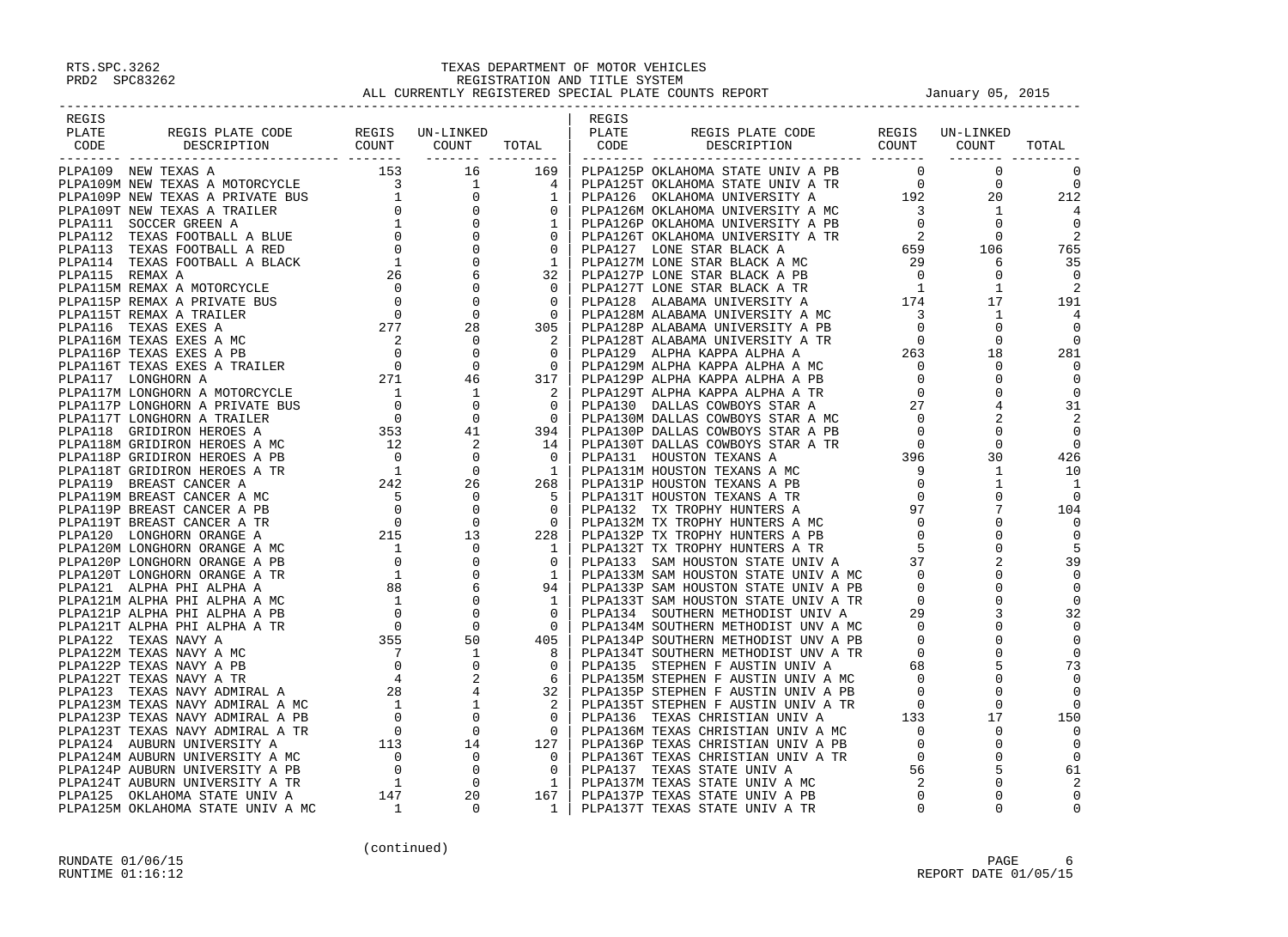| REGIS |  |  | REGIS |                                                                                                                                                                                                                               |  |                |
|-------|--|--|-------|-------------------------------------------------------------------------------------------------------------------------------------------------------------------------------------------------------------------------------|--|----------------|
| PLATE |  |  |       |                                                                                                                                                                                                                               |  |                |
| CODE  |  |  |       |                                                                                                                                                                                                                               |  |                |
|       |  |  |       |                                                                                                                                                                                                                               |  |                |
|       |  |  |       |                                                                                                                                                                                                                               |  |                |
|       |  |  |       |                                                                                                                                                                                                                               |  | 0              |
|       |  |  |       |                                                                                                                                                                                                                               |  | 76             |
|       |  |  |       |                                                                                                                                                                                                                               |  | -3             |
|       |  |  |       |                                                                                                                                                                                                                               |  | $\mathbf 0$    |
|       |  |  |       |                                                                                                                                                                                                                               |  |                |
|       |  |  |       |                                                                                                                                                                                                                               |  |                |
|       |  |  |       |                                                                                                                                                                                                                               |  |                |
|       |  |  |       |                                                                                                                                                                                                                               |  | 0              |
|       |  |  |       |                                                                                                                                                                                                                               |  |                |
|       |  |  |       |                                                                                                                                                                                                                               |  |                |
|       |  |  |       |                                                                                                                                                                                                                               |  |                |
|       |  |  |       |                                                                                                                                                                                                                               |  |                |
|       |  |  |       |                                                                                                                                                                                                                               |  |                |
|       |  |  |       |                                                                                                                                                                                                                               |  | 218            |
|       |  |  |       |                                                                                                                                                                                                                               |  | 8              |
|       |  |  |       |                                                                                                                                                                                                                               |  |                |
|       |  |  |       |                                                                                                                                                                                                                               |  | -1             |
|       |  |  |       |                                                                                                                                                                                                                               |  | 30             |
|       |  |  |       |                                                                                                                                                                                                                               |  |                |
|       |  |  |       |                                                                                                                                                                                                                               |  |                |
|       |  |  |       |                                                                                                                                                                                                                               |  |                |
|       |  |  |       |                                                                                                                                                                                                                               |  | 13             |
|       |  |  |       |                                                                                                                                                                                                                               |  | $\Omega$       |
|       |  |  |       |                                                                                                                                                                                                                               |  |                |
|       |  |  |       |                                                                                                                                                                                                                               |  | 0              |
|       |  |  |       |                                                                                                                                                                                                                               |  | 23             |
|       |  |  |       |                                                                                                                                                                                                                               |  |                |
|       |  |  |       |                                                                                                                                                                                                                               |  |                |
|       |  |  |       |                                                                                                                                                                                                                               |  |                |
|       |  |  |       |                                                                                                                                                                                                                               |  | 18             |
|       |  |  |       |                                                                                                                                                                                                                               |  | 0              |
|       |  |  |       |                                                                                                                                                                                                                               |  |                |
|       |  |  |       |                                                                                                                                                                                                                               |  | $\overline{0}$ |
|       |  |  |       |                                                                                                                                                                                                                               |  | 26             |
|       |  |  |       |                                                                                                                                                                                                                               |  |                |
|       |  |  |       |                                                                                                                                                                                                                               |  |                |
|       |  |  |       |                                                                                                                                                                                                                               |  | -1             |
|       |  |  |       |                                                                                                                                                                                                                               |  | 38             |
|       |  |  |       |                                                                                                                                                                                                                               |  |                |
|       |  |  |       |                                                                                                                                                                                                                               |  | $\overline{0}$ |
|       |  |  |       |                                                                                                                                                                                                                               |  | $\Omega$       |
|       |  |  |       |                                                                                                                                                                                                                               |  | 17             |
|       |  |  |       |                                                                                                                                                                                                                               |  | -1             |
|       |  |  |       |                                                                                                                                                                                                                               |  | $\overline{0}$ |
|       |  |  |       |                                                                                                                                                                                                                               |  |                |
|       |  |  |       |                                                                                                                                                                                                                               |  | 16             |
|       |  |  |       |                                                                                                                                                                                                                               |  |                |
|       |  |  |       | FOR THE MANUFACTURE SEE AND MORE IN A series of the series of the series of the series of the series of the series of the series of the series of the series of the series of the series of the series of the series of the s |  | $\Omega$       |
|       |  |  |       |                                                                                                                                                                                                                               |  |                |
|       |  |  |       |                                                                                                                                                                                                                               |  |                |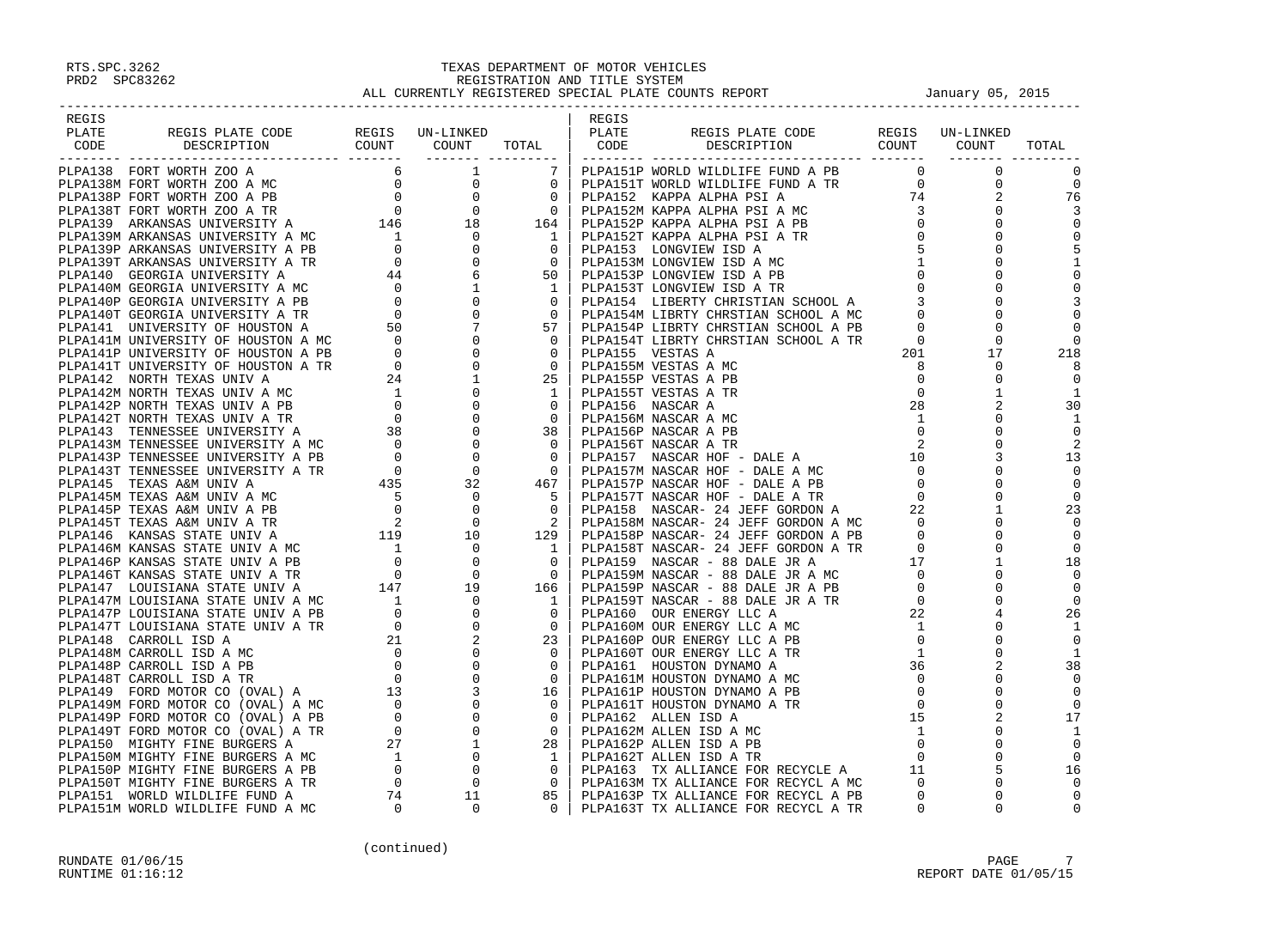| REGIS |                                                                                                                                                                                                                                                                                                                                                                                                              |  | REGIS |  |       |
|-------|--------------------------------------------------------------------------------------------------------------------------------------------------------------------------------------------------------------------------------------------------------------------------------------------------------------------------------------------------------------------------------------------------------------|--|-------|--|-------|
|       |                                                                                                                                                                                                                                                                                                                                                                                                              |  |       |  |       |
|       |                                                                                                                                                                                                                                                                                                                                                                                                              |  |       |  | TOTAL |
|       |                                                                                                                                                                                                                                                                                                                                                                                                              |  |       |  |       |
|       |                                                                                                                                                                                                                                                                                                                                                                                                              |  |       |  |       |
|       |                                                                                                                                                                                                                                                                                                                                                                                                              |  |       |  |       |
|       |                                                                                                                                                                                                                                                                                                                                                                                                              |  |       |  |       |
|       |                                                                                                                                                                                                                                                                                                                                                                                                              |  |       |  |       |
|       |                                                                                                                                                                                                                                                                                                                                                                                                              |  |       |  |       |
|       |                                                                                                                                                                                                                                                                                                                                                                                                              |  |       |  |       |
|       |                                                                                                                                                                                                                                                                                                                                                                                                              |  |       |  |       |
|       |                                                                                                                                                                                                                                                                                                                                                                                                              |  |       |  |       |
|       |                                                                                                                                                                                                                                                                                                                                                                                                              |  |       |  |       |
|       |                                                                                                                                                                                                                                                                                                                                                                                                              |  |       |  |       |
|       |                                                                                                                                                                                                                                                                                                                                                                                                              |  |       |  |       |
|       |                                                                                                                                                                                                                                                                                                                                                                                                              |  |       |  |       |
|       |                                                                                                                                                                                                                                                                                                                                                                                                              |  |       |  |       |
|       |                                                                                                                                                                                                                                                                                                                                                                                                              |  |       |  |       |
|       |                                                                                                                                                                                                                                                                                                                                                                                                              |  |       |  |       |
|       |                                                                                                                                                                                                                                                                                                                                                                                                              |  |       |  |       |
|       |                                                                                                                                                                                                                                                                                                                                                                                                              |  |       |  |       |
|       |                                                                                                                                                                                                                                                                                                                                                                                                              |  |       |  |       |
|       |                                                                                                                                                                                                                                                                                                                                                                                                              |  |       |  |       |
|       |                                                                                                                                                                                                                                                                                                                                                                                                              |  |       |  |       |
|       |                                                                                                                                                                                                                                                                                                                                                                                                              |  |       |  |       |
|       |                                                                                                                                                                                                                                                                                                                                                                                                              |  |       |  |       |
|       |                                                                                                                                                                                                                                                                                                                                                                                                              |  |       |  |       |
|       |                                                                                                                                                                                                                                                                                                                                                                                                              |  |       |  |       |
|       |                                                                                                                                                                                                                                                                                                                                                                                                              |  |       |  |       |
|       |                                                                                                                                                                                                                                                                                                                                                                                                              |  |       |  |       |
|       |                                                                                                                                                                                                                                                                                                                                                                                                              |  |       |  |       |
|       |                                                                                                                                                                                                                                                                                                                                                                                                              |  |       |  |       |
|       |                                                                                                                                                                                                                                                                                                                                                                                                              |  |       |  |       |
|       |                                                                                                                                                                                                                                                                                                                                                                                                              |  |       |  |       |
|       |                                                                                                                                                                                                                                                                                                                                                                                                              |  |       |  |       |
|       |                                                                                                                                                                                                                                                                                                                                                                                                              |  |       |  |       |
|       |                                                                                                                                                                                                                                                                                                                                                                                                              |  |       |  |       |
|       |                                                                                                                                                                                                                                                                                                                                                                                                              |  |       |  |       |
|       |                                                                                                                                                                                                                                                                                                                                                                                                              |  |       |  |       |
|       |                                                                                                                                                                                                                                                                                                                                                                                                              |  |       |  |       |
|       |                                                                                                                                                                                                                                                                                                                                                                                                              |  |       |  |       |
|       |                                                                                                                                                                                                                                                                                                                                                                                                              |  |       |  |       |
|       |                                                                                                                                                                                                                                                                                                                                                                                                              |  |       |  |       |
|       |                                                                                                                                                                                                                                                                                                                                                                                                              |  |       |  |       |
|       |                                                                                                                                                                                                                                                                                                                                                                                                              |  |       |  |       |
|       |                                                                                                                                                                                                                                                                                                                                                                                                              |  |       |  |       |
|       |                                                                                                                                                                                                                                                                                                                                                                                                              |  |       |  |       |
|       |                                                                                                                                                                                                                                                                                                                                                                                                              |  |       |  |       |
|       |                                                                                                                                                                                                                                                                                                                                                                                                              |  |       |  |       |
|       |                                                                                                                                                                                                                                                                                                                                                                                                              |  |       |  |       |
|       |                                                                                                                                                                                                                                                                                                                                                                                                              |  |       |  |       |
|       |                                                                                                                                                                                                                                                                                                                                                                                                              |  |       |  |       |
|       |                                                                                                                                                                                                                                                                                                                                                                                                              |  |       |  |       |
|       | $\begin{smallmatrix} \text{CALA} & \text{CALA} & \text{CALA} & \text{CALA} & \text{CALA} & \text{CALA} & \text{CALA} & \text{CALA} & \text{CALA} & \text{CALA} & \text{CALA} & \text{CALA} & \text{CALA} & \text{CALA} & \text{CALA} & \text{CALA} & \text{CALA} & \text{CALA} & \text{CALA} & \text{CALA} & \text{CALA} & \text{CALA} & \text{CALA} & \text{CALA} & \text{CALA} & \text{CALA} & \text{CALA$ |  |       |  |       |
|       |                                                                                                                                                                                                                                                                                                                                                                                                              |  |       |  |       |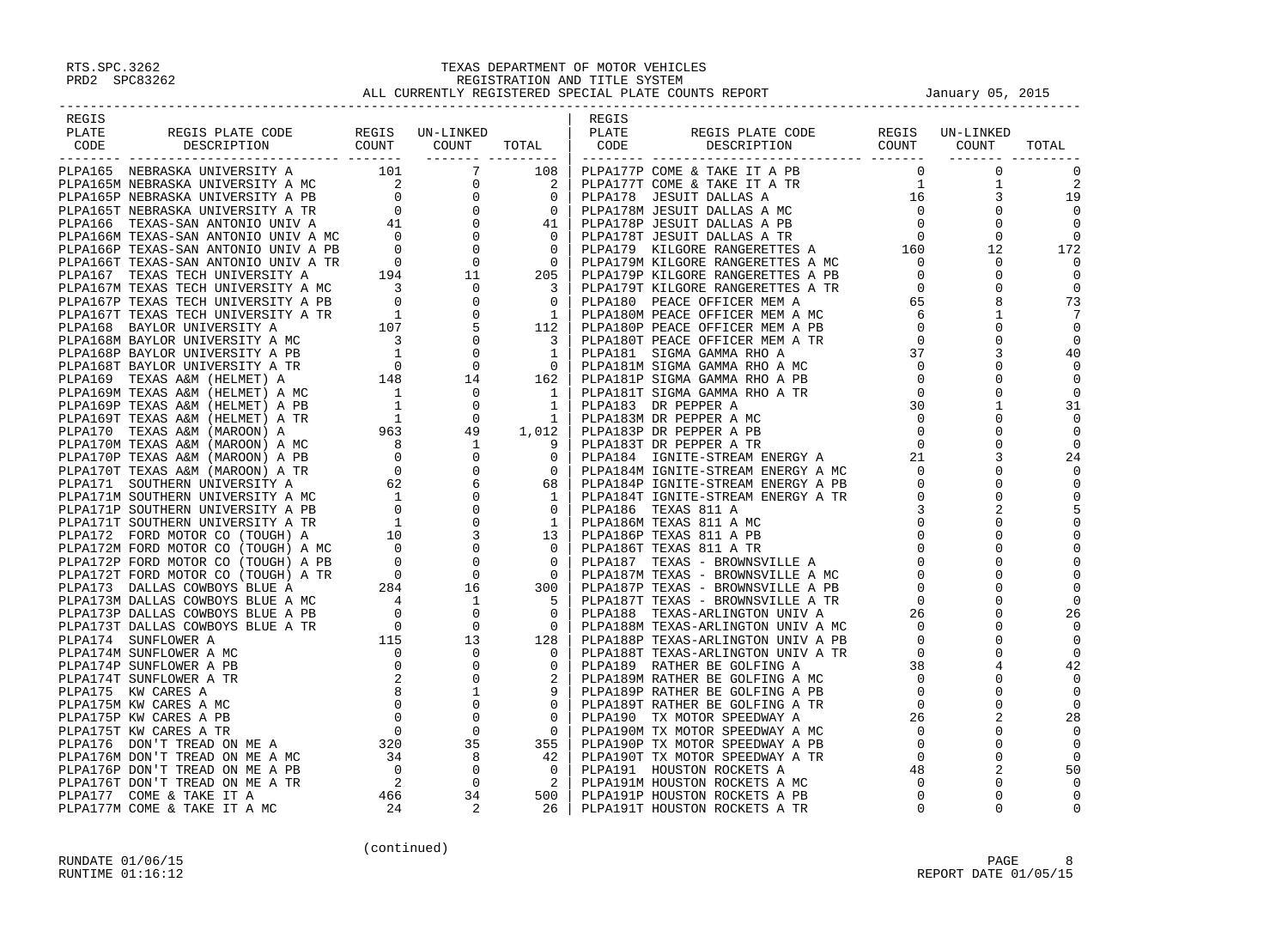| REGIS                                                                                                                                                                                                                         |  | REGIS |                                                                                                                                                                                                                                                                |          |          |
|-------------------------------------------------------------------------------------------------------------------------------------------------------------------------------------------------------------------------------|--|-------|----------------------------------------------------------------------------------------------------------------------------------------------------------------------------------------------------------------------------------------------------------------|----------|----------|
|                                                                                                                                                                                                                               |  |       |                                                                                                                                                                                                                                                                |          |          |
|                                                                                                                                                                                                                               |  |       |                                                                                                                                                                                                                                                                |          |          |
|                                                                                                                                                                                                                               |  |       |                                                                                                                                                                                                                                                                |          |          |
|                                                                                                                                                                                                                               |  |       |                                                                                                                                                                                                                                                                |          |          |
|                                                                                                                                                                                                                               |  |       |                                                                                                                                                                                                                                                                |          |          |
|                                                                                                                                                                                                                               |  |       |                                                                                                                                                                                                                                                                |          |          |
|                                                                                                                                                                                                                               |  |       |                                                                                                                                                                                                                                                                |          |          |
|                                                                                                                                                                                                                               |  |       |                                                                                                                                                                                                                                                                |          |          |
|                                                                                                                                                                                                                               |  |       |                                                                                                                                                                                                                                                                |          |          |
|                                                                                                                                                                                                                               |  |       |                                                                                                                                                                                                                                                                |          |          |
|                                                                                                                                                                                                                               |  |       |                                                                                                                                                                                                                                                                |          |          |
|                                                                                                                                                                                                                               |  |       |                                                                                                                                                                                                                                                                |          |          |
|                                                                                                                                                                                                                               |  |       |                                                                                                                                                                                                                                                                |          |          |
|                                                                                                                                                                                                                               |  |       |                                                                                                                                                                                                                                                                |          |          |
|                                                                                                                                                                                                                               |  |       |                                                                                                                                                                                                                                                                |          |          |
|                                                                                                                                                                                                                               |  |       |                                                                                                                                                                                                                                                                |          |          |
|                                                                                                                                                                                                                               |  |       |                                                                                                                                                                                                                                                                |          |          |
|                                                                                                                                                                                                                               |  |       |                                                                                                                                                                                                                                                                |          |          |
|                                                                                                                                                                                                                               |  |       |                                                                                                                                                                                                                                                                |          |          |
|                                                                                                                                                                                                                               |  |       |                                                                                                                                                                                                                                                                |          |          |
|                                                                                                                                                                                                                               |  |       |                                                                                                                                                                                                                                                                |          |          |
|                                                                                                                                                                                                                               |  |       |                                                                                                                                                                                                                                                                |          |          |
|                                                                                                                                                                                                                               |  |       |                                                                                                                                                                                                                                                                |          |          |
|                                                                                                                                                                                                                               |  |       |                                                                                                                                                                                                                                                                |          |          |
|                                                                                                                                                                                                                               |  |       |                                                                                                                                                                                                                                                                |          |          |
|                                                                                                                                                                                                                               |  |       |                                                                                                                                                                                                                                                                |          |          |
|                                                                                                                                                                                                                               |  |       |                                                                                                                                                                                                                                                                |          |          |
|                                                                                                                                                                                                                               |  |       |                                                                                                                                                                                                                                                                |          |          |
|                                                                                                                                                                                                                               |  |       |                                                                                                                                                                                                                                                                |          |          |
|                                                                                                                                                                                                                               |  |       |                                                                                                                                                                                                                                                                |          |          |
|                                                                                                                                                                                                                               |  |       |                                                                                                                                                                                                                                                                |          |          |
|                                                                                                                                                                                                                               |  |       |                                                                                                                                                                                                                                                                |          |          |
|                                                                                                                                                                                                                               |  |       |                                                                                                                                                                                                                                                                |          |          |
|                                                                                                                                                                                                                               |  |       |                                                                                                                                                                                                                                                                |          |          |
|                                                                                                                                                                                                                               |  |       |                                                                                                                                                                                                                                                                |          |          |
|                                                                                                                                                                                                                               |  |       |                                                                                                                                                                                                                                                                |          |          |
|                                                                                                                                                                                                                               |  |       |                                                                                                                                                                                                                                                                |          |          |
|                                                                                                                                                                                                                               |  |       |                                                                                                                                                                                                                                                                |          |          |
|                                                                                                                                                                                                                               |  |       |                                                                                                                                                                                                                                                                |          |          |
|                                                                                                                                                                                                                               |  |       |                                                                                                                                                                                                                                                                |          |          |
|                                                                                                                                                                                                                               |  |       |                                                                                                                                                                                                                                                                |          |          |
|                                                                                                                                                                                                                               |  |       |                                                                                                                                                                                                                                                                |          |          |
|                                                                                                                                                                                                                               |  |       |                                                                                                                                                                                                                                                                |          |          |
|                                                                                                                                                                                                                               |  |       |                                                                                                                                                                                                                                                                |          |          |
|                                                                                                                                                                                                                               |  |       |                                                                                                                                                                                                                                                                |          |          |
|                                                                                                                                                                                                                               |  |       |                                                                                                                                                                                                                                                                |          |          |
|                                                                                                                                                                                                                               |  |       |                                                                                                                                                                                                                                                                |          |          |
|                                                                                                                                                                                                                               |  |       |                                                                                                                                                                                                                                                                |          |          |
|                                                                                                                                                                                                                               |  |       |                                                                                                                                                                                                                                                                |          |          |
|                                                                                                                                                                                                                               |  |       |                                                                                                                                                                                                                                                                |          |          |
|                                                                                                                                                                                                                               |  |       |                                                                                                                                                                                                                                                                |          |          |
|                                                                                                                                                                                                                               |  |       |                                                                                                                                                                                                                                                                |          |          |
|                                                                                                                                                                                                                               |  |       |                                                                                                                                                                                                                                                                |          |          |
| PLANE RESIS PLAYE CODE TRIMED AND CONFIDENT A RESISTENCE IN A SUBARUM CORPETING TO BE A REPORT OF THE SERVE CONFIDENT CONFIDENT CONFIDENT AND CONFIDENT A REPORT OF THE SERVE AND CONFIDENT A REPORT OF THE SERVE AND CONFIDE |  |       | PIART PERIOD IN DESCRIPTION NOTICE SERVE THE SERVE THE SERVE THE COUNT TOTAL DEPARTMENT CONTROLL AND CONTROLL AND CONTROLL AND CONTROLL AND CONTROLL AND CONTROLL AND CONTROLL AND CONTROLL AND CONTROLL AND CONTROLL AND DEP<br>PLPA219T TEXAS ROADHOUSE A TR | $\Omega$ | $\Omega$ |
|                                                                                                                                                                                                                               |  |       |                                                                                                                                                                                                                                                                |          |          |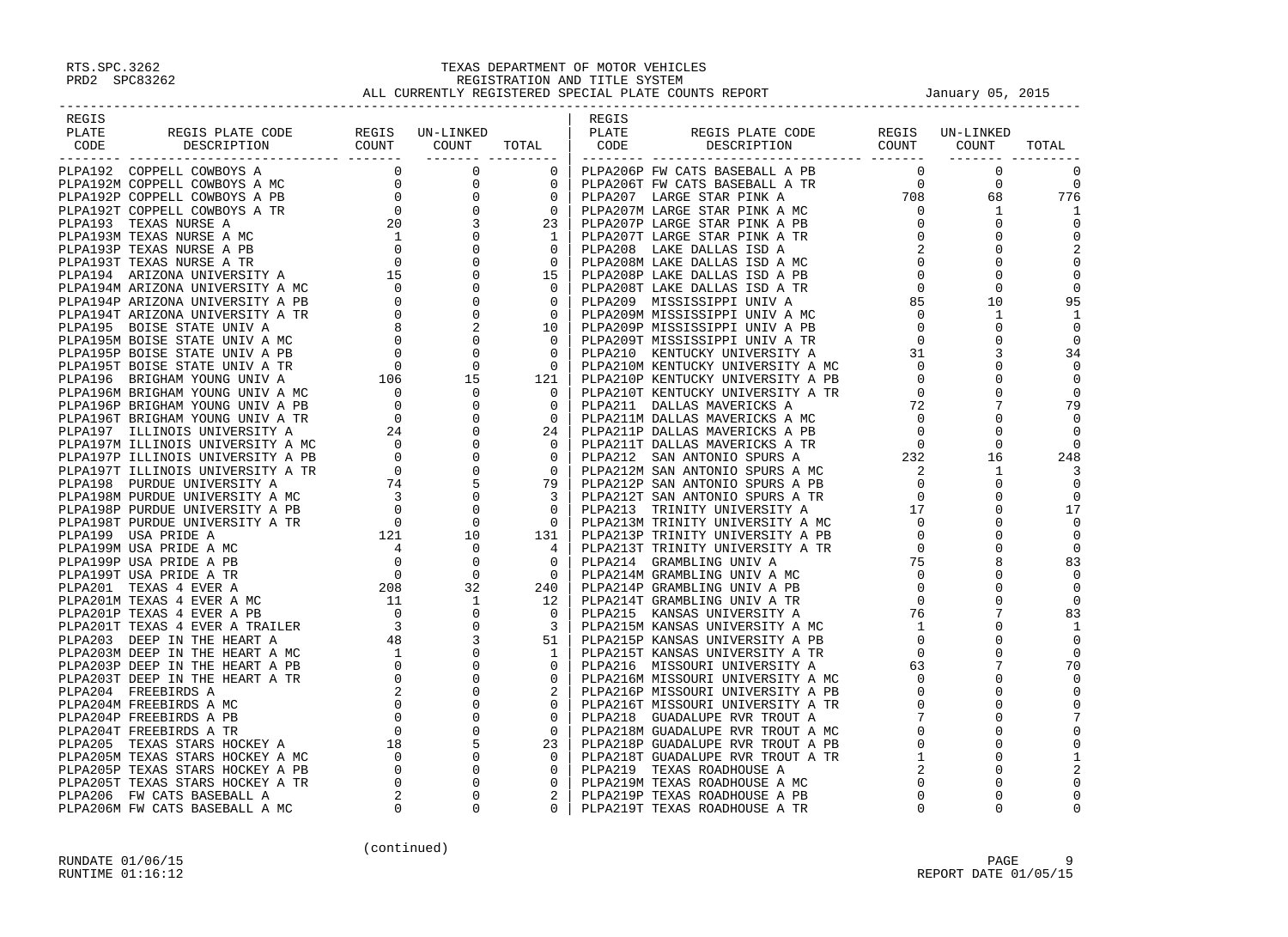| REGIS                                                                                                                                                                                                                                                                                                                                                               |  | REGIS |                                                             |  |       |
|---------------------------------------------------------------------------------------------------------------------------------------------------------------------------------------------------------------------------------------------------------------------------------------------------------------------------------------------------------------------|--|-------|-------------------------------------------------------------|--|-------|
| REGIS PLATE CODE REGIS UN-LINKED PLATE PLATE DESCRIPTION COUNT COUNT TOTAL CODE<br>PLATE                                                                                                                                                                                                                                                                            |  |       |                                                             |  |       |
| CODE                                                                                                                                                                                                                                                                                                                                                                |  | CODE  | REGIS PLATE CODE REGIS UN-LINKED<br>DESCRIPTION COUNT COUNT |  | TOTAL |
|                                                                                                                                                                                                                                                                                                                                                                     |  |       |                                                             |  |       |
|                                                                                                                                                                                                                                                                                                                                                                     |  |       |                                                             |  |       |
|                                                                                                                                                                                                                                                                                                                                                                     |  |       |                                                             |  |       |
|                                                                                                                                                                                                                                                                                                                                                                     |  |       |                                                             |  |       |
|                                                                                                                                                                                                                                                                                                                                                                     |  |       |                                                             |  |       |
|                                                                                                                                                                                                                                                                                                                                                                     |  |       |                                                             |  |       |
|                                                                                                                                                                                                                                                                                                                                                                     |  |       |                                                             |  |       |
|                                                                                                                                                                                                                                                                                                                                                                     |  |       |                                                             |  |       |
|                                                                                                                                                                                                                                                                                                                                                                     |  |       |                                                             |  |       |
|                                                                                                                                                                                                                                                                                                                                                                     |  |       |                                                             |  |       |
|                                                                                                                                                                                                                                                                                                                                                                     |  |       |                                                             |  |       |
|                                                                                                                                                                                                                                                                                                                                                                     |  |       |                                                             |  |       |
|                                                                                                                                                                                                                                                                                                                                                                     |  |       |                                                             |  |       |
|                                                                                                                                                                                                                                                                                                                                                                     |  |       |                                                             |  |       |
|                                                                                                                                                                                                                                                                                                                                                                     |  |       |                                                             |  |       |
|                                                                                                                                                                                                                                                                                                                                                                     |  |       |                                                             |  |       |
|                                                                                                                                                                                                                                                                                                                                                                     |  |       |                                                             |  |       |
|                                                                                                                                                                                                                                                                                                                                                                     |  |       |                                                             |  |       |
|                                                                                                                                                                                                                                                                                                                                                                     |  |       |                                                             |  |       |
|                                                                                                                                                                                                                                                                                                                                                                     |  |       |                                                             |  |       |
|                                                                                                                                                                                                                                                                                                                                                                     |  |       |                                                             |  |       |
|                                                                                                                                                                                                                                                                                                                                                                     |  |       |                                                             |  |       |
|                                                                                                                                                                                                                                                                                                                                                                     |  |       |                                                             |  |       |
|                                                                                                                                                                                                                                                                                                                                                                     |  |       |                                                             |  |       |
|                                                                                                                                                                                                                                                                                                                                                                     |  |       |                                                             |  |       |
|                                                                                                                                                                                                                                                                                                                                                                     |  |       |                                                             |  |       |
|                                                                                                                                                                                                                                                                                                                                                                     |  |       |                                                             |  |       |
|                                                                                                                                                                                                                                                                                                                                                                     |  |       |                                                             |  |       |
|                                                                                                                                                                                                                                                                                                                                                                     |  |       |                                                             |  |       |
|                                                                                                                                                                                                                                                                                                                                                                     |  |       |                                                             |  |       |
|                                                                                                                                                                                                                                                                                                                                                                     |  |       |                                                             |  |       |
|                                                                                                                                                                                                                                                                                                                                                                     |  |       |                                                             |  |       |
|                                                                                                                                                                                                                                                                                                                                                                     |  |       |                                                             |  |       |
|                                                                                                                                                                                                                                                                                                                                                                     |  |       |                                                             |  |       |
|                                                                                                                                                                                                                                                                                                                                                                     |  |       |                                                             |  |       |
|                                                                                                                                                                                                                                                                                                                                                                     |  |       |                                                             |  |       |
|                                                                                                                                                                                                                                                                                                                                                                     |  |       |                                                             |  |       |
|                                                                                                                                                                                                                                                                                                                                                                     |  |       |                                                             |  |       |
|                                                                                                                                                                                                                                                                                                                                                                     |  |       |                                                             |  |       |
|                                                                                                                                                                                                                                                                                                                                                                     |  |       |                                                             |  |       |
|                                                                                                                                                                                                                                                                                                                                                                     |  |       |                                                             |  |       |
|                                                                                                                                                                                                                                                                                                                                                                     |  |       |                                                             |  |       |
|                                                                                                                                                                                                                                                                                                                                                                     |  |       |                                                             |  |       |
|                                                                                                                                                                                                                                                                                                                                                                     |  |       |                                                             |  |       |
|                                                                                                                                                                                                                                                                                                                                                                     |  |       |                                                             |  |       |
|                                                                                                                                                                                                                                                                                                                                                                     |  |       |                                                             |  |       |
|                                                                                                                                                                                                                                                                                                                                                                     |  |       |                                                             |  |       |
|                                                                                                                                                                                                                                                                                                                                                                     |  |       |                                                             |  |       |
|                                                                                                                                                                                                                                                                                                                                                                     |  |       |                                                             |  |       |
|                                                                                                                                                                                                                                                                                                                                                                     |  |       |                                                             |  |       |
|                                                                                                                                                                                                                                                                                                                                                                     |  |       |                                                             |  |       |
| $\begin{smallmatrix} \textbf{1.334} \textbf{1.34} \textbf{1.35} \textbf{1.35} \textbf{1.35} \textbf{1.35} \textbf{1.35} \textbf{1.35} \textbf{1.35} \textbf{1.35} \textbf{1.35} \textbf{1.35} \textbf{1.35} \textbf{1.35} \textbf{1.35} \textbf{1.35} \textbf{1.35} \textbf{1.35} \textbf{1.35} \textbf{1.35} \textbf{1.35} \textbf{1.35} \textbf{1.35} \textbf{1.$ |  |       |                                                             |  |       |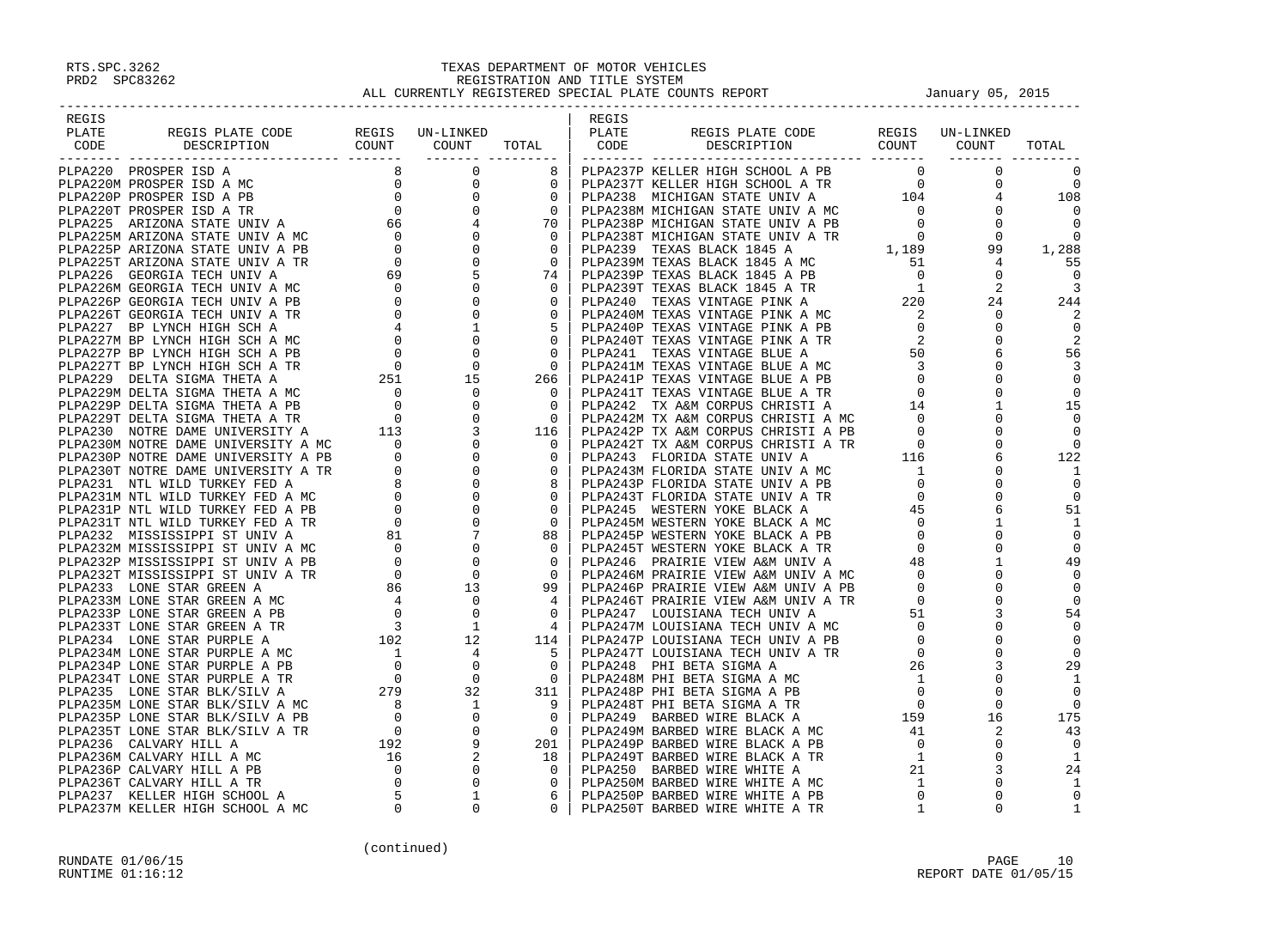| REGIS |  |  | REGIS |  |  |
|-------|--|--|-------|--|--|
|       |  |  |       |  |  |
|       |  |  |       |  |  |
|       |  |  |       |  |  |
|       |  |  |       |  |  |
|       |  |  |       |  |  |
|       |  |  |       |  |  |
|       |  |  |       |  |  |
|       |  |  |       |  |  |
|       |  |  |       |  |  |
|       |  |  |       |  |  |
|       |  |  |       |  |  |
|       |  |  |       |  |  |
|       |  |  |       |  |  |
|       |  |  |       |  |  |
|       |  |  |       |  |  |
|       |  |  |       |  |  |
|       |  |  |       |  |  |
|       |  |  |       |  |  |
|       |  |  |       |  |  |
|       |  |  |       |  |  |
|       |  |  |       |  |  |
|       |  |  |       |  |  |
|       |  |  |       |  |  |
|       |  |  |       |  |  |
|       |  |  |       |  |  |
|       |  |  |       |  |  |
|       |  |  |       |  |  |
|       |  |  |       |  |  |
|       |  |  |       |  |  |
|       |  |  |       |  |  |
|       |  |  |       |  |  |
|       |  |  |       |  |  |
|       |  |  |       |  |  |
|       |  |  |       |  |  |
|       |  |  |       |  |  |
|       |  |  |       |  |  |
|       |  |  |       |  |  |
|       |  |  |       |  |  |
|       |  |  |       |  |  |
|       |  |  |       |  |  |
|       |  |  |       |  |  |
|       |  |  |       |  |  |
|       |  |  |       |  |  |
|       |  |  |       |  |  |
|       |  |  |       |  |  |
|       |  |  |       |  |  |
|       |  |  |       |  |  |
|       |  |  |       |  |  |
|       |  |  |       |  |  |
|       |  |  |       |  |  |
|       |  |  |       |  |  |
|       |  |  |       |  |  |
|       |  |  |       |  |  |
|       |  |  |       |  |  |
|       |  |  |       |  |  |
|       |  |  |       |  |  |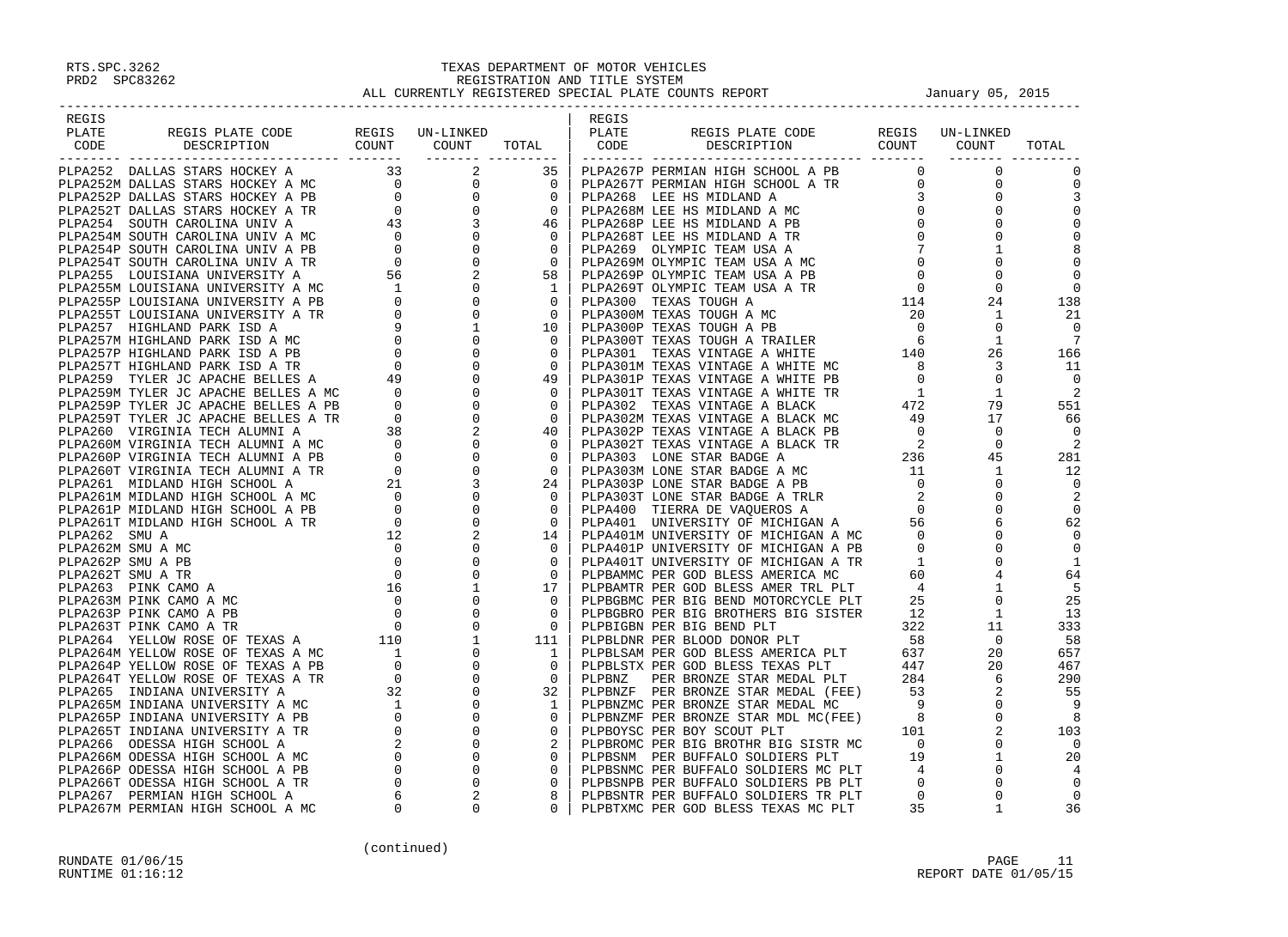| REGIS |                                                                                                                                                                                                                               |  |             | REGIS |                                                                                                                                                                                                                              |       |           |                                         |
|-------|-------------------------------------------------------------------------------------------------------------------------------------------------------------------------------------------------------------------------------|--|-------------|-------|------------------------------------------------------------------------------------------------------------------------------------------------------------------------------------------------------------------------------|-------|-----------|-----------------------------------------|
| PLATE |                                                                                                                                                                                                                               |  |             |       |                                                                                                                                                                                                                              | REGIS | UN-LINKED |                                         |
| CODE  | REGIS PLATE CODE REGIS UN-LINKED<br>DESCRIPTION COUNT COUNT                                                                                                                                                                   |  | TOTAL PLATE |       | REGIS PLATE CODE REGIS<br>DESCRIPTION COUNT                                                                                                                                                                                  |       | COUNT     | TOTAL                                   |
|       |                                                                                                                                                                                                                               |  |             |       |                                                                                                                                                                                                                              |       |           |                                         |
|       |                                                                                                                                                                                                                               |  |             |       |                                                                                                                                                                                                                              |       |           | $\Omega$                                |
|       |                                                                                                                                                                                                                               |  |             |       |                                                                                                                                                                                                                              |       |           | 659                                     |
|       |                                                                                                                                                                                                                               |  |             |       |                                                                                                                                                                                                                              |       |           |                                         |
|       |                                                                                                                                                                                                                               |  |             |       |                                                                                                                                                                                                                              |       |           | $\begin{array}{c} 18 \\ 69 \end{array}$ |
|       |                                                                                                                                                                                                                               |  |             |       |                                                                                                                                                                                                                              |       |           | 293                                     |
|       |                                                                                                                                                                                                                               |  |             |       |                                                                                                                                                                                                                              |       |           |                                         |
|       |                                                                                                                                                                                                                               |  |             |       |                                                                                                                                                                                                                              |       |           | $\overline{\phantom{0}}$                |
|       |                                                                                                                                                                                                                               |  |             |       |                                                                                                                                                                                                                              |       |           | 64                                      |
|       |                                                                                                                                                                                                                               |  |             |       |                                                                                                                                                                                                                              |       |           | 225                                     |
|       |                                                                                                                                                                                                                               |  |             |       |                                                                                                                                                                                                                              |       |           | 57                                      |
|       |                                                                                                                                                                                                                               |  |             |       |                                                                                                                                                                                                                              |       |           | 53                                      |
|       |                                                                                                                                                                                                                               |  |             |       |                                                                                                                                                                                                                              |       |           | 195                                     |
|       |                                                                                                                                                                                                                               |  |             |       |                                                                                                                                                                                                                              |       |           | 20                                      |
|       |                                                                                                                                                                                                                               |  |             |       |                                                                                                                                                                                                                              |       |           | $\overline{\phantom{0}}$                |
|       |                                                                                                                                                                                                                               |  |             |       |                                                                                                                                                                                                                              |       |           | 123                                     |
|       |                                                                                                                                                                                                                               |  |             |       |                                                                                                                                                                                                                              |       |           | 80                                      |
|       |                                                                                                                                                                                                                               |  |             |       |                                                                                                                                                                                                                              |       |           | $\overline{0}$                          |
|       |                                                                                                                                                                                                                               |  |             |       |                                                                                                                                                                                                                              |       |           | 17                                      |
|       |                                                                                                                                                                                                                               |  |             |       |                                                                                                                                                                                                                              |       |           | $\overline{\phantom{0}}$                |
|       |                                                                                                                                                                                                                               |  |             |       |                                                                                                                                                                                                                              |       |           | 36                                      |
|       |                                                                                                                                                                                                                               |  |             |       |                                                                                                                                                                                                                              |       |           | $\mathbf{0}$                            |
|       |                                                                                                                                                                                                                               |  |             |       |                                                                                                                                                                                                                              |       |           | -1                                      |
|       |                                                                                                                                                                                                                               |  |             |       |                                                                                                                                                                                                                              |       |           | $\overline{0}$                          |
|       |                                                                                                                                                                                                                               |  |             |       |                                                                                                                                                                                                                              |       |           | 34                                      |
|       |                                                                                                                                                                                                                               |  |             |       |                                                                                                                                                                                                                              |       |           | $\overline{1}$                          |
|       |                                                                                                                                                                                                                               |  |             |       |                                                                                                                                                                                                                              |       |           | 24                                      |
|       |                                                                                                                                                                                                                               |  |             |       |                                                                                                                                                                                                                              |       |           | 69                                      |
|       |                                                                                                                                                                                                                               |  |             |       |                                                                                                                                                                                                                              |       |           | $\Omega$                                |
|       |                                                                                                                                                                                                                               |  |             |       |                                                                                                                                                                                                                              |       |           | $\overline{0}$                          |
|       |                                                                                                                                                                                                                               |  |             |       |                                                                                                                                                                                                                              |       |           | 2                                       |
|       |                                                                                                                                                                                                                               |  |             |       |                                                                                                                                                                                                                              |       |           | 10                                      |
|       |                                                                                                                                                                                                                               |  |             |       |                                                                                                                                                                                                                              |       |           | 33                                      |
|       |                                                                                                                                                                                                                               |  |             |       |                                                                                                                                                                                                                              |       |           | $\overline{0}$                          |
|       |                                                                                                                                                                                                                               |  |             |       |                                                                                                                                                                                                                              |       |           | $\overline{0}$                          |
|       |                                                                                                                                                                                                                               |  |             |       |                                                                                                                                                                                                                              |       |           | $\Omega$                                |
|       |                                                                                                                                                                                                                               |  |             |       |                                                                                                                                                                                                                              |       |           |                                         |
|       |                                                                                                                                                                                                                               |  |             |       |                                                                                                                                                                                                                              |       |           | $\overline{0}$                          |
|       |                                                                                                                                                                                                                               |  |             |       |                                                                                                                                                                                                                              |       |           | $\Omega$                                |
|       |                                                                                                                                                                                                                               |  |             |       |                                                                                                                                                                                                                              |       |           | $\Omega$                                |
|       |                                                                                                                                                                                                                               |  |             |       |                                                                                                                                                                                                                              |       |           | 17                                      |
|       |                                                                                                                                                                                                                               |  |             |       |                                                                                                                                                                                                                              |       |           | $\overline{0}$                          |
|       |                                                                                                                                                                                                                               |  |             |       |                                                                                                                                                                                                                              |       |           | $\Omega$                                |
|       |                                                                                                                                                                                                                               |  |             |       |                                                                                                                                                                                                                              |       |           | $\Omega$                                |
|       |                                                                                                                                                                                                                               |  |             |       |                                                                                                                                                                                                                              |       |           | 52                                      |
|       |                                                                                                                                                                                                                               |  |             |       |                                                                                                                                                                                                                              |       |           | $\Omega$                                |
|       |                                                                                                                                                                                                                               |  |             |       |                                                                                                                                                                                                                              |       |           | $\Omega$                                |
|       |                                                                                                                                                                                                                               |  |             |       |                                                                                                                                                                                                                              |       |           | 5                                       |
|       |                                                                                                                                                                                                                               |  |             |       |                                                                                                                                                                                                                              |       |           | 21                                      |
|       |                                                                                                                                                                                                                               |  |             |       |                                                                                                                                                                                                                              |       |           | 28                                      |
|       |                                                                                                                                                                                                                               |  |             |       |                                                                                                                                                                                                                              |       |           | 5                                       |
|       |                                                                                                                                                                                                                               |  |             |       |                                                                                                                                                                                                                              |       |           | 28                                      |
|       | PLATE FROM FROM STATE CONFIDENCIAL PLATER STATE CONFIDENTS IN the mass of the same value is a set of the same value is a set of the same value is a set of the same value is a set of the same value is a set of the same val |  |             |       | PLATE REGISTRATION CODE PROTECTIVE RESULT IN THE SECTION COUNT TO BE A SUBARU COUNT TO BE A SUBARU CONTROL TO BE A SUBARU CONTROL IN THE PASS OF THE PROTECTIVE OF THE SUBARU CONTROL IN THE PASS OF THE PASS OF THE PASS OF |       |           | $\Omega$                                |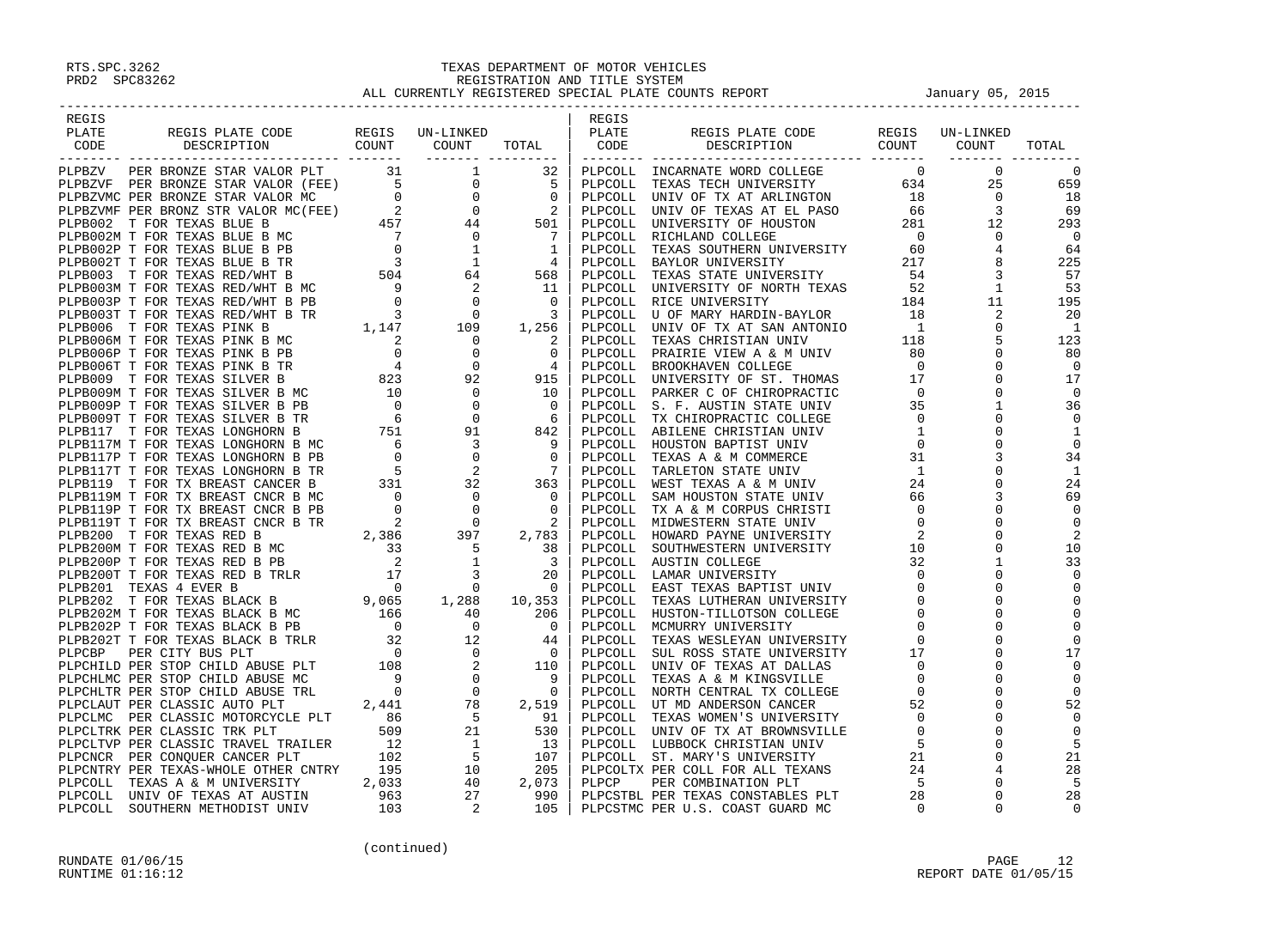| REGIS |  |  | REGIS |  |  |
|-------|--|--|-------|--|--|
|       |  |  |       |  |  |
|       |  |  |       |  |  |
|       |  |  |       |  |  |
|       |  |  |       |  |  |
|       |  |  |       |  |  |
|       |  |  |       |  |  |
|       |  |  |       |  |  |
|       |  |  |       |  |  |
|       |  |  |       |  |  |
|       |  |  |       |  |  |
|       |  |  |       |  |  |
|       |  |  |       |  |  |
|       |  |  |       |  |  |
|       |  |  |       |  |  |
|       |  |  |       |  |  |
|       |  |  |       |  |  |
|       |  |  |       |  |  |
|       |  |  |       |  |  |
|       |  |  |       |  |  |
|       |  |  |       |  |  |
|       |  |  |       |  |  |
|       |  |  |       |  |  |
|       |  |  |       |  |  |
|       |  |  |       |  |  |
|       |  |  |       |  |  |
|       |  |  |       |  |  |
|       |  |  |       |  |  |
|       |  |  |       |  |  |
|       |  |  |       |  |  |
|       |  |  |       |  |  |
|       |  |  |       |  |  |
|       |  |  |       |  |  |
|       |  |  |       |  |  |
|       |  |  |       |  |  |
|       |  |  |       |  |  |
|       |  |  |       |  |  |
|       |  |  |       |  |  |
|       |  |  |       |  |  |
|       |  |  |       |  |  |
|       |  |  |       |  |  |
|       |  |  |       |  |  |
|       |  |  |       |  |  |
|       |  |  |       |  |  |
|       |  |  |       |  |  |
|       |  |  |       |  |  |
|       |  |  |       |  |  |
|       |  |  |       |  |  |
|       |  |  |       |  |  |
|       |  |  |       |  |  |
|       |  |  |       |  |  |
|       |  |  |       |  |  |
|       |  |  |       |  |  |
|       |  |  |       |  |  |
|       |  |  |       |  |  |
|       |  |  |       |  |  |
|       |  |  |       |  |  |
|       |  |  |       |  |  |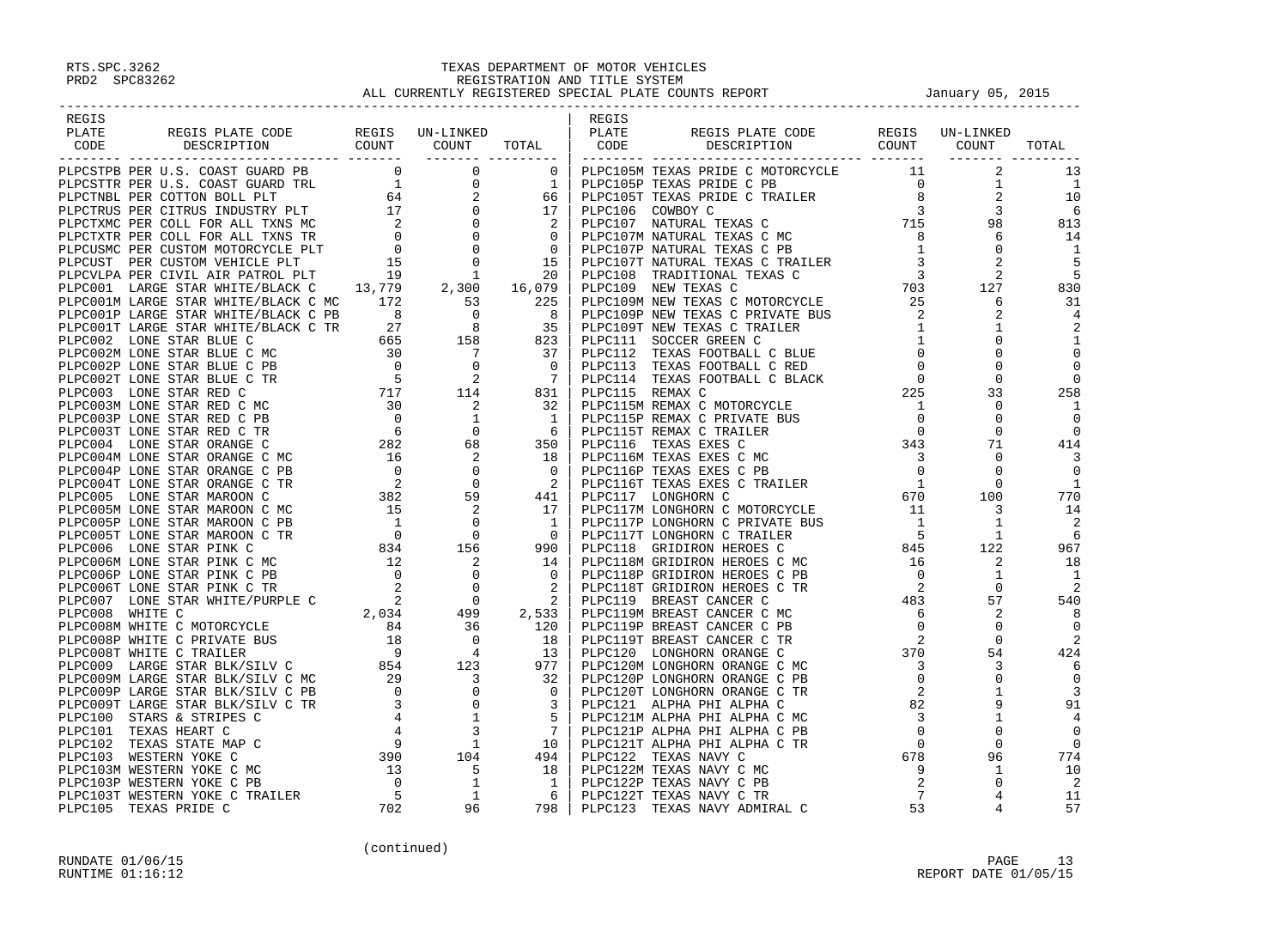| REGIS |  |  | REGIS |                                                                                                |  |       |
|-------|--|--|-------|------------------------------------------------------------------------------------------------|--|-------|
| PLATE |  |  |       |                                                                                                |  |       |
| CODE  |  |  |       | REGIS PLATE CODE REGIS UN-LINKED<br>DESCRIPTION COUNT COUNT TOTAL CODE DESCRIPTION COUNT COUNT |  | TOTAL |
|       |  |  |       |                                                                                                |  |       |
|       |  |  |       |                                                                                                |  |       |
|       |  |  |       |                                                                                                |  |       |
|       |  |  |       |                                                                                                |  |       |
|       |  |  |       |                                                                                                |  |       |
|       |  |  |       |                                                                                                |  |       |
|       |  |  |       |                                                                                                |  |       |
|       |  |  |       |                                                                                                |  |       |
|       |  |  |       |                                                                                                |  |       |
|       |  |  |       |                                                                                                |  |       |
|       |  |  |       |                                                                                                |  |       |
|       |  |  |       |                                                                                                |  |       |
|       |  |  |       |                                                                                                |  |       |
|       |  |  |       |                                                                                                |  |       |
|       |  |  |       |                                                                                                |  |       |
|       |  |  |       |                                                                                                |  |       |
|       |  |  |       |                                                                                                |  |       |
|       |  |  |       |                                                                                                |  |       |
|       |  |  |       |                                                                                                |  |       |
|       |  |  |       |                                                                                                |  |       |
|       |  |  |       |                                                                                                |  |       |
|       |  |  |       |                                                                                                |  |       |
|       |  |  |       |                                                                                                |  |       |
|       |  |  |       |                                                                                                |  |       |
|       |  |  |       |                                                                                                |  |       |
|       |  |  |       |                                                                                                |  |       |
|       |  |  |       |                                                                                                |  |       |
|       |  |  |       |                                                                                                |  |       |
|       |  |  |       |                                                                                                |  |       |
|       |  |  |       |                                                                                                |  |       |
|       |  |  |       |                                                                                                |  |       |
|       |  |  |       |                                                                                                |  |       |
|       |  |  |       |                                                                                                |  |       |
|       |  |  |       |                                                                                                |  |       |
|       |  |  |       |                                                                                                |  |       |
|       |  |  |       |                                                                                                |  |       |
|       |  |  |       |                                                                                                |  |       |
|       |  |  |       |                                                                                                |  |       |
|       |  |  |       |                                                                                                |  |       |
|       |  |  |       |                                                                                                |  |       |
|       |  |  |       |                                                                                                |  |       |
|       |  |  |       |                                                                                                |  |       |
|       |  |  |       |                                                                                                |  |       |
|       |  |  |       |                                                                                                |  |       |
|       |  |  |       |                                                                                                |  |       |
|       |  |  |       |                                                                                                |  |       |
|       |  |  |       |                                                                                                |  |       |
|       |  |  |       |                                                                                                |  |       |
|       |  |  |       |                                                                                                |  |       |
|       |  |  |       |                                                                                                |  |       |
|       |  |  |       |                                                                                                |  |       |
|       |  |  |       |                                                                                                |  |       |
|       |  |  |       |                                                                                                |  |       |
|       |  |  |       |                                                                                                |  |       |
|       |  |  |       |                                                                                                |  |       |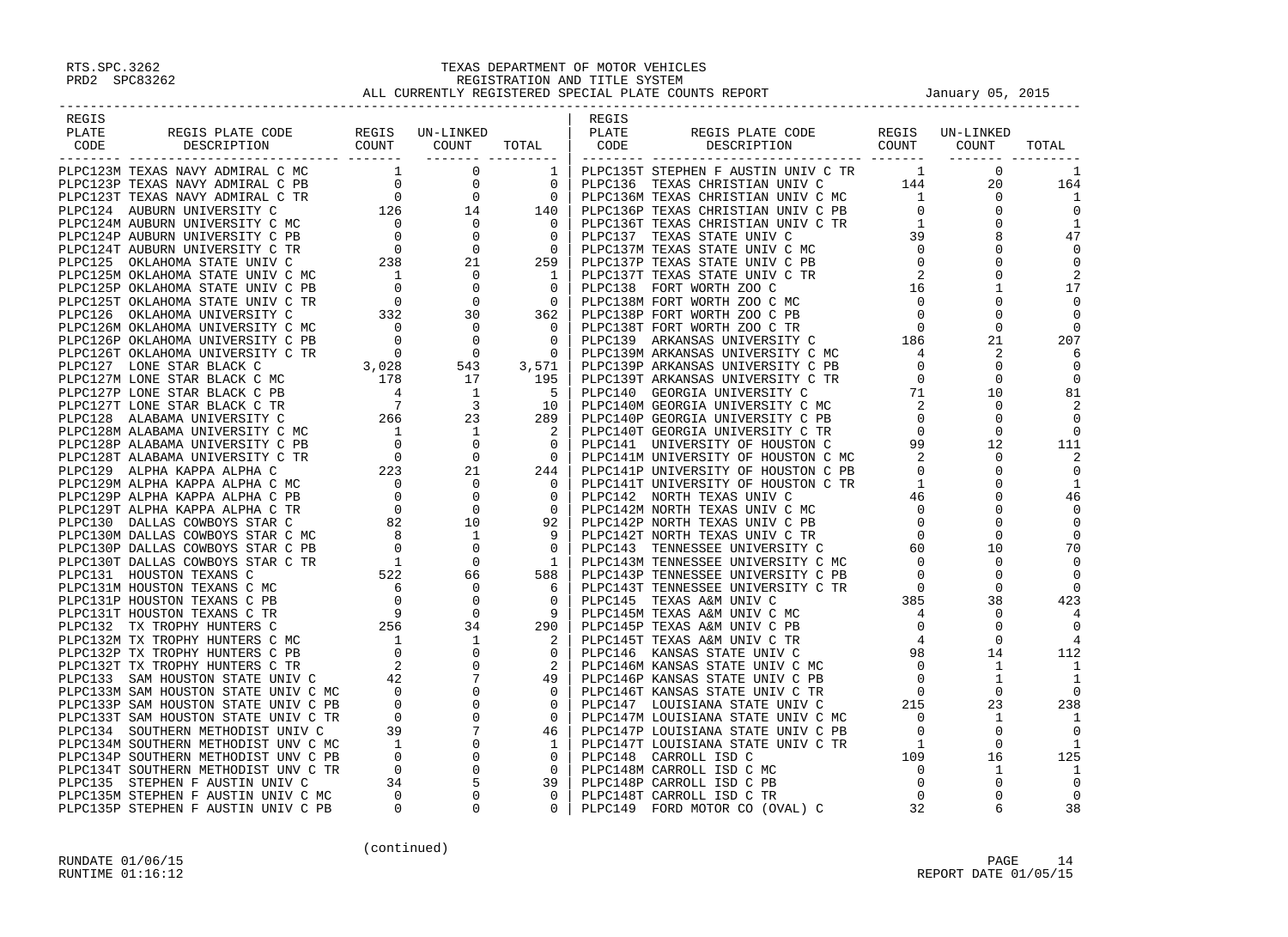| REGIS                                                                                                                                                                                                                        |  | REGIS |  |  |
|------------------------------------------------------------------------------------------------------------------------------------------------------------------------------------------------------------------------------|--|-------|--|--|
|                                                                                                                                                                                                                              |  |       |  |  |
|                                                                                                                                                                                                                              |  |       |  |  |
| REGIS PLATE CODE REGIS UN-LINKED (ENGLIS REGIS PLATE CODE REGIS UN-LINKED PLATE CODE REGIS UN-LINKED PLATE CODE<br>CODE DESCRIPTION COUNT COUNT TOTAL PLATE CODE DESCRIPTION COUNT TOTAL (CODE DESCRIPTION COUNT COUNT TOTAL |  |       |  |  |
|                                                                                                                                                                                                                              |  |       |  |  |
|                                                                                                                                                                                                                              |  |       |  |  |
|                                                                                                                                                                                                                              |  |       |  |  |
|                                                                                                                                                                                                                              |  |       |  |  |
|                                                                                                                                                                                                                              |  |       |  |  |
|                                                                                                                                                                                                                              |  |       |  |  |
|                                                                                                                                                                                                                              |  |       |  |  |
|                                                                                                                                                                                                                              |  |       |  |  |
|                                                                                                                                                                                                                              |  |       |  |  |
|                                                                                                                                                                                                                              |  |       |  |  |
|                                                                                                                                                                                                                              |  |       |  |  |
|                                                                                                                                                                                                                              |  |       |  |  |
|                                                                                                                                                                                                                              |  |       |  |  |
|                                                                                                                                                                                                                              |  |       |  |  |
|                                                                                                                                                                                                                              |  |       |  |  |
|                                                                                                                                                                                                                              |  |       |  |  |
|                                                                                                                                                                                                                              |  |       |  |  |
|                                                                                                                                                                                                                              |  |       |  |  |
|                                                                                                                                                                                                                              |  |       |  |  |
|                                                                                                                                                                                                                              |  |       |  |  |
|                                                                                                                                                                                                                              |  |       |  |  |
|                                                                                                                                                                                                                              |  |       |  |  |
|                                                                                                                                                                                                                              |  |       |  |  |
|                                                                                                                                                                                                                              |  |       |  |  |
|                                                                                                                                                                                                                              |  |       |  |  |
|                                                                                                                                                                                                                              |  |       |  |  |
|                                                                                                                                                                                                                              |  |       |  |  |
|                                                                                                                                                                                                                              |  |       |  |  |
|                                                                                                                                                                                                                              |  |       |  |  |
|                                                                                                                                                                                                                              |  |       |  |  |
|                                                                                                                                                                                                                              |  |       |  |  |
|                                                                                                                                                                                                                              |  |       |  |  |
|                                                                                                                                                                                                                              |  |       |  |  |
|                                                                                                                                                                                                                              |  |       |  |  |
|                                                                                                                                                                                                                              |  |       |  |  |
|                                                                                                                                                                                                                              |  |       |  |  |
|                                                                                                                                                                                                                              |  |       |  |  |
|                                                                                                                                                                                                                              |  |       |  |  |
|                                                                                                                                                                                                                              |  |       |  |  |
|                                                                                                                                                                                                                              |  |       |  |  |
|                                                                                                                                                                                                                              |  |       |  |  |
|                                                                                                                                                                                                                              |  |       |  |  |
|                                                                                                                                                                                                                              |  |       |  |  |
|                                                                                                                                                                                                                              |  |       |  |  |
|                                                                                                                                                                                                                              |  |       |  |  |
|                                                                                                                                                                                                                              |  |       |  |  |
|                                                                                                                                                                                                                              |  |       |  |  |
|                                                                                                                                                                                                                              |  |       |  |  |
|                                                                                                                                                                                                                              |  |       |  |  |
|                                                                                                                                                                                                                              |  |       |  |  |
|                                                                                                                                                                                                                              |  |       |  |  |
|                                                                                                                                                                                                                              |  |       |  |  |
|                                                                                                                                                                                                                              |  |       |  |  |
|                                                                                                                                                                                                                              |  |       |  |  |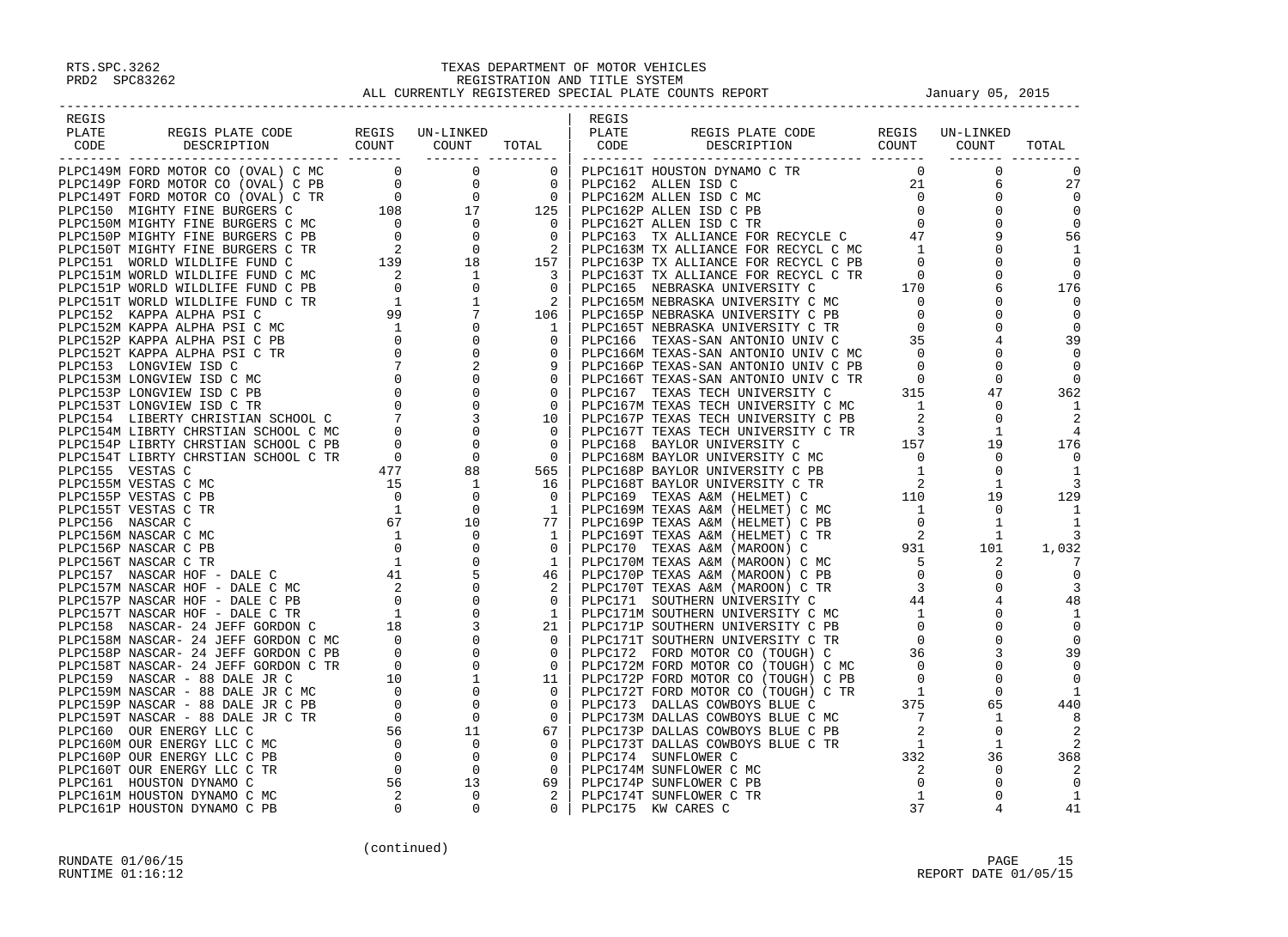| REGIS |                                                                                                                                                                                                                                                                                                                                                                                                                                      |  | REGIS |  |       |
|-------|--------------------------------------------------------------------------------------------------------------------------------------------------------------------------------------------------------------------------------------------------------------------------------------------------------------------------------------------------------------------------------------------------------------------------------------|--|-------|--|-------|
|       |                                                                                                                                                                                                                                                                                                                                                                                                                                      |  |       |  |       |
|       |                                                                                                                                                                                                                                                                                                                                                                                                                                      |  |       |  | TOTAL |
|       |                                                                                                                                                                                                                                                                                                                                                                                                                                      |  |       |  |       |
|       |                                                                                                                                                                                                                                                                                                                                                                                                                                      |  |       |  |       |
|       |                                                                                                                                                                                                                                                                                                                                                                                                                                      |  |       |  |       |
|       |                                                                                                                                                                                                                                                                                                                                                                                                                                      |  |       |  |       |
|       |                                                                                                                                                                                                                                                                                                                                                                                                                                      |  |       |  |       |
|       |                                                                                                                                                                                                                                                                                                                                                                                                                                      |  |       |  |       |
|       |                                                                                                                                                                                                                                                                                                                                                                                                                                      |  |       |  |       |
|       |                                                                                                                                                                                                                                                                                                                                                                                                                                      |  |       |  |       |
|       |                                                                                                                                                                                                                                                                                                                                                                                                                                      |  |       |  |       |
|       |                                                                                                                                                                                                                                                                                                                                                                                                                                      |  |       |  |       |
|       |                                                                                                                                                                                                                                                                                                                                                                                                                                      |  |       |  |       |
|       |                                                                                                                                                                                                                                                                                                                                                                                                                                      |  |       |  |       |
|       |                                                                                                                                                                                                                                                                                                                                                                                                                                      |  |       |  |       |
|       |                                                                                                                                                                                                                                                                                                                                                                                                                                      |  |       |  |       |
|       |                                                                                                                                                                                                                                                                                                                                                                                                                                      |  |       |  |       |
|       |                                                                                                                                                                                                                                                                                                                                                                                                                                      |  |       |  |       |
|       |                                                                                                                                                                                                                                                                                                                                                                                                                                      |  |       |  |       |
|       |                                                                                                                                                                                                                                                                                                                                                                                                                                      |  |       |  |       |
|       |                                                                                                                                                                                                                                                                                                                                                                                                                                      |  |       |  |       |
|       |                                                                                                                                                                                                                                                                                                                                                                                                                                      |  |       |  |       |
|       |                                                                                                                                                                                                                                                                                                                                                                                                                                      |  |       |  |       |
|       |                                                                                                                                                                                                                                                                                                                                                                                                                                      |  |       |  |       |
|       |                                                                                                                                                                                                                                                                                                                                                                                                                                      |  |       |  |       |
|       |                                                                                                                                                                                                                                                                                                                                                                                                                                      |  |       |  |       |
|       |                                                                                                                                                                                                                                                                                                                                                                                                                                      |  |       |  |       |
|       |                                                                                                                                                                                                                                                                                                                                                                                                                                      |  |       |  |       |
|       |                                                                                                                                                                                                                                                                                                                                                                                                                                      |  |       |  |       |
|       |                                                                                                                                                                                                                                                                                                                                                                                                                                      |  |       |  |       |
|       |                                                                                                                                                                                                                                                                                                                                                                                                                                      |  |       |  |       |
|       |                                                                                                                                                                                                                                                                                                                                                                                                                                      |  |       |  |       |
|       |                                                                                                                                                                                                                                                                                                                                                                                                                                      |  |       |  |       |
|       |                                                                                                                                                                                                                                                                                                                                                                                                                                      |  |       |  |       |
|       |                                                                                                                                                                                                                                                                                                                                                                                                                                      |  |       |  |       |
|       |                                                                                                                                                                                                                                                                                                                                                                                                                                      |  |       |  |       |
|       |                                                                                                                                                                                                                                                                                                                                                                                                                                      |  |       |  |       |
|       |                                                                                                                                                                                                                                                                                                                                                                                                                                      |  |       |  |       |
|       |                                                                                                                                                                                                                                                                                                                                                                                                                                      |  |       |  |       |
|       |                                                                                                                                                                                                                                                                                                                                                                                                                                      |  |       |  |       |
|       |                                                                                                                                                                                                                                                                                                                                                                                                                                      |  |       |  |       |
|       |                                                                                                                                                                                                                                                                                                                                                                                                                                      |  |       |  |       |
|       |                                                                                                                                                                                                                                                                                                                                                                                                                                      |  |       |  |       |
|       |                                                                                                                                                                                                                                                                                                                                                                                                                                      |  |       |  |       |
|       |                                                                                                                                                                                                                                                                                                                                                                                                                                      |  |       |  |       |
|       |                                                                                                                                                                                                                                                                                                                                                                                                                                      |  |       |  |       |
|       |                                                                                                                                                                                                                                                                                                                                                                                                                                      |  |       |  |       |
|       |                                                                                                                                                                                                                                                                                                                                                                                                                                      |  |       |  |       |
|       |                                                                                                                                                                                                                                                                                                                                                                                                                                      |  |       |  |       |
|       |                                                                                                                                                                                                                                                                                                                                                                                                                                      |  |       |  |       |
|       |                                                                                                                                                                                                                                                                                                                                                                                                                                      |  |       |  |       |
|       |                                                                                                                                                                                                                                                                                                                                                                                                                                      |  |       |  |       |
|       |                                                                                                                                                                                                                                                                                                                                                                                                                                      |  |       |  |       |
|       |                                                                                                                                                                                                                                                                                                                                                                                                                                      |  |       |  |       |
|       |                                                                                                                                                                                                                                                                                                                                                                                                                                      |  |       |  |       |
|       | $\begin{smallmatrix} \textbf{11} & \textbf{0} & \textbf{0} & \textbf{0} & \textbf{0} & \textbf{0} & \textbf{0} & \textbf{0} & \textbf{0} & \textbf{0} & \textbf{0} & \textbf{0} & \textbf{0} & \textbf{0} & \textbf{0} & \textbf{0} & \textbf{0} & \textbf{0} & \textbf{0} & \textbf{0} & \textbf{0} & \textbf{0} & \textbf{0} & \textbf{0} & \textbf{0} & \textbf{0} & \textbf{0} & \textbf{0} & \textbf{0} & \textbf{0} & \textbf$ |  |       |  |       |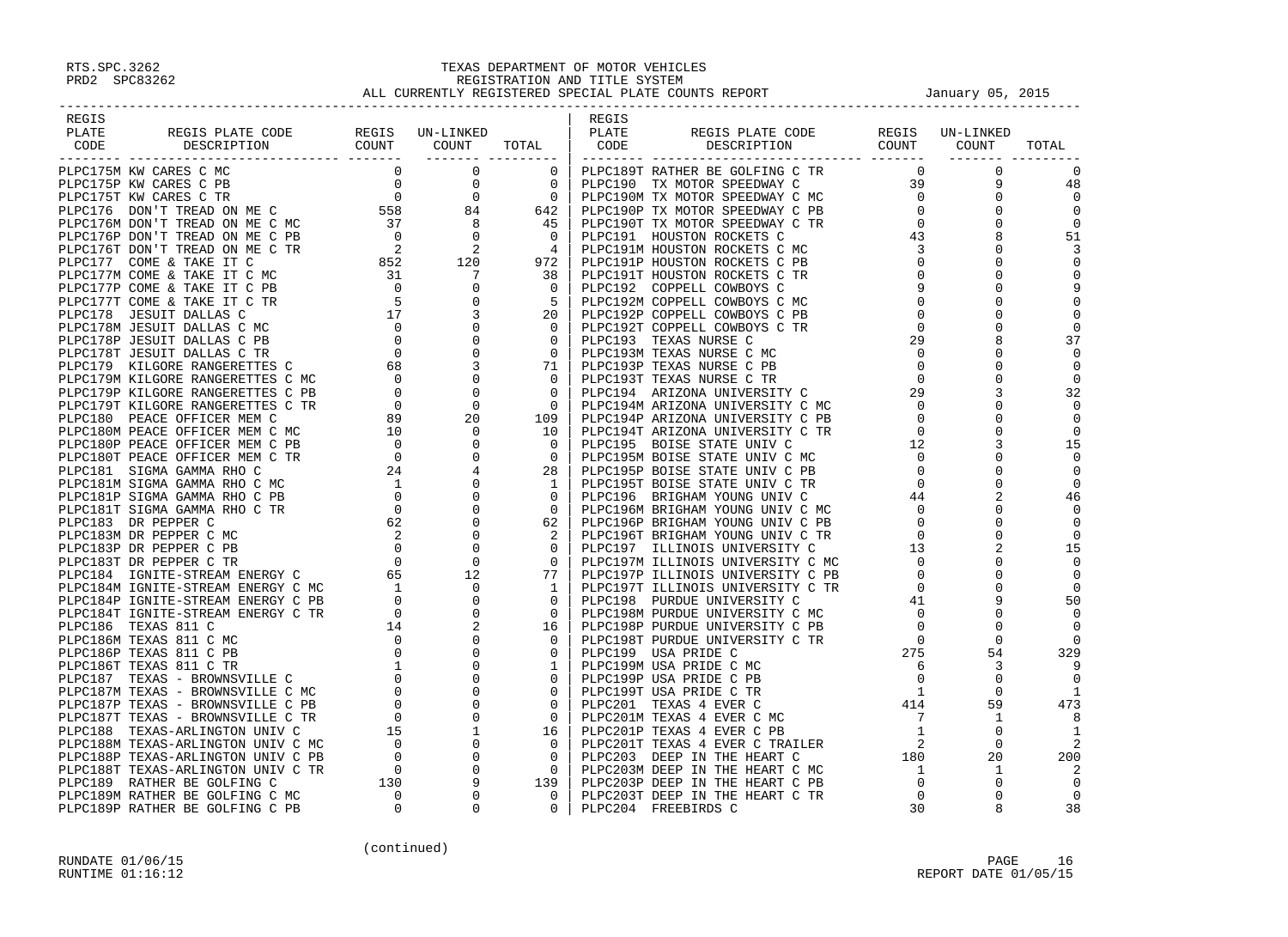| REGIS                                                                                                                                                                                                                                                                                                                                                                                                                                                    |  | REGIS |                                                             |  |       |
|----------------------------------------------------------------------------------------------------------------------------------------------------------------------------------------------------------------------------------------------------------------------------------------------------------------------------------------------------------------------------------------------------------------------------------------------------------|--|-------|-------------------------------------------------------------|--|-------|
| PLATE                                                                                                                                                                                                                                                                                                                                                                                                                                                    |  |       |                                                             |  |       |
| REGIS PLATE CODE REGIS UN-LINKED PLATE PLATE<br>DESCRIPTION COUNT COUNT TOTAL CODE<br>CODE                                                                                                                                                                                                                                                                                                                                                               |  |       | REGIS PLATE CODE REGIS UN-LINKED<br>DESCRIPTION COUNT COUNT |  | TOTAL |
|                                                                                                                                                                                                                                                                                                                                                                                                                                                          |  |       |                                                             |  |       |
|                                                                                                                                                                                                                                                                                                                                                                                                                                                          |  |       |                                                             |  |       |
|                                                                                                                                                                                                                                                                                                                                                                                                                                                          |  |       |                                                             |  |       |
|                                                                                                                                                                                                                                                                                                                                                                                                                                                          |  |       |                                                             |  |       |
|                                                                                                                                                                                                                                                                                                                                                                                                                                                          |  |       |                                                             |  |       |
|                                                                                                                                                                                                                                                                                                                                                                                                                                                          |  |       |                                                             |  |       |
|                                                                                                                                                                                                                                                                                                                                                                                                                                                          |  |       |                                                             |  |       |
|                                                                                                                                                                                                                                                                                                                                                                                                                                                          |  |       |                                                             |  |       |
|                                                                                                                                                                                                                                                                                                                                                                                                                                                          |  |       |                                                             |  |       |
|                                                                                                                                                                                                                                                                                                                                                                                                                                                          |  |       |                                                             |  |       |
|                                                                                                                                                                                                                                                                                                                                                                                                                                                          |  |       |                                                             |  |       |
|                                                                                                                                                                                                                                                                                                                                                                                                                                                          |  |       |                                                             |  |       |
|                                                                                                                                                                                                                                                                                                                                                                                                                                                          |  |       |                                                             |  |       |
|                                                                                                                                                                                                                                                                                                                                                                                                                                                          |  |       |                                                             |  |       |
|                                                                                                                                                                                                                                                                                                                                                                                                                                                          |  |       |                                                             |  |       |
|                                                                                                                                                                                                                                                                                                                                                                                                                                                          |  |       |                                                             |  |       |
|                                                                                                                                                                                                                                                                                                                                                                                                                                                          |  |       |                                                             |  |       |
|                                                                                                                                                                                                                                                                                                                                                                                                                                                          |  |       |                                                             |  |       |
|                                                                                                                                                                                                                                                                                                                                                                                                                                                          |  |       |                                                             |  |       |
|                                                                                                                                                                                                                                                                                                                                                                                                                                                          |  |       |                                                             |  |       |
|                                                                                                                                                                                                                                                                                                                                                                                                                                                          |  |       |                                                             |  |       |
|                                                                                                                                                                                                                                                                                                                                                                                                                                                          |  |       |                                                             |  |       |
|                                                                                                                                                                                                                                                                                                                                                                                                                                                          |  |       |                                                             |  |       |
|                                                                                                                                                                                                                                                                                                                                                                                                                                                          |  |       |                                                             |  |       |
|                                                                                                                                                                                                                                                                                                                                                                                                                                                          |  |       |                                                             |  |       |
|                                                                                                                                                                                                                                                                                                                                                                                                                                                          |  |       |                                                             |  |       |
|                                                                                                                                                                                                                                                                                                                                                                                                                                                          |  |       |                                                             |  |       |
|                                                                                                                                                                                                                                                                                                                                                                                                                                                          |  |       |                                                             |  |       |
|                                                                                                                                                                                                                                                                                                                                                                                                                                                          |  |       |                                                             |  |       |
|                                                                                                                                                                                                                                                                                                                                                                                                                                                          |  |       |                                                             |  |       |
|                                                                                                                                                                                                                                                                                                                                                                                                                                                          |  |       |                                                             |  |       |
|                                                                                                                                                                                                                                                                                                                                                                                                                                                          |  |       |                                                             |  |       |
|                                                                                                                                                                                                                                                                                                                                                                                                                                                          |  |       |                                                             |  |       |
|                                                                                                                                                                                                                                                                                                                                                                                                                                                          |  |       |                                                             |  |       |
|                                                                                                                                                                                                                                                                                                                                                                                                                                                          |  |       |                                                             |  |       |
|                                                                                                                                                                                                                                                                                                                                                                                                                                                          |  |       |                                                             |  |       |
|                                                                                                                                                                                                                                                                                                                                                                                                                                                          |  |       |                                                             |  |       |
|                                                                                                                                                                                                                                                                                                                                                                                                                                                          |  |       |                                                             |  |       |
|                                                                                                                                                                                                                                                                                                                                                                                                                                                          |  |       |                                                             |  |       |
|                                                                                                                                                                                                                                                                                                                                                                                                                                                          |  |       |                                                             |  |       |
|                                                                                                                                                                                                                                                                                                                                                                                                                                                          |  |       |                                                             |  |       |
|                                                                                                                                                                                                                                                                                                                                                                                                                                                          |  |       |                                                             |  |       |
|                                                                                                                                                                                                                                                                                                                                                                                                                                                          |  |       |                                                             |  |       |
|                                                                                                                                                                                                                                                                                                                                                                                                                                                          |  |       |                                                             |  |       |
|                                                                                                                                                                                                                                                                                                                                                                                                                                                          |  |       |                                                             |  |       |
|                                                                                                                                                                                                                                                                                                                                                                                                                                                          |  |       |                                                             |  |       |
|                                                                                                                                                                                                                                                                                                                                                                                                                                                          |  |       |                                                             |  |       |
|                                                                                                                                                                                                                                                                                                                                                                                                                                                          |  |       |                                                             |  |       |
|                                                                                                                                                                                                                                                                                                                                                                                                                                                          |  |       |                                                             |  |       |
|                                                                                                                                                                                                                                                                                                                                                                                                                                                          |  |       |                                                             |  |       |
|                                                                                                                                                                                                                                                                                                                                                                                                                                                          |  |       |                                                             |  |       |
|                                                                                                                                                                                                                                                                                                                                                                                                                                                          |  |       |                                                             |  |       |
|                                                                                                                                                                                                                                                                                                                                                                                                                                                          |  |       |                                                             |  |       |
| $\begin{smallmatrix} \textbf{1}_{\text{3}} \textbf{1}_{\text{4}} \textbf{1}_{\text{5}} \textbf{1}_{\text{5}} \textbf{1}_{\text{6}} \textbf{1}_{\text{7}} \textbf{1}_{\text{8}} \textbf{1}_{\text{9}} \textbf{1}_{\text{10}} \textbf{1}_{\text{10}} \textbf{1}_{\text{10}} \textbf{1}_{\text{10}} \textbf{1}_{\text{10}} \textbf{1}_{\text{10}} \textbf{1}_{\text{10}} \textbf{1}_{\text{10}} \textbf{1}_{\text{10}} \textbf{1}_{\text{10}} \textbf{1}_{$ |  |       |                                                             |  |       |
|                                                                                                                                                                                                                                                                                                                                                                                                                                                          |  |       |                                                             |  |       |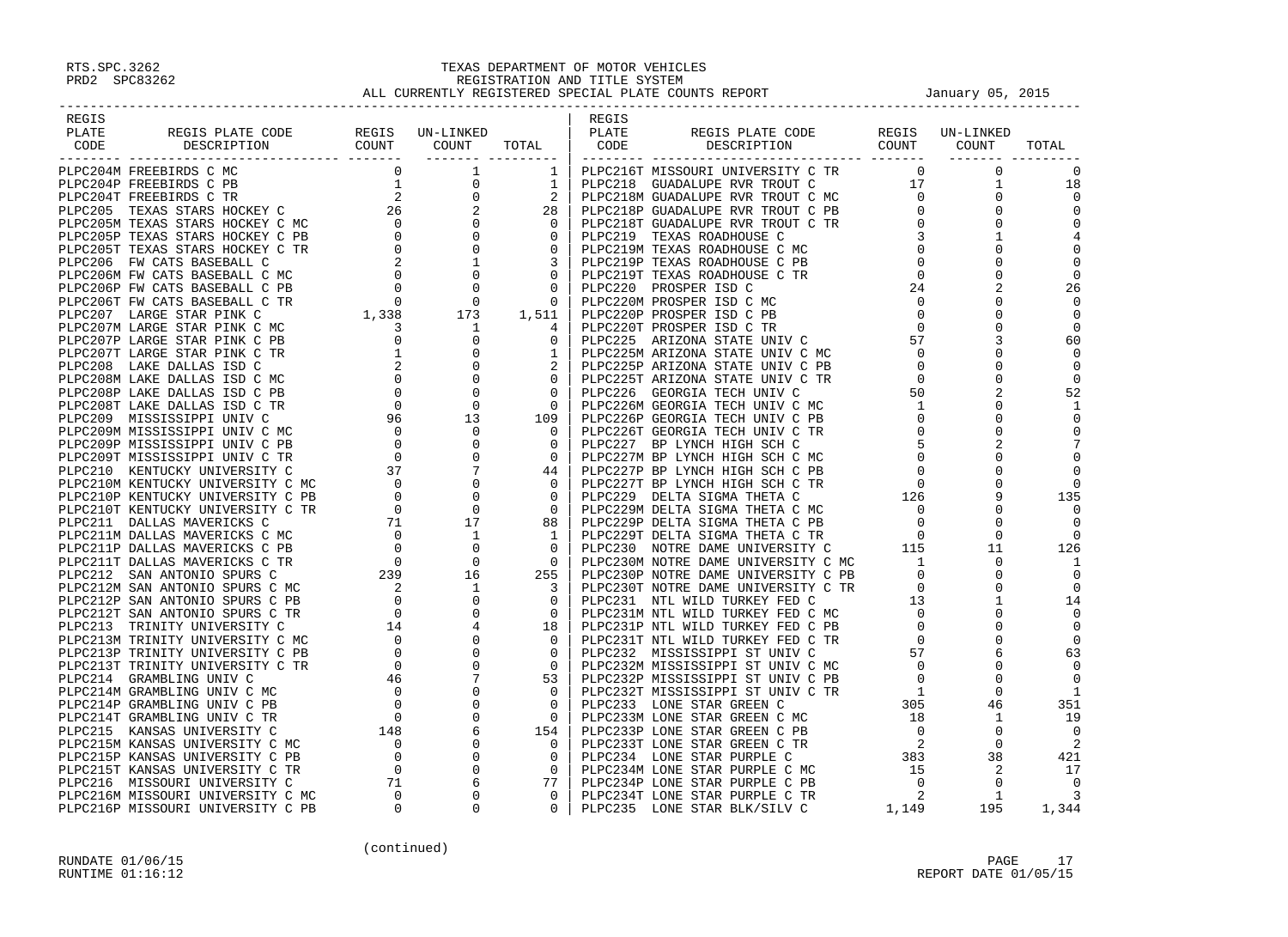| REGIS                                                                                                                                                                                                                                                                                                                                                                                                                                                             |  | REGIS |  |  |
|-------------------------------------------------------------------------------------------------------------------------------------------------------------------------------------------------------------------------------------------------------------------------------------------------------------------------------------------------------------------------------------------------------------------------------------------------------------------|--|-------|--|--|
|                                                                                                                                                                                                                                                                                                                                                                                                                                                                   |  |       |  |  |
| REGIS PLATE CODE REGIS UN-LINKED PLATE PLATE<br>DESCRIPTION COUNT COUNT TOTAL CODE                                                                                                                                                                                                                                                                                                                                                                                |  |       |  |  |
|                                                                                                                                                                                                                                                                                                                                                                                                                                                                   |  |       |  |  |
|                                                                                                                                                                                                                                                                                                                                                                                                                                                                   |  |       |  |  |
|                                                                                                                                                                                                                                                                                                                                                                                                                                                                   |  |       |  |  |
|                                                                                                                                                                                                                                                                                                                                                                                                                                                                   |  |       |  |  |
|                                                                                                                                                                                                                                                                                                                                                                                                                                                                   |  |       |  |  |
|                                                                                                                                                                                                                                                                                                                                                                                                                                                                   |  |       |  |  |
|                                                                                                                                                                                                                                                                                                                                                                                                                                                                   |  |       |  |  |
|                                                                                                                                                                                                                                                                                                                                                                                                                                                                   |  |       |  |  |
|                                                                                                                                                                                                                                                                                                                                                                                                                                                                   |  |       |  |  |
|                                                                                                                                                                                                                                                                                                                                                                                                                                                                   |  |       |  |  |
|                                                                                                                                                                                                                                                                                                                                                                                                                                                                   |  |       |  |  |
|                                                                                                                                                                                                                                                                                                                                                                                                                                                                   |  |       |  |  |
|                                                                                                                                                                                                                                                                                                                                                                                                                                                                   |  |       |  |  |
|                                                                                                                                                                                                                                                                                                                                                                                                                                                                   |  |       |  |  |
|                                                                                                                                                                                                                                                                                                                                                                                                                                                                   |  |       |  |  |
|                                                                                                                                                                                                                                                                                                                                                                                                                                                                   |  |       |  |  |
|                                                                                                                                                                                                                                                                                                                                                                                                                                                                   |  |       |  |  |
|                                                                                                                                                                                                                                                                                                                                                                                                                                                                   |  |       |  |  |
|                                                                                                                                                                                                                                                                                                                                                                                                                                                                   |  |       |  |  |
|                                                                                                                                                                                                                                                                                                                                                                                                                                                                   |  |       |  |  |
|                                                                                                                                                                                                                                                                                                                                                                                                                                                                   |  |       |  |  |
|                                                                                                                                                                                                                                                                                                                                                                                                                                                                   |  |       |  |  |
|                                                                                                                                                                                                                                                                                                                                                                                                                                                                   |  |       |  |  |
|                                                                                                                                                                                                                                                                                                                                                                                                                                                                   |  |       |  |  |
|                                                                                                                                                                                                                                                                                                                                                                                                                                                                   |  |       |  |  |
|                                                                                                                                                                                                                                                                                                                                                                                                                                                                   |  |       |  |  |
|                                                                                                                                                                                                                                                                                                                                                                                                                                                                   |  |       |  |  |
|                                                                                                                                                                                                                                                                                                                                                                                                                                                                   |  |       |  |  |
|                                                                                                                                                                                                                                                                                                                                                                                                                                                                   |  |       |  |  |
|                                                                                                                                                                                                                                                                                                                                                                                                                                                                   |  |       |  |  |
|                                                                                                                                                                                                                                                                                                                                                                                                                                                                   |  |       |  |  |
|                                                                                                                                                                                                                                                                                                                                                                                                                                                                   |  |       |  |  |
|                                                                                                                                                                                                                                                                                                                                                                                                                                                                   |  |       |  |  |
|                                                                                                                                                                                                                                                                                                                                                                                                                                                                   |  |       |  |  |
|                                                                                                                                                                                                                                                                                                                                                                                                                                                                   |  |       |  |  |
|                                                                                                                                                                                                                                                                                                                                                                                                                                                                   |  |       |  |  |
|                                                                                                                                                                                                                                                                                                                                                                                                                                                                   |  |       |  |  |
|                                                                                                                                                                                                                                                                                                                                                                                                                                                                   |  |       |  |  |
|                                                                                                                                                                                                                                                                                                                                                                                                                                                                   |  |       |  |  |
|                                                                                                                                                                                                                                                                                                                                                                                                                                                                   |  |       |  |  |
|                                                                                                                                                                                                                                                                                                                                                                                                                                                                   |  |       |  |  |
|                                                                                                                                                                                                                                                                                                                                                                                                                                                                   |  |       |  |  |
|                                                                                                                                                                                                                                                                                                                                                                                                                                                                   |  |       |  |  |
|                                                                                                                                                                                                                                                                                                                                                                                                                                                                   |  |       |  |  |
|                                                                                                                                                                                                                                                                                                                                                                                                                                                                   |  |       |  |  |
|                                                                                                                                                                                                                                                                                                                                                                                                                                                                   |  |       |  |  |
|                                                                                                                                                                                                                                                                                                                                                                                                                                                                   |  |       |  |  |
|                                                                                                                                                                                                                                                                                                                                                                                                                                                                   |  |       |  |  |
|                                                                                                                                                                                                                                                                                                                                                                                                                                                                   |  |       |  |  |
|                                                                                                                                                                                                                                                                                                                                                                                                                                                                   |  |       |  |  |
|                                                                                                                                                                                                                                                                                                                                                                                                                                                                   |  |       |  |  |
|                                                                                                                                                                                                                                                                                                                                                                                                                                                                   |  |       |  |  |
|                                                                                                                                                                                                                                                                                                                                                                                                                                                                   |  |       |  |  |
|                                                                                                                                                                                                                                                                                                                                                                                                                                                                   |  |       |  |  |
| $\begin{smallmatrix} \textbf{1}_{\text{3}} \textbf{1}_{\text{3}} \textbf{1}_{\text{3}} \textbf{1}_{\text{3}} \textbf{1}_{\text{3}} \textbf{1}_{\text{3}} \textbf{1}_{\text{3}} \textbf{1}_{\text{3}} \textbf{1}_{\text{3}} \textbf{1}_{\text{3}} \textbf{1}_{\text{3}} \textbf{1}_{\text{3}} \textbf{1}_{\text{3}} \textbf{1}_{\text{3}} \textbf{1}_{\text{3}} \textbf{1}_{\text{3}} \textbf{1}_{\text{3}} \textbf{1}_{\text{3}} \textbf{1}_{\text{3}} \textbf{1$ |  |       |  |  |
|                                                                                                                                                                                                                                                                                                                                                                                                                                                                   |  |       |  |  |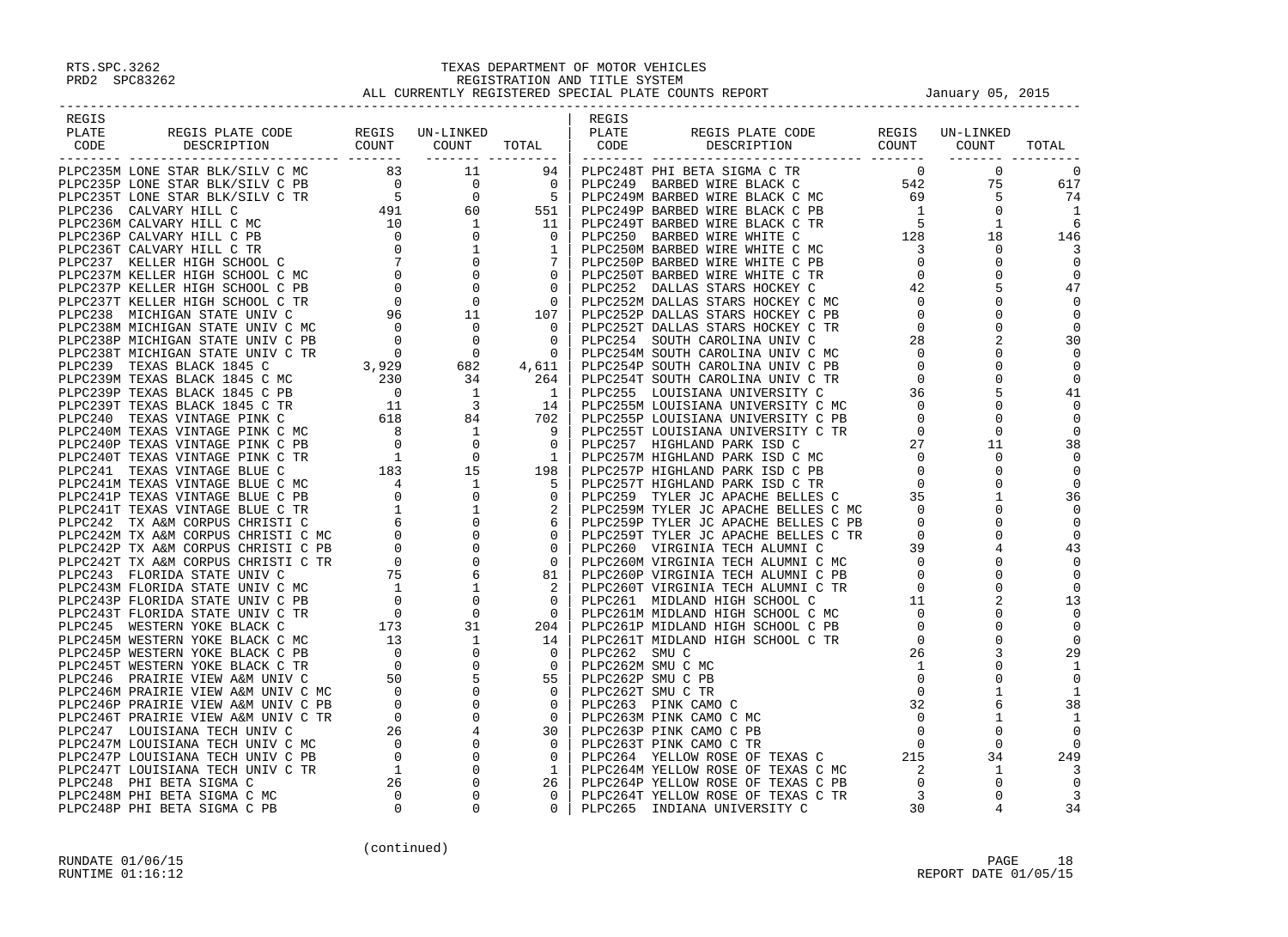| REGIS |                                                                                                                                                                                                                                     |  | REGIS |                                                                                                                                                                                                                               |  |              |
|-------|-------------------------------------------------------------------------------------------------------------------------------------------------------------------------------------------------------------------------------------|--|-------|-------------------------------------------------------------------------------------------------------------------------------------------------------------------------------------------------------------------------------|--|--------------|
| PLATE | REGIS PLATE CODE REGIS UN-LINKED<br>DESCRIPTION COUNT COUNT TOTAL                                                                                                                                                                   |  | PLATE | REGIS PLATE CODE REGIS UN-LINKED<br>DESCRIPTION COUNT COUNT                                                                                                                                                                   |  |              |
| CODE  |                                                                                                                                                                                                                                     |  | CODE  |                                                                                                                                                                                                                               |  | TOTAL        |
|       |                                                                                                                                                                                                                                     |  |       |                                                                                                                                                                                                                               |  |              |
|       |                                                                                                                                                                                                                                     |  |       |                                                                                                                                                                                                                               |  |              |
|       |                                                                                                                                                                                                                                     |  |       |                                                                                                                                                                                                                               |  |              |
|       |                                                                                                                                                                                                                                     |  |       |                                                                                                                                                                                                                               |  | $\mathbf 0$  |
|       |                                                                                                                                                                                                                                     |  |       |                                                                                                                                                                                                                               |  |              |
|       |                                                                                                                                                                                                                                     |  |       |                                                                                                                                                                                                                               |  |              |
|       |                                                                                                                                                                                                                                     |  |       |                                                                                                                                                                                                                               |  |              |
|       |                                                                                                                                                                                                                                     |  |       |                                                                                                                                                                                                                               |  |              |
|       |                                                                                                                                                                                                                                     |  |       |                                                                                                                                                                                                                               |  |              |
|       |                                                                                                                                                                                                                                     |  |       |                                                                                                                                                                                                                               |  |              |
|       |                                                                                                                                                                                                                                     |  |       |                                                                                                                                                                                                                               |  |              |
|       |                                                                                                                                                                                                                                     |  |       |                                                                                                                                                                                                                               |  |              |
|       |                                                                                                                                                                                                                                     |  |       |                                                                                                                                                                                                                               |  |              |
|       |                                                                                                                                                                                                                                     |  |       |                                                                                                                                                                                                                               |  | $\mathbf{1}$ |
|       |                                                                                                                                                                                                                                     |  |       |                                                                                                                                                                                                                               |  |              |
|       |                                                                                                                                                                                                                                     |  |       |                                                                                                                                                                                                                               |  |              |
|       |                                                                                                                                                                                                                                     |  |       |                                                                                                                                                                                                                               |  |              |
|       |                                                                                                                                                                                                                                     |  |       |                                                                                                                                                                                                                               |  |              |
|       |                                                                                                                                                                                                                                     |  |       |                                                                                                                                                                                                                               |  | $\mathbf{1}$ |
|       |                                                                                                                                                                                                                                     |  |       |                                                                                                                                                                                                                               |  | 169          |
|       |                                                                                                                                                                                                                                     |  |       |                                                                                                                                                                                                                               |  |              |
|       |                                                                                                                                                                                                                                     |  |       |                                                                                                                                                                                                                               |  |              |
|       |                                                                                                                                                                                                                                     |  |       |                                                                                                                                                                                                                               |  |              |
|       |                                                                                                                                                                                                                                     |  |       |                                                                                                                                                                                                                               |  | $\Omega$     |
|       |                                                                                                                                                                                                                                     |  |       |                                                                                                                                                                                                                               |  | $\Omega$     |
|       |                                                                                                                                                                                                                                     |  |       |                                                                                                                                                                                                                               |  |              |
|       |                                                                                                                                                                                                                                     |  |       |                                                                                                                                                                                                                               |  | 86           |
|       |                                                                                                                                                                                                                                     |  |       |                                                                                                                                                                                                                               |  | 43           |
|       |                                                                                                                                                                                                                                     |  |       |                                                                                                                                                                                                                               |  |              |
|       |                                                                                                                                                                                                                                     |  |       |                                                                                                                                                                                                                               |  |              |
|       |                                                                                                                                                                                                                                     |  |       |                                                                                                                                                                                                                               |  |              |
|       |                                                                                                                                                                                                                                     |  |       |                                                                                                                                                                                                                               |  |              |
|       |                                                                                                                                                                                                                                     |  |       |                                                                                                                                                                                                                               |  | $\Omega$     |
|       |                                                                                                                                                                                                                                     |  |       |                                                                                                                                                                                                                               |  | 194          |
|       |                                                                                                                                                                                                                                     |  |       |                                                                                                                                                                                                                               |  | 56           |
|       |                                                                                                                                                                                                                                     |  |       |                                                                                                                                                                                                                               |  | -1           |
|       |                                                                                                                                                                                                                                     |  |       |                                                                                                                                                                                                                               |  |              |
|       |                                                                                                                                                                                                                                     |  |       |                                                                                                                                                                                                                               |  |              |
|       |                                                                                                                                                                                                                                     |  |       |                                                                                                                                                                                                                               |  | $\Omega$     |
|       |                                                                                                                                                                                                                                     |  |       |                                                                                                                                                                                                                               |  |              |
|       |                                                                                                                                                                                                                                     |  |       |                                                                                                                                                                                                                               |  |              |
|       |                                                                                                                                                                                                                                     |  |       |                                                                                                                                                                                                                               |  | 91           |
|       |                                                                                                                                                                                                                                     |  |       |                                                                                                                                                                                                                               |  | 49           |
|       |                                                                                                                                                                                                                                     |  |       |                                                                                                                                                                                                                               |  | -1           |
|       |                                                                                                                                                                                                                                     |  |       |                                                                                                                                                                                                                               |  |              |
|       |                                                                                                                                                                                                                                     |  |       |                                                                                                                                                                                                                               |  |              |
|       |                                                                                                                                                                                                                                     |  |       |                                                                                                                                                                                                                               |  |              |
|       | <b>PARTICULAR TRANSFER PARTICULAR CONTROLL CONTROLL CONTROLL CONTROLL CONTROLL CONTROLL CONTROLL CONTROLL CONTROLL CONTROLL CONTROLL CONTROLL CONTROLL CONTROLL CONTROLL CONTROLL CONTROLL CONTROLL CONTROLL CONTROLL CONTROLL </b> |  |       | PLATE REGIS PLATE CODE RECONOMIC CONDUCTION (COUNT COUNT CODEN (CODENT PROPOSABLE PROPOSABLE CONDUCTION (CONDUCT) (CONDUCT) (CONDUCT) (CONDUCT) (CONDUCT) (CONDUCT) (CONDUCT) (CONDUCT) (CODENT) (CONDUCT) (CONDUCT) (CONDUCT |  |              |
|       |                                                                                                                                                                                                                                     |  |       |                                                                                                                                                                                                                               |  | 1            |
|       |                                                                                                                                                                                                                                     |  |       |                                                                                                                                                                                                                               |  | $\Omega$     |
|       |                                                                                                                                                                                                                                     |  |       |                                                                                                                                                                                                                               |  | $\Omega$     |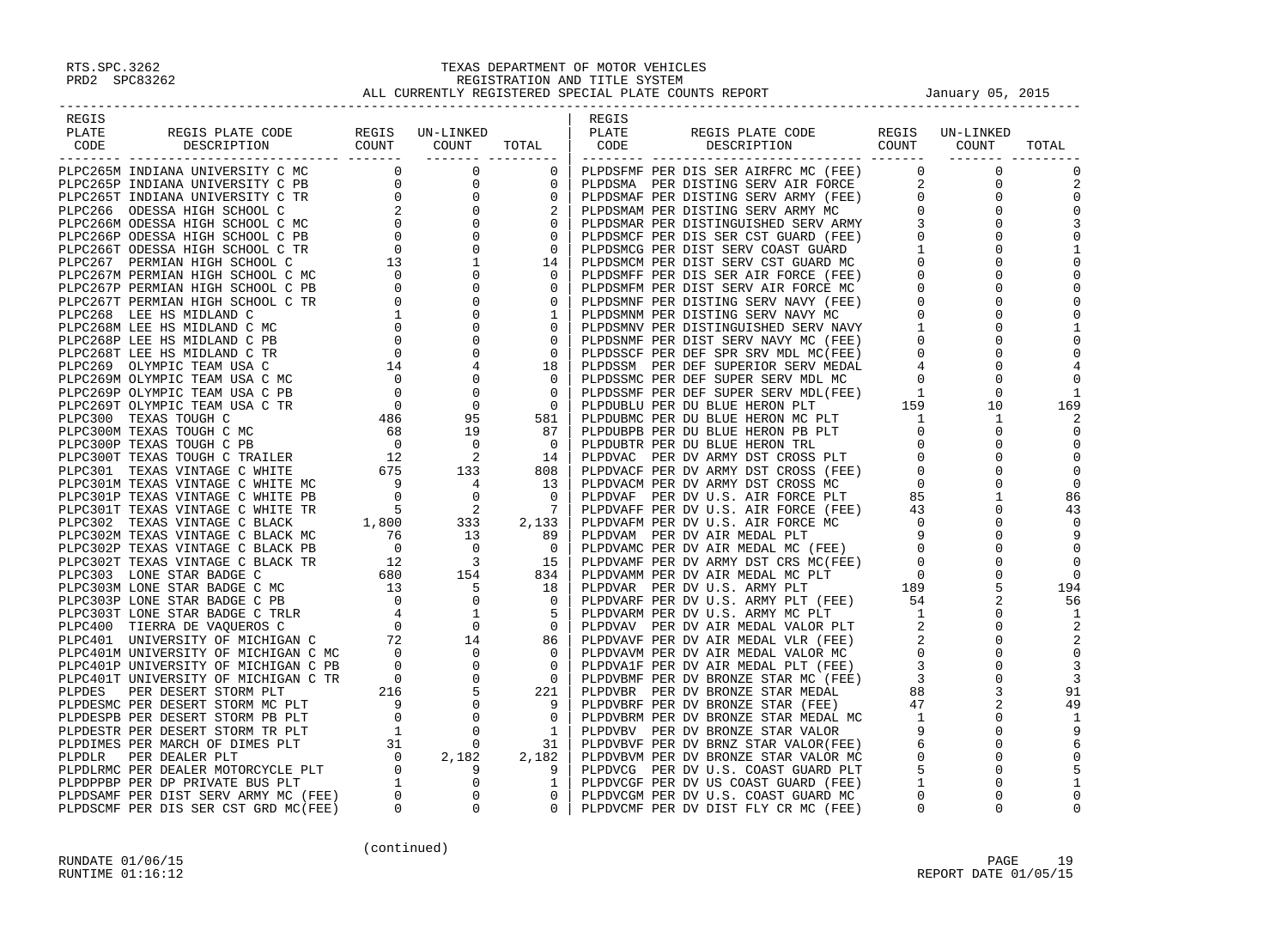| REGIS |                                                                                                                                                                                                                               |                      |            | REGIS           |                                                                                                                                                                                                                                         |                                                                                             |                                                                  |                |
|-------|-------------------------------------------------------------------------------------------------------------------------------------------------------------------------------------------------------------------------------|----------------------|------------|-----------------|-----------------------------------------------------------------------------------------------------------------------------------------------------------------------------------------------------------------------------------------|---------------------------------------------------------------------------------------------|------------------------------------------------------------------|----------------|
| PLATE |                                                                                                                                                                                                                               |                      |            | PLATE           |                                                                                                                                                                                                                                         |                                                                                             |                                                                  |                |
| CODE  | REGIS PLATE CODE REGIS UN-LINKED<br>DESCRIPTION COUNT COUNT                                                                                                                                                                   |                      | TOTAL      | CODE            | REGIS PLATE CODE REGIS UN-LINKED<br>DESCRIPTION COUNT COUNT                                                                                                                                                                             |                                                                                             |                                                                  | TOTAL          |
|       | PLATE THE ROOT MANUSCON CONTROL CONTROL CONTROL CONTROL CONTROL CONTROL CONTROL CONTROL CONTROL CONTROL CONTROL CONTROL CONTROL CONTROL CONTROL CONTROL CONTROL CONTROL CONTROL CONTROL CONTROL CONTROL CONTROL CONTROL CONTR | ____________________ |            |                 | CODE TRIP PER DV PURPLE HEART (FEE) 1<br>PLEDVFHH PER DV PURPLE HEART (FEE) 1<br>PLEDVFHH PER DV PURPLE HEART MC PLT 15<br>PLEDVFHH PER DV PURPLE HEART MC (PEE) 2<br>PLEDVRMP PER DV CNOH AIR FRC MC (FEE) 2<br>PLEDVRMP PER DV OSM AR |                                                                                             |                                                                  |                |
|       |                                                                                                                                                                                                                               |                      |            |                 |                                                                                                                                                                                                                                         |                                                                                             |                                                                  | 16             |
|       |                                                                                                                                                                                                                               |                      |            |                 |                                                                                                                                                                                                                                         |                                                                                             |                                                                  |                |
|       |                                                                                                                                                                                                                               |                      |            |                 |                                                                                                                                                                                                                                         |                                                                                             |                                                                  |                |
|       |                                                                                                                                                                                                                               |                      |            |                 |                                                                                                                                                                                                                                         |                                                                                             |                                                                  |                |
|       |                                                                                                                                                                                                                               |                      |            |                 |                                                                                                                                                                                                                                         |                                                                                             |                                                                  |                |
|       |                                                                                                                                                                                                                               |                      |            |                 |                                                                                                                                                                                                                                         |                                                                                             |                                                                  |                |
|       |                                                                                                                                                                                                                               |                      |            |                 |                                                                                                                                                                                                                                         |                                                                                             |                                                                  |                |
|       |                                                                                                                                                                                                                               |                      |            |                 |                                                                                                                                                                                                                                         |                                                                                             |                                                                  |                |
|       |                                                                                                                                                                                                                               |                      |            |                 |                                                                                                                                                                                                                                         |                                                                                             |                                                                  |                |
|       |                                                                                                                                                                                                                               |                      |            |                 |                                                                                                                                                                                                                                         |                                                                                             |                                                                  |                |
|       |                                                                                                                                                                                                                               |                      |            |                 |                                                                                                                                                                                                                                         |                                                                                             |                                                                  |                |
|       |                                                                                                                                                                                                                               |                      |            |                 |                                                                                                                                                                                                                                         |                                                                                             |                                                                  |                |
|       |                                                                                                                                                                                                                               |                      |            |                 |                                                                                                                                                                                                                                         |                                                                                             |                                                                  |                |
|       |                                                                                                                                                                                                                               |                      |            |                 |                                                                                                                                                                                                                                         |                                                                                             |                                                                  |                |
|       |                                                                                                                                                                                                                               |                      |            |                 |                                                                                                                                                                                                                                         |                                                                                             |                                                                  |                |
|       |                                                                                                                                                                                                                               |                      |            |                 |                                                                                                                                                                                                                                         |                                                                                             |                                                                  |                |
|       |                                                                                                                                                                                                                               |                      |            |                 |                                                                                                                                                                                                                                         |                                                                                             |                                                                  |                |
|       |                                                                                                                                                                                                                               |                      |            |                 |                                                                                                                                                                                                                                         |                                                                                             |                                                                  |                |
|       |                                                                                                                                                                                                                               |                      |            |                 |                                                                                                                                                                                                                                         |                                                                                             |                                                                  |                |
|       |                                                                                                                                                                                                                               |                      |            |                 |                                                                                                                                                                                                                                         |                                                                                             |                                                                  | $\Omega$       |
|       |                                                                                                                                                                                                                               |                      |            |                 |                                                                                                                                                                                                                                         |                                                                                             |                                                                  | 16,065         |
|       |                                                                                                                                                                                                                               |                      |            |                 |                                                                                                                                                                                                                                         |                                                                                             |                                                                  | 86             |
|       |                                                                                                                                                                                                                               |                      |            |                 |                                                                                                                                                                                                                                         |                                                                                             |                                                                  | -1             |
|       |                                                                                                                                                                                                                               |                      |            |                 |                                                                                                                                                                                                                                         |                                                                                             |                                                                  | 13             |
|       |                                                                                                                                                                                                                               |                      |            |                 |                                                                                                                                                                                                                                         |                                                                                             |                                                                  | 55             |
|       |                                                                                                                                                                                                                               |                      |            |                 |                                                                                                                                                                                                                                         |                                                                                             |                                                                  |                |
|       |                                                                                                                                                                                                                               |                      |            |                 |                                                                                                                                                                                                                                         |                                                                                             |                                                                  | $\Omega$       |
|       |                                                                                                                                                                                                                               |                      |            |                 |                                                                                                                                                                                                                                         | $\begin{array}{c} 4. \\ 2. \\ 0 \\ 0 \\ 34 \\ 2 \\ 0 \\ 0 \\ 52 \\ 2 \\ 0 \\ 1 \end{array}$ |                                                                  | $\mathbf 0$    |
|       |                                                                                                                                                                                                                               |                      |            |                 |                                                                                                                                                                                                                                         |                                                                                             |                                                                  | 51             |
|       |                                                                                                                                                                                                                               |                      |            |                 |                                                                                                                                                                                                                                         |                                                                                             |                                                                  | 2              |
|       |                                                                                                                                                                                                                               |                      |            |                 |                                                                                                                                                                                                                                         |                                                                                             |                                                                  | $\overline{0}$ |
|       |                                                                                                                                                                                                                               |                      |            |                 |                                                                                                                                                                                                                                         |                                                                                             |                                                                  | $\Omega$       |
|       |                                                                                                                                                                                                                               |                      |            |                 | PLPD004 LONE STAR ORANGE D                                                                                                                                                                                                              |                                                                                             | $\begin{bmatrix} 34 \\ 2 \\ 0 \\ 0 \\ 2 \\ 3 \end{bmatrix}$<br>8 | 42             |
|       |                                                                                                                                                                                                                               |                      |            |                 | PLPD004M LONE STAR ORANGE D MC                                                                                                                                                                                                          |                                                                                             | $\mathbf 0$<br>$\Omega$                                          |                |
|       |                                                                                                                                                                                                                               |                      |            |                 | PLPD004P LONE STAR ORANGE D PB<br>PLPD004T LONE STAR ORANGE D TR                                                                                                                                                                        |                                                                                             | $\Omega$                                                         | $\mathbf 0$    |
|       |                                                                                                                                                                                                                               |                      |            |                 | PLPD005 LONE STAR MAROON D                                                                                                                                                                                                              |                                                                                             | 8                                                                | 60             |
|       |                                                                                                                                                                                                                               |                      |            |                 | PLPD005M LONE STAR MAROON D MC                                                                                                                                                                                                          |                                                                                             | $\mathbf 0$                                                      |                |
|       |                                                                                                                                                                                                                               |                      |            |                 | PLPD005P LONE STAR MAROON D PB                                                                                                                                                                                                          |                                                                                             | $\mathbf 0$                                                      |                |
|       |                                                                                                                                                                                                                               |                      |            |                 | PLPD005T LONE STAR MAROON D TR                                                                                                                                                                                                          |                                                                                             | $\mathbf 0$                                                      |                |
|       |                                                                                                                                                                                                                               |                      |            |                 | PLPD006 LONE STAR PINK D                                                                                                                                                                                                                |                                                                                             | 39                                                               | 194            |
|       |                                                                                                                                                                                                                               |                      |            |                 | PLPD006M LONE STAR PINK D MC                                                                                                                                                                                                            |                                                                                             | $\mathbf 0$                                                      |                |
|       |                                                                                                                                                                                                                               |                      |            |                 | PLPD006P LONE STAR PINK D PB                                                                                                                                                                                                            |                                                                                             | $\Omega$                                                         |                |
|       |                                                                                                                                                                                                                               |                      |            |                 | PLPD006T LONE STAR PINK D TR                                                                                                                                                                                                            |                                                                                             | $\Omega$                                                         | $\Omega$       |
|       |                                                                                                                                                                                                                               |                      |            | PLPD008 WHITE D |                                                                                                                                                                                                                                         |                                                                                             | 8                                                                | 59             |
|       |                                                                                                                                                                                                                               |                      |            |                 | PLPD008M WHITE D MOTORCYCLE                                                                                                                                                                                                             |                                                                                             | $\Omega$                                                         | $\Omega$       |
|       |                                                                                                                                                                                                                               |                      |            |                 | PLPD008P WHITE D PRIVATE BUS                                                                                                                                                                                                            |                                                                                             | $\Omega$                                                         |                |
|       |                                                                                                                                                                                                                               |                      | $45 \vert$ |                 | PLPD008T WHITE D TRAILER                                                                                                                                                                                                                | $\Omega$                                                                                    | $\Omega$                                                         |                |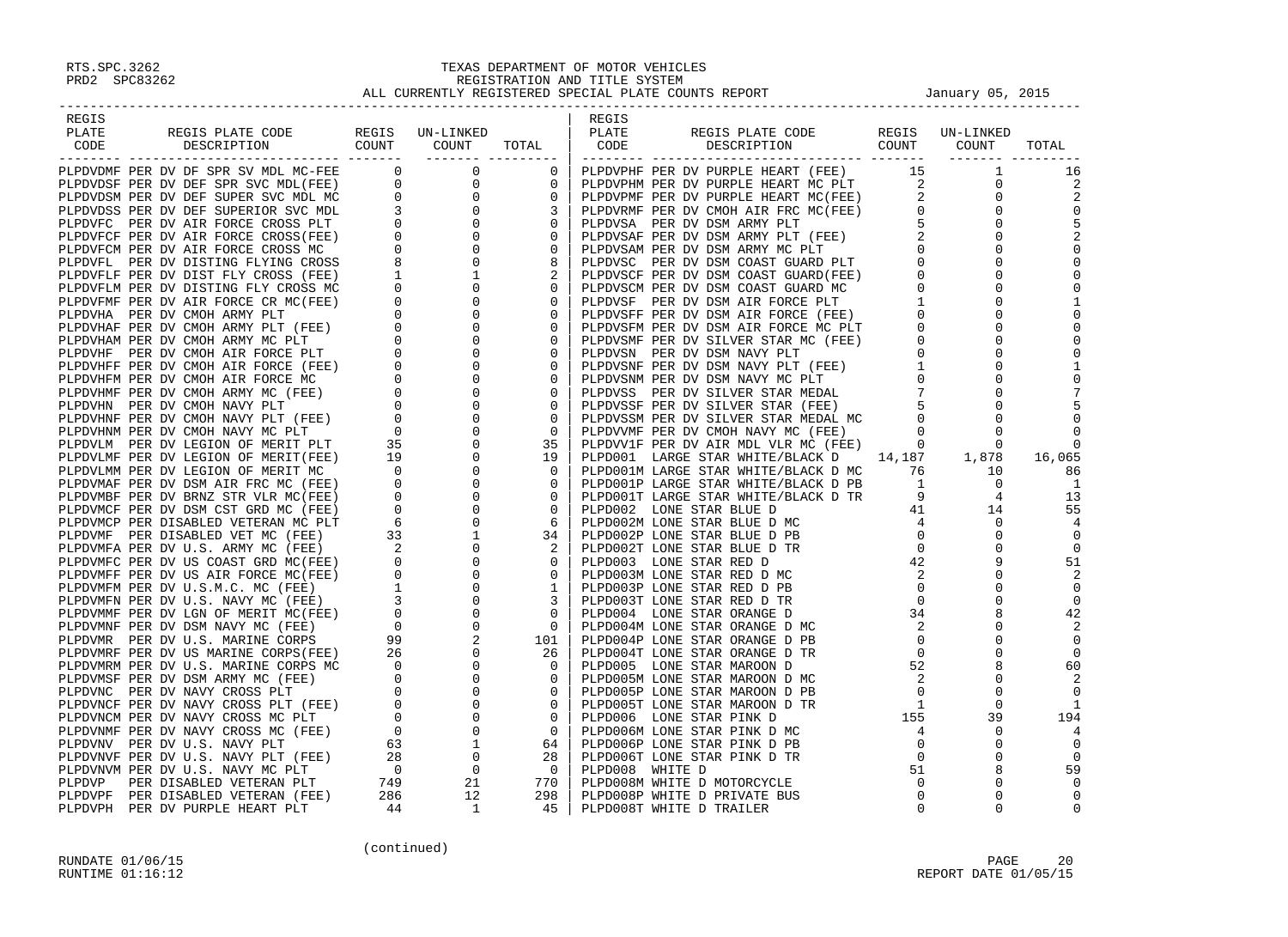| REGIS                                                                                                                                                                                                                               |  | REGIS |  |                          |
|-------------------------------------------------------------------------------------------------------------------------------------------------------------------------------------------------------------------------------------|--|-------|--|--------------------------|
|                                                                                                                                                                                                                                     |  |       |  |                          |
|                                                                                                                                                                                                                                     |  |       |  | TOTAL                    |
|                                                                                                                                                                                                                                     |  |       |  |                          |
|                                                                                                                                                                                                                                     |  |       |  |                          |
|                                                                                                                                                                                                                                     |  |       |  | <sup>1</sup>             |
|                                                                                                                                                                                                                                     |  |       |  | 21                       |
|                                                                                                                                                                                                                                     |  |       |  |                          |
|                                                                                                                                                                                                                                     |  |       |  | $\overline{\phantom{0}}$ |
|                                                                                                                                                                                                                                     |  |       |  | $\bigcirc$               |
|                                                                                                                                                                                                                                     |  |       |  | $20\overline{3}$         |
|                                                                                                                                                                                                                                     |  |       |  |                          |
|                                                                                                                                                                                                                                     |  |       |  |                          |
|                                                                                                                                                                                                                                     |  |       |  |                          |
|                                                                                                                                                                                                                                     |  |       |  | 373                      |
|                                                                                                                                                                                                                                     |  |       |  |                          |
|                                                                                                                                                                                                                                     |  |       |  | $\Omega$                 |
|                                                                                                                                                                                                                                     |  |       |  |                          |
|                                                                                                                                                                                                                                     |  |       |  | 270                      |
|                                                                                                                                                                                                                                     |  |       |  | $\Omega$                 |
|                                                                                                                                                                                                                                     |  |       |  |                          |
|                                                                                                                                                                                                                                     |  |       |  | $\overline{0}$           |
|                                                                                                                                                                                                                                     |  |       |  | 680                      |
|                                                                                                                                                                                                                                     |  |       |  | 19                       |
|                                                                                                                                                                                                                                     |  |       |  |                          |
|                                                                                                                                                                                                                                     |  |       |  |                          |
|                                                                                                                                                                                                                                     |  |       |  | 250                      |
|                                                                                                                                                                                                                                     |  |       |  | -1                       |
|                                                                                                                                                                                                                                     |  |       |  |                          |
|                                                                                                                                                                                                                                     |  |       |  |                          |
|                                                                                                                                                                                                                                     |  |       |  | 195                      |
|                                                                                                                                                                                                                                     |  |       |  |                          |
|                                                                                                                                                                                                                                     |  |       |  |                          |
|                                                                                                                                                                                                                                     |  |       |  | $\Omega$                 |
|                                                                                                                                                                                                                                     |  |       |  | 35                       |
|                                                                                                                                                                                                                                     |  |       |  |                          |
|                                                                                                                                                                                                                                     |  |       |  |                          |
|                                                                                                                                                                                                                                     |  |       |  | $\bigcirc$               |
|                                                                                                                                                                                                                                     |  |       |  | 460                      |
|                                                                                                                                                                                                                                     |  |       |  |                          |
|                                                                                                                                                                                                                                     |  |       |  |                          |
|                                                                                                                                                                                                                                     |  |       |  | $\overline{1}$           |
|                                                                                                                                                                                                                                     |  |       |  |                          |
|                                                                                                                                                                                                                                     |  |       |  | 154                      |
|                                                                                                                                                                                                                                     |  |       |  |                          |
|                                                                                                                                                                                                                                     |  |       |  | -1                       |
|                                                                                                                                                                                                                                     |  |       |  | 27                       |
|                                                                                                                                                                                                                                     |  |       |  |                          |
| <b>Process and the second term in the second of the second of the second and the second and the second and the second and the second and the second and the second and the second and the second and the second and the second </b> |  |       |  |                          |
|                                                                                                                                                                                                                                     |  |       |  |                          |
|                                                                                                                                                                                                                                     |  |       |  |                          |
|                                                                                                                                                                                                                                     |  |       |  |                          |
|                                                                                                                                                                                                                                     |  |       |  | $\Omega$                 |
|                                                                                                                                                                                                                                     |  |       |  | $\Omega$                 |
|                                                                                                                                                                                                                                     |  |       |  |                          |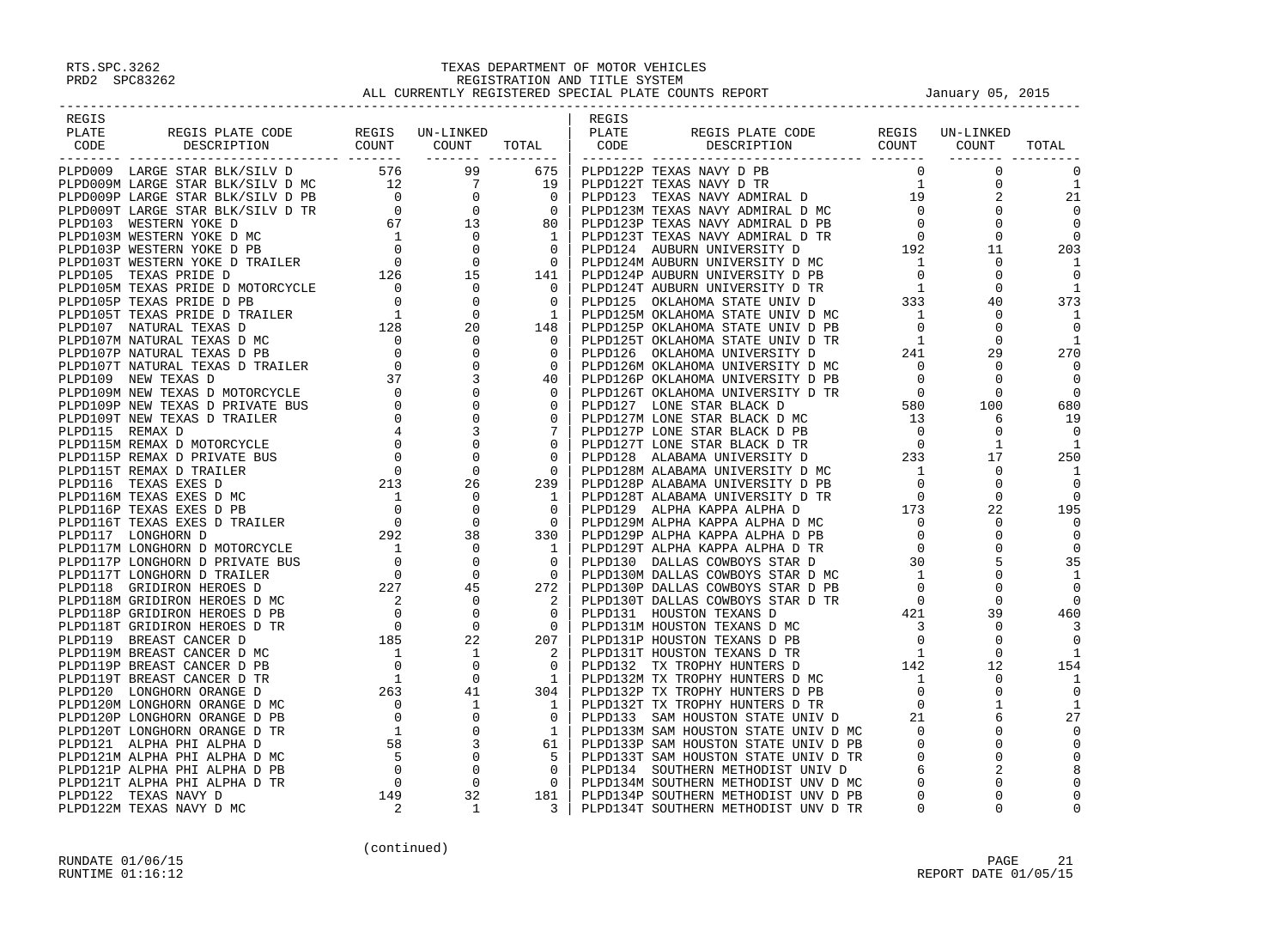| REGIS |                                                                   |                                | REGIS |                                                                                                                                                                                                                                                |           |                |
|-------|-------------------------------------------------------------------|--------------------------------|-------|------------------------------------------------------------------------------------------------------------------------------------------------------------------------------------------------------------------------------------------------|-----------|----------------|
| PLATE |                                                                   |                                | PLATE | REGIS PLATE CODE REGIS UN-LINKEI<br>DESCRIPTION COUNT COUNT                                                                                                                                                                                    | UN-LINKED |                |
| CODE  | REGIS PLATE CODE REGIS UN-LINKED<br>DESCRIPTION COUNT COUNT TOTAL |                                | CODE  |                                                                                                                                                                                                                                                |           | TOTAL          |
|       |                                                                   | . <u>__________________</u> __ |       |                                                                                                                                                                                                                                                |           |                |
|       |                                                                   |                                |       |                                                                                                                                                                                                                                                |           | $\overline{0}$ |
|       |                                                                   |                                |       |                                                                                                                                                                                                                                                |           |                |
|       |                                                                   |                                |       |                                                                                                                                                                                                                                                |           |                |
|       |                                                                   |                                |       |                                                                                                                                                                                                                                                |           | 0              |
|       |                                                                   |                                |       |                                                                                                                                                                                                                                                |           |                |
|       |                                                                   |                                |       |                                                                                                                                                                                                                                                |           | 40             |
|       |                                                                   |                                |       |                                                                                                                                                                                                                                                |           |                |
|       |                                                                   |                                |       |                                                                                                                                                                                                                                                |           |                |
|       |                                                                   |                                |       |                                                                                                                                                                                                                                                |           |                |
|       |                                                                   |                                |       |                                                                                                                                                                                                                                                |           | 101            |
|       |                                                                   |                                |       |                                                                                                                                                                                                                                                |           |                |
|       |                                                                   |                                |       |                                                                                                                                                                                                                                                |           |                |
|       |                                                                   |                                |       |                                                                                                                                                                                                                                                |           | $\overline{0}$ |
|       |                                                                   |                                |       |                                                                                                                                                                                                                                                |           | 53             |
|       |                                                                   |                                |       |                                                                                                                                                                                                                                                |           | $\overline{0}$ |
|       |                                                                   |                                |       |                                                                                                                                                                                                                                                |           |                |
|       |                                                                   |                                |       | LPD152M KAPPA ALPHA PSI D PD<br>2LPD152P KAPPA ALPHA PSI D PD<br>2LPD152T KAPPA ALPHA PSI D TR<br>PLPD153 LONGVIEW ISD D<br>PLPD153 LONGVIEW ISD D MC<br>PLPD153P LONGVIEW ISD D PB<br>0 0 0<br>PLPD154D LIBERTY CHRSTIAN SCHOOL D 7 0<br>PLPD |           |                |
|       |                                                                   |                                |       |                                                                                                                                                                                                                                                |           | 5              |
|       |                                                                   |                                |       |                                                                                                                                                                                                                                                |           |                |
|       |                                                                   |                                |       |                                                                                                                                                                                                                                                |           | $\mathbf 0$    |
|       |                                                                   |                                |       |                                                                                                                                                                                                                                                |           |                |
|       |                                                                   |                                |       |                                                                                                                                                                                                                                                |           |                |
|       |                                                                   |                                |       |                                                                                                                                                                                                                                                |           |                |
|       |                                                                   |                                |       |                                                                                                                                                                                                                                                |           |                |
|       |                                                                   |                                |       |                                                                                                                                                                                                                                                |           | $\Omega$       |
|       |                                                                   |                                |       |                                                                                                                                                                                                                                                |           | 283            |
|       |                                                                   |                                |       |                                                                                                                                                                                                                                                |           |                |
|       |                                                                   |                                |       |                                                                                                                                                                                                                                                |           | 0              |
|       |                                                                   |                                |       |                                                                                                                                                                                                                                                |           | 11             |
|       |                                                                   |                                |       |                                                                                                                                                                                                                                                |           | $\Omega$       |
|       |                                                                   |                                |       |                                                                                                                                                                                                                                                |           | 0              |
|       |                                                                   |                                |       |                                                                                                                                                                                                                                                |           |                |
|       |                                                                   |                                |       |                                                                                                                                                                                                                                                |           | 17             |
|       |                                                                   |                                |       |                                                                                                                                                                                                                                                |           | $\overline{0}$ |
|       |                                                                   |                                |       |                                                                                                                                                                                                                                                |           |                |
|       |                                                                   |                                |       |                                                                                                                                                                                                                                                |           |                |
|       |                                                                   |                                |       |                                                                                                                                                                                                                                                |           |                |
|       |                                                                   |                                |       |                                                                                                                                                                                                                                                |           |                |
|       |                                                                   |                                |       |                                                                                                                                                                                                                                                |           |                |
|       |                                                                   |                                |       |                                                                                                                                                                                                                                                |           | 0              |
|       |                                                                   |                                |       |                                                                                                                                                                                                                                                |           | 15             |
|       |                                                                   |                                |       |                                                                                                                                                                                                                                                |           | - 0            |
|       |                                                                   |                                |       |                                                                                                                                                                                                                                                |           |                |
|       |                                                                   |                                |       |                                                                                                                                                                                                                                                |           | $\Omega$       |
|       |                                                                   |                                |       |                                                                                                                                                                                                                                                |           | 46             |
|       |                                                                   |                                |       |                                                                                                                                                                                                                                                |           |                |
|       |                                                                   |                                |       |                                                                                                                                                                                                                                                |           |                |
|       |                                                                   |                                |       | <b>Process and the second control to the second control to the second control to the second control to the second control to the second control to the second control to the second control to the second control to the second</b>            |           |                |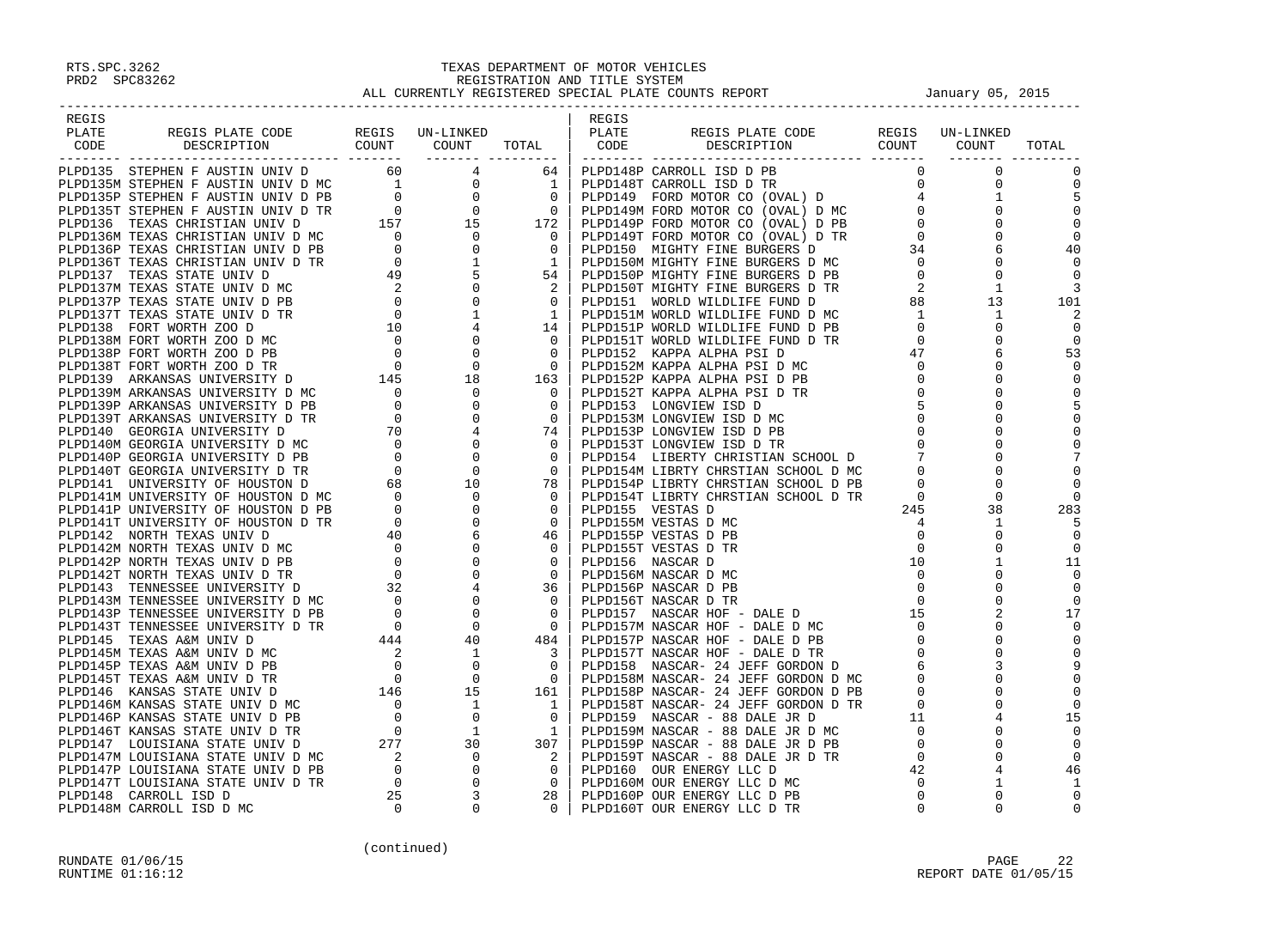| REGIS |                                                                                                                                                                                                                                     |  | REGIS |  |                                                                                                                                                                                                                                                                                                                                                     |                |
|-------|-------------------------------------------------------------------------------------------------------------------------------------------------------------------------------------------------------------------------------------|--|-------|--|-----------------------------------------------------------------------------------------------------------------------------------------------------------------------------------------------------------------------------------------------------------------------------------------------------------------------------------------------------|----------------|
| PLATE |                                                                                                                                                                                                                                     |  |       |  | REGIS UN-LINKED                                                                                                                                                                                                                                                                                                                                     |                |
|       |                                                                                                                                                                                                                                     |  |       |  |                                                                                                                                                                                                                                                                                                                                                     | TOTAL          |
|       |                                                                                                                                                                                                                                     |  |       |  |                                                                                                                                                                                                                                                                                                                                                     |                |
|       |                                                                                                                                                                                                                                     |  |       |  | $\begin{bmatrix} 1 & 1 & 1 \\ 0 & 0 & 0 \\ 0 & 0 & 0 \\ 0 & 0 & 0 \\ 0 & 0 & 0 \\ 0 & 0 & 0 \\ 0 & 0 & 0 \\ 0 & 0 & 0 \\ 0 & 0 & 0 \\ 0 & 0 & 0 \\ 0 & 0 & 0 \\ 0 & 0 & 0 \\ 0 & 0 & 0 \\ 0 & 0 & 0 \\ 0 & 0 & 0 \\ 0 & 0 & 0 \\ 0 & 0 & 0 \\ 0 & 0 & 0 \\ 0 & 0 & 0 & 0 \\ 0 & 0 & 0 & 0 \\ 0 & 0 & 0 & 0 \\ 0 & 0 & 0 & 0 \\ 0 & $<br>$\mathbf 0$ | $\mathbf 0$    |
|       |                                                                                                                                                                                                                                     |  |       |  | $\overline{0}$                                                                                                                                                                                                                                                                                                                                      | $\mathbf 0$    |
|       |                                                                                                                                                                                                                                     |  |       |  | $\overline{\phantom{a}}^2$                                                                                                                                                                                                                                                                                                                          |                |
|       |                                                                                                                                                                                                                                     |  |       |  | $\Omega$                                                                                                                                                                                                                                                                                                                                            | $\Omega$       |
|       |                                                                                                                                                                                                                                     |  |       |  |                                                                                                                                                                                                                                                                                                                                                     | $\Omega$       |
|       |                                                                                                                                                                                                                                     |  |       |  |                                                                                                                                                                                                                                                                                                                                                     |                |
|       |                                                                                                                                                                                                                                     |  |       |  |                                                                                                                                                                                                                                                                                                                                                     | - 0            |
|       |                                                                                                                                                                                                                                     |  |       |  |                                                                                                                                                                                                                                                                                                                                                     | 567            |
|       |                                                                                                                                                                                                                                     |  |       |  |                                                                                                                                                                                                                                                                                                                                                     | 35             |
|       |                                                                                                                                                                                                                                     |  |       |  |                                                                                                                                                                                                                                                                                                                                                     | $\Omega$       |
|       |                                                                                                                                                                                                                                     |  |       |  |                                                                                                                                                                                                                                                                                                                                                     | $\mathbf{1}$   |
|       |                                                                                                                                                                                                                                     |  |       |  |                                                                                                                                                                                                                                                                                                                                                     | 926            |
|       |                                                                                                                                                                                                                                     |  |       |  |                                                                                                                                                                                                                                                                                                                                                     | -31            |
|       |                                                                                                                                                                                                                                     |  |       |  |                                                                                                                                                                                                                                                                                                                                                     | - 0            |
|       |                                                                                                                                                                                                                                     |  |       |  |                                                                                                                                                                                                                                                                                                                                                     | - 1            |
|       |                                                                                                                                                                                                                                     |  |       |  |                                                                                                                                                                                                                                                                                                                                                     | 21             |
|       |                                                                                                                                                                                                                                     |  |       |  |                                                                                                                                                                                                                                                                                                                                                     | $\Omega$       |
|       |                                                                                                                                                                                                                                     |  |       |  |                                                                                                                                                                                                                                                                                                                                                     | $\Omega$       |
|       |                                                                                                                                                                                                                                     |  |       |  |                                                                                                                                                                                                                                                                                                                                                     | $\overline{0}$ |
|       |                                                                                                                                                                                                                                     |  |       |  |                                                                                                                                                                                                                                                                                                                                                     | 24             |
|       |                                                                                                                                                                                                                                     |  |       |  |                                                                                                                                                                                                                                                                                                                                                     | - 0            |
|       |                                                                                                                                                                                                                                     |  |       |  |                                                                                                                                                                                                                                                                                                                                                     | - 0            |
|       |                                                                                                                                                                                                                                     |  |       |  |                                                                                                                                                                                                                                                                                                                                                     | $\Omega$       |
|       |                                                                                                                                                                                                                                     |  |       |  |                                                                                                                                                                                                                                                                                                                                                     | 60             |
|       |                                                                                                                                                                                                                                     |  |       |  |                                                                                                                                                                                                                                                                                                                                                     | - 1            |
|       |                                                                                                                                                                                                                                     |  |       |  |                                                                                                                                                                                                                                                                                                                                                     |                |
|       |                                                                                                                                                                                                                                     |  |       |  |                                                                                                                                                                                                                                                                                                                                                     | $\Omega$       |
|       |                                                                                                                                                                                                                                     |  |       |  |                                                                                                                                                                                                                                                                                                                                                     | 11             |
|       |                                                                                                                                                                                                                                     |  |       |  |                                                                                                                                                                                                                                                                                                                                                     | $\Omega$       |
|       |                                                                                                                                                                                                                                     |  |       |  |                                                                                                                                                                                                                                                                                                                                                     |                |
|       |                                                                                                                                                                                                                                     |  |       |  |                                                                                                                                                                                                                                                                                                                                                     | 0              |
|       |                                                                                                                                                                                                                                     |  |       |  |                                                                                                                                                                                                                                                                                                                                                     | 0              |
|       |                                                                                                                                                                                                                                     |  |       |  |                                                                                                                                                                                                                                                                                                                                                     | 31             |
|       |                                                                                                                                                                                                                                     |  |       |  |                                                                                                                                                                                                                                                                                                                                                     | $\Omega$       |
|       |                                                                                                                                                                                                                                     |  |       |  |                                                                                                                                                                                                                                                                                                                                                     | $\overline{0}$ |
|       |                                                                                                                                                                                                                                     |  |       |  |                                                                                                                                                                                                                                                                                                                                                     | $\Omega$       |
|       |                                                                                                                                                                                                                                     |  |       |  |                                                                                                                                                                                                                                                                                                                                                     | 12             |
|       |                                                                                                                                                                                                                                     |  |       |  |                                                                                                                                                                                                                                                                                                                                                     | $\Omega$       |
|       |                                                                                                                                                                                                                                     |  |       |  |                                                                                                                                                                                                                                                                                                                                                     |                |
|       |                                                                                                                                                                                                                                     |  |       |  |                                                                                                                                                                                                                                                                                                                                                     | $\Omega$       |
|       |                                                                                                                                                                                                                                     |  |       |  |                                                                                                                                                                                                                                                                                                                                                     | 87             |
|       |                                                                                                                                                                                                                                     |  |       |  |                                                                                                                                                                                                                                                                                                                                                     | $\Omega$       |
|       |                                                                                                                                                                                                                                     |  |       |  |                                                                                                                                                                                                                                                                                                                                                     | $\Omega$       |
|       |                                                                                                                                                                                                                                     |  |       |  |                                                                                                                                                                                                                                                                                                                                                     | 2              |
|       |                                                                                                                                                                                                                                     |  |       |  |                                                                                                                                                                                                                                                                                                                                                     | $\mathbf 0$    |
|       |                                                                                                                                                                                                                                     |  |       |  |                                                                                                                                                                                                                                                                                                                                                     |                |
|       |                                                                                                                                                                                                                                     |  |       |  |                                                                                                                                                                                                                                                                                                                                                     |                |
|       |                                                                                                                                                                                                                                     |  |       |  |                                                                                                                                                                                                                                                                                                                                                     |                |
|       |                                                                                                                                                                                                                                     |  |       |  |                                                                                                                                                                                                                                                                                                                                                     | 18             |
|       |                                                                                                                                                                                                                                     |  |       |  |                                                                                                                                                                                                                                                                                                                                                     |                |
|       |                                                                                                                                                                                                                                     |  |       |  |                                                                                                                                                                                                                                                                                                                                                     | $\Omega$       |
|       | <b>PARTICULAR TREATMONT TRANSPORT ON A SUBSEX CONTROL IN THE MAIN SERVE CONTROL DESCRIPTION ON A SUBSEX CONTROL DESCRIPTION ON A SUBSEX CONTROL DESCRIPTION ON A SUBSEX CONTROL DESCRIPTION ON A SUBSEX CONTROL DESCRIPTION ON </b> |  |       |  |                                                                                                                                                                                                                                                                                                                                                     | $\Omega$       |
|       |                                                                                                                                                                                                                                     |  |       |  |                                                                                                                                                                                                                                                                                                                                                     |                |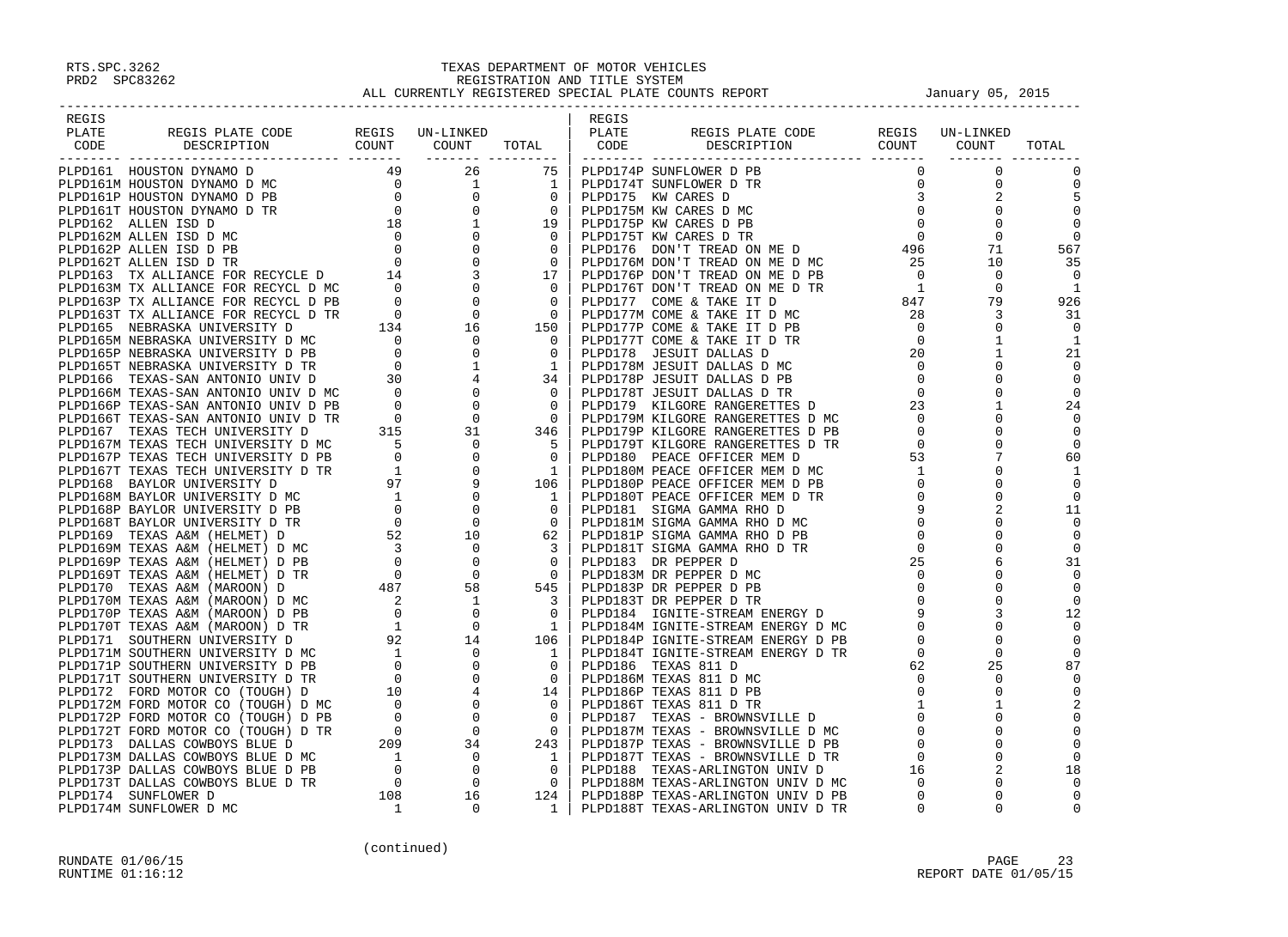| REGIS |                                                                                                                                                                                                                                             |  | REGIS |                                                             |  |       |
|-------|---------------------------------------------------------------------------------------------------------------------------------------------------------------------------------------------------------------------------------------------|--|-------|-------------------------------------------------------------|--|-------|
| PLATE |                                                                                                                                                                                                                                             |  |       |                                                             |  |       |
| CODE  | REGIS PLATE CODE REGIS UN-LINKED   REGIS<br>DESCRIPTION COUNT COUNT TOTAL CODE                                                                                                                                                              |  |       | REGIS PLATE CODE REGIS UN-LINKED<br>DESCRIPTION COUNT COUNT |  | TOTAL |
|       |                                                                                                                                                                                                                                             |  |       |                                                             |  |       |
|       |                                                                                                                                                                                                                                             |  |       |                                                             |  |       |
|       |                                                                                                                                                                                                                                             |  |       |                                                             |  |       |
|       |                                                                                                                                                                                                                                             |  |       |                                                             |  |       |
|       |                                                                                                                                                                                                                                             |  |       |                                                             |  |       |
|       |                                                                                                                                                                                                                                             |  |       |                                                             |  |       |
|       |                                                                                                                                                                                                                                             |  |       |                                                             |  |       |
|       |                                                                                                                                                                                                                                             |  |       |                                                             |  |       |
|       |                                                                                                                                                                                                                                             |  |       |                                                             |  |       |
|       |                                                                                                                                                                                                                                             |  |       |                                                             |  |       |
|       |                                                                                                                                                                                                                                             |  |       |                                                             |  |       |
|       |                                                                                                                                                                                                                                             |  |       |                                                             |  |       |
|       |                                                                                                                                                                                                                                             |  |       |                                                             |  |       |
|       |                                                                                                                                                                                                                                             |  |       |                                                             |  |       |
|       |                                                                                                                                                                                                                                             |  |       |                                                             |  |       |
|       |                                                                                                                                                                                                                                             |  |       |                                                             |  |       |
|       |                                                                                                                                                                                                                                             |  |       |                                                             |  |       |
|       |                                                                                                                                                                                                                                             |  |       |                                                             |  |       |
|       |                                                                                                                                                                                                                                             |  |       |                                                             |  |       |
|       |                                                                                                                                                                                                                                             |  |       |                                                             |  |       |
|       |                                                                                                                                                                                                                                             |  |       |                                                             |  |       |
|       |                                                                                                                                                                                                                                             |  |       |                                                             |  |       |
|       |                                                                                                                                                                                                                                             |  |       |                                                             |  |       |
|       |                                                                                                                                                                                                                                             |  |       |                                                             |  |       |
|       |                                                                                                                                                                                                                                             |  |       |                                                             |  |       |
|       |                                                                                                                                                                                                                                             |  |       |                                                             |  |       |
|       |                                                                                                                                                                                                                                             |  |       |                                                             |  |       |
|       |                                                                                                                                                                                                                                             |  |       |                                                             |  |       |
|       |                                                                                                                                                                                                                                             |  |       |                                                             |  |       |
|       |                                                                                                                                                                                                                                             |  |       |                                                             |  |       |
|       |                                                                                                                                                                                                                                             |  |       |                                                             |  |       |
|       |                                                                                                                                                                                                                                             |  |       |                                                             |  |       |
|       |                                                                                                                                                                                                                                             |  |       |                                                             |  |       |
|       |                                                                                                                                                                                                                                             |  |       |                                                             |  |       |
|       |                                                                                                                                                                                                                                             |  |       |                                                             |  |       |
|       |                                                                                                                                                                                                                                             |  |       |                                                             |  |       |
|       |                                                                                                                                                                                                                                             |  |       |                                                             |  |       |
|       |                                                                                                                                                                                                                                             |  |       |                                                             |  |       |
|       |                                                                                                                                                                                                                                             |  |       |                                                             |  |       |
|       |                                                                                                                                                                                                                                             |  |       |                                                             |  |       |
|       |                                                                                                                                                                                                                                             |  |       |                                                             |  |       |
|       |                                                                                                                                                                                                                                             |  |       |                                                             |  |       |
|       |                                                                                                                                                                                                                                             |  |       |                                                             |  |       |
|       |                                                                                                                                                                                                                                             |  |       |                                                             |  |       |
|       |                                                                                                                                                                                                                                             |  |       |                                                             |  |       |
|       |                                                                                                                                                                                                                                             |  |       |                                                             |  |       |
|       |                                                                                                                                                                                                                                             |  |       |                                                             |  |       |
|       | $\begin{smallmatrix} 1.1111&1.1111&1.1111&1.1111&1.1111&1.1111&1.1111&1.1111&1.1111&1.1111&1.1111&1.1111&1.1111&1.1111&1.1111&1.1111&1.1111&1.1111&1.1111&1.1111&1.1111&1.1111&1.1111&1.1111&1.1111&1.1111&1.1111&1.1111&1.1111&1.1111&1.1$ |  |       |                                                             |  |       |
|       |                                                                                                                                                                                                                                             |  |       |                                                             |  |       |
|       |                                                                                                                                                                                                                                             |  |       |                                                             |  |       |
|       |                                                                                                                                                                                                                                             |  |       |                                                             |  |       |
|       |                                                                                                                                                                                                                                             |  |       |                                                             |  |       |
|       |                                                                                                                                                                                                                                             |  |       |                                                             |  |       |
|       |                                                                                                                                                                                                                                             |  |       |                                                             |  |       |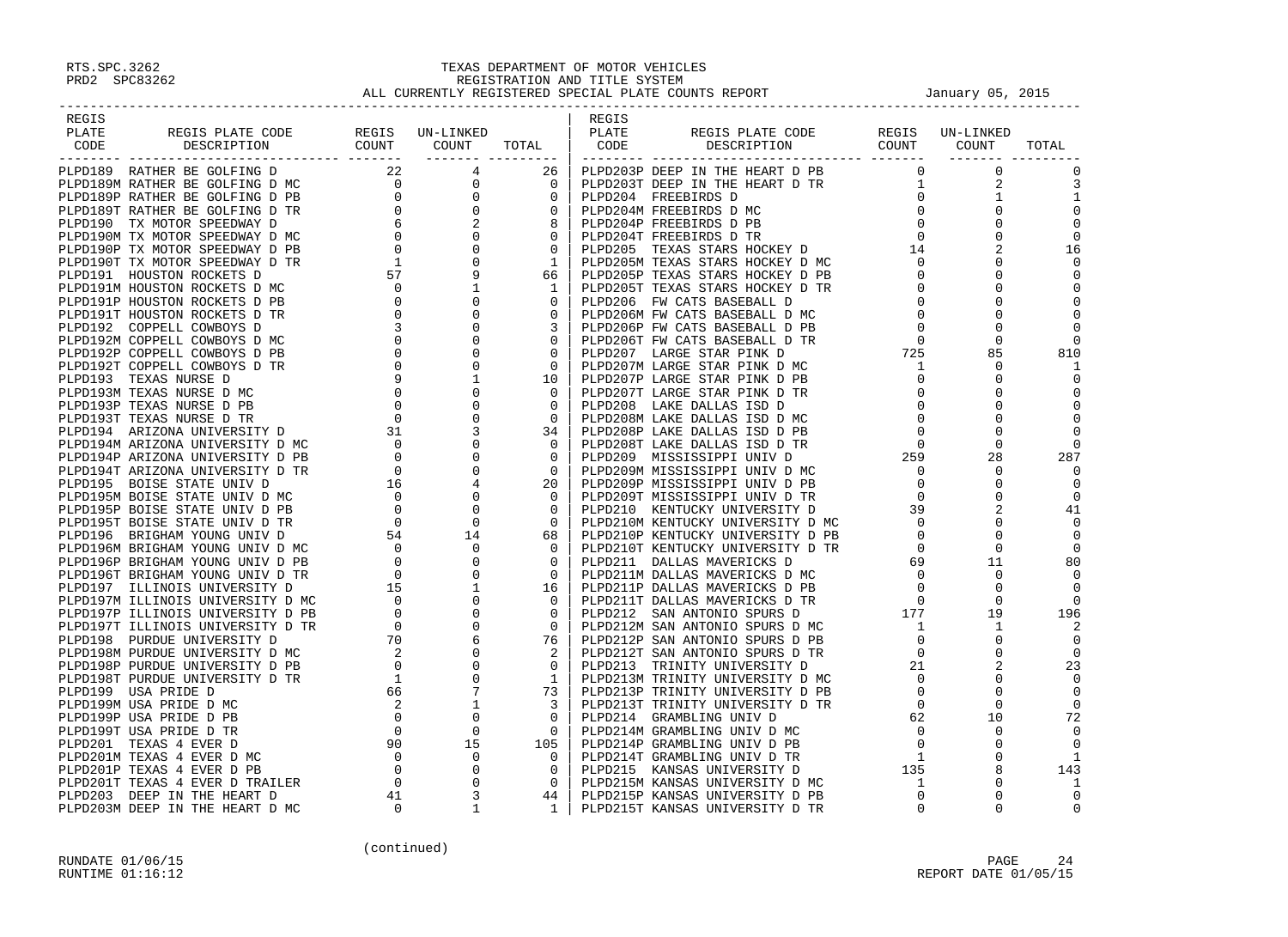| REGIS |  | REGIS |  |  |
|-------|--|-------|--|--|
|       |  |       |  |  |
|       |  |       |  |  |
|       |  |       |  |  |
|       |  |       |  |  |
|       |  |       |  |  |
|       |  |       |  |  |
|       |  |       |  |  |
|       |  |       |  |  |
|       |  |       |  |  |
|       |  |       |  |  |
|       |  |       |  |  |
|       |  |       |  |  |
|       |  |       |  |  |
|       |  |       |  |  |
|       |  |       |  |  |
|       |  |       |  |  |
|       |  |       |  |  |
|       |  |       |  |  |
|       |  |       |  |  |
|       |  |       |  |  |
|       |  |       |  |  |
|       |  |       |  |  |
|       |  |       |  |  |
|       |  |       |  |  |
|       |  |       |  |  |
|       |  |       |  |  |
|       |  |       |  |  |
|       |  |       |  |  |
|       |  |       |  |  |
|       |  |       |  |  |
|       |  |       |  |  |
|       |  |       |  |  |
|       |  |       |  |  |
|       |  |       |  |  |
|       |  |       |  |  |
|       |  |       |  |  |
|       |  |       |  |  |
|       |  |       |  |  |
|       |  |       |  |  |
|       |  |       |  |  |
|       |  |       |  |  |
|       |  |       |  |  |
|       |  |       |  |  |
|       |  |       |  |  |
|       |  |       |  |  |
|       |  |       |  |  |
|       |  |       |  |  |
|       |  |       |  |  |
|       |  |       |  |  |
|       |  |       |  |  |
|       |  |       |  |  |
|       |  |       |  |  |
|       |  |       |  |  |
|       |  |       |  |  |
|       |  |       |  |  |
|       |  |       |  |  |
|       |  |       |  |  |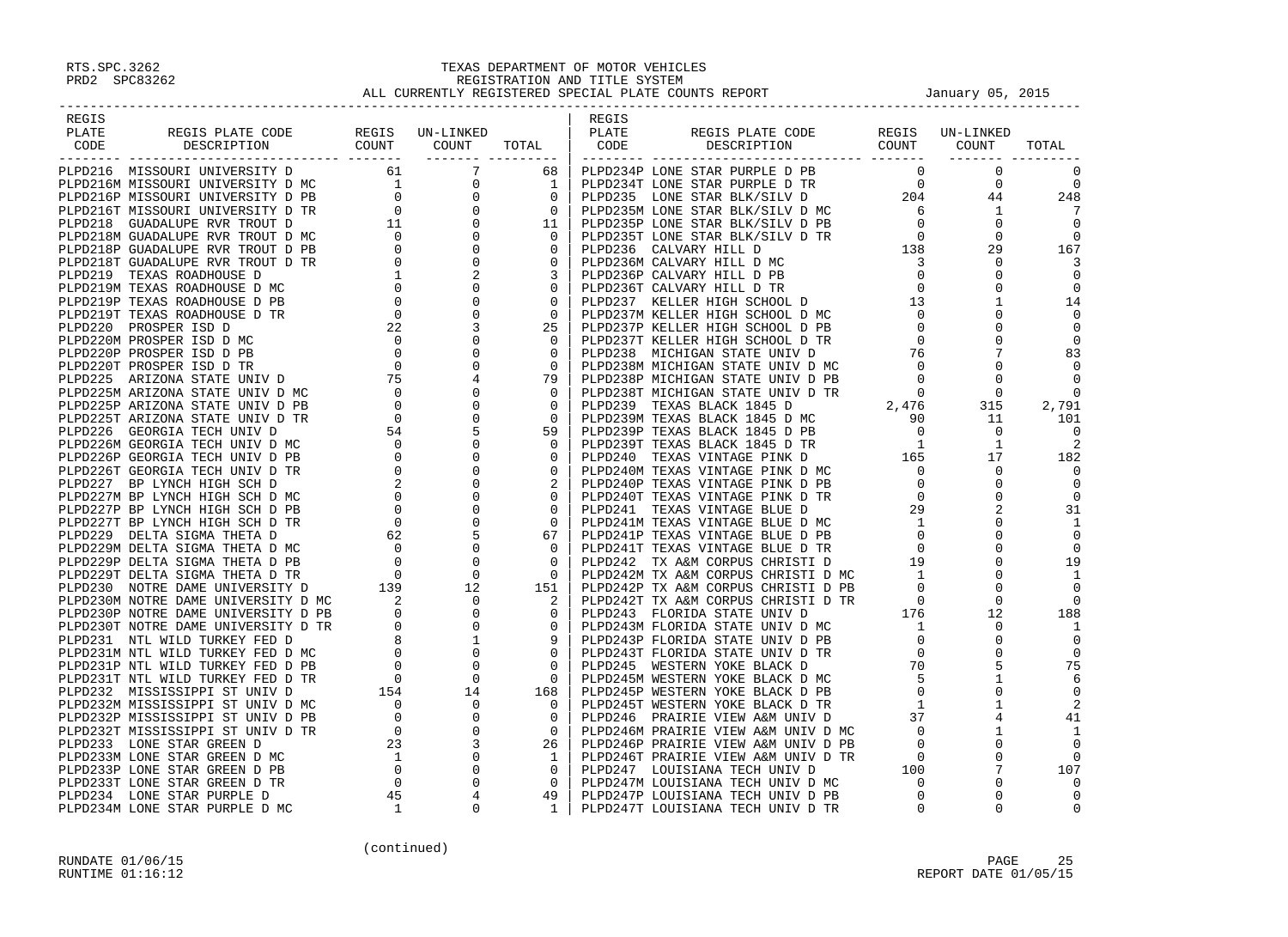| REGIS |  | REGIS |  |                          |
|-------|--|-------|--|--------------------------|
|       |  |       |  |                          |
|       |  |       |  |                          |
|       |  |       |  |                          |
|       |  |       |  | $\Omega$                 |
|       |  |       |  | $\overline{0}$           |
|       |  |       |  | 48                       |
|       |  |       |  |                          |
|       |  |       |  | $\mathbf 0$              |
|       |  |       |  |                          |
|       |  |       |  |                          |
|       |  |       |  |                          |
|       |  |       |  | $\mathbf 0$              |
|       |  |       |  | $\mathbf 0$              |
|       |  |       |  |                          |
|       |  |       |  | $\Omega$                 |
|       |  |       |  | $\mathbf 0$              |
|       |  |       |  | $\Omega$                 |
|       |  |       |  |                          |
|       |  |       |  | $\mathbf 0$              |
|       |  |       |  | $\mathbf 0$              |
|       |  |       |  | $\Omega$                 |
|       |  |       |  | 8                        |
|       |  |       |  | $\mathbf 0$              |
|       |  |       |  | $\Omega$                 |
|       |  |       |  | $\Omega$                 |
|       |  |       |  | 83                       |
|       |  |       |  | $\Omega$                 |
|       |  |       |  | $\Omega$                 |
|       |  |       |  |                          |
|       |  |       |  | 128                      |
|       |  |       |  | -3                       |
|       |  |       |  | $\bigcirc$               |
|       |  |       |  |                          |
|       |  |       |  | $\overline{\phantom{0}}$ |
|       |  |       |  | 486                      |
|       |  |       |  | 29                       |
|       |  |       |  | $\bigcirc$               |
|       |  |       |  |                          |
|       |  |       |  | 386                      |
|       |  |       |  | $\Omega$                 |
|       |  |       |  |                          |
|       |  |       |  | $\Omega$                 |
|       |  |       |  | 133                      |
|       |  |       |  |                          |
|       |  |       |  |                          |
|       |  |       |  | $\Omega$                 |
|       |  |       |  | 145                      |
|       |  |       |  |                          |
|       |  |       |  |                          |
|       |  |       |  |                          |
|       |  |       |  | $\mathbf 0$              |
|       |  |       |  |                          |
|       |  |       |  | 52                       |
|       |  |       |  | 27                       |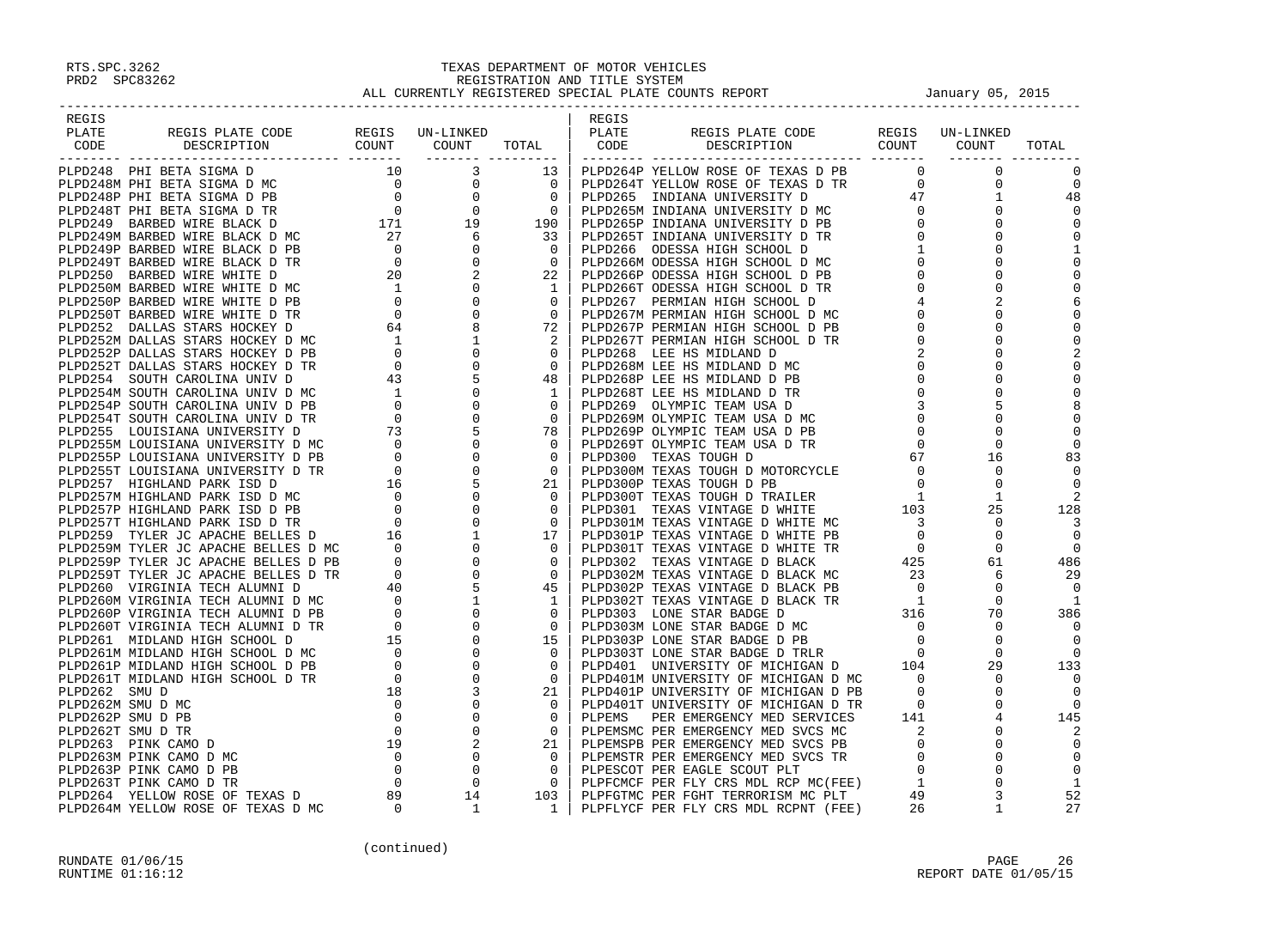| REGIS |  |  | REGIS |                                                                                                                                                                                                                                                                                                                                                                     |  |  |
|-------|--|--|-------|---------------------------------------------------------------------------------------------------------------------------------------------------------------------------------------------------------------------------------------------------------------------------------------------------------------------------------------------------------------------|--|--|
| PLATE |  |  |       |                                                                                                                                                                                                                                                                                                                                                                     |  |  |
| CODE  |  |  |       |                                                                                                                                                                                                                                                                                                                                                                     |  |  |
|       |  |  |       |                                                                                                                                                                                                                                                                                                                                                                     |  |  |
|       |  |  |       |                                                                                                                                                                                                                                                                                                                                                                     |  |  |
|       |  |  |       |                                                                                                                                                                                                                                                                                                                                                                     |  |  |
|       |  |  |       |                                                                                                                                                                                                                                                                                                                                                                     |  |  |
|       |  |  |       |                                                                                                                                                                                                                                                                                                                                                                     |  |  |
|       |  |  |       |                                                                                                                                                                                                                                                                                                                                                                     |  |  |
|       |  |  |       |                                                                                                                                                                                                                                                                                                                                                                     |  |  |
|       |  |  |       |                                                                                                                                                                                                                                                                                                                                                                     |  |  |
|       |  |  |       |                                                                                                                                                                                                                                                                                                                                                                     |  |  |
|       |  |  |       |                                                                                                                                                                                                                                                                                                                                                                     |  |  |
|       |  |  |       |                                                                                                                                                                                                                                                                                                                                                                     |  |  |
|       |  |  |       |                                                                                                                                                                                                                                                                                                                                                                     |  |  |
|       |  |  |       |                                                                                                                                                                                                                                                                                                                                                                     |  |  |
|       |  |  |       |                                                                                                                                                                                                                                                                                                                                                                     |  |  |
|       |  |  |       |                                                                                                                                                                                                                                                                                                                                                                     |  |  |
|       |  |  |       |                                                                                                                                                                                                                                                                                                                                                                     |  |  |
|       |  |  |       |                                                                                                                                                                                                                                                                                                                                                                     |  |  |
|       |  |  |       |                                                                                                                                                                                                                                                                                                                                                                     |  |  |
|       |  |  |       |                                                                                                                                                                                                                                                                                                                                                                     |  |  |
|       |  |  |       |                                                                                                                                                                                                                                                                                                                                                                     |  |  |
|       |  |  |       |                                                                                                                                                                                                                                                                                                                                                                     |  |  |
|       |  |  |       |                                                                                                                                                                                                                                                                                                                                                                     |  |  |
|       |  |  |       |                                                                                                                                                                                                                                                                                                                                                                     |  |  |
|       |  |  |       |                                                                                                                                                                                                                                                                                                                                                                     |  |  |
|       |  |  |       |                                                                                                                                                                                                                                                                                                                                                                     |  |  |
|       |  |  |       |                                                                                                                                                                                                                                                                                                                                                                     |  |  |
|       |  |  |       |                                                                                                                                                                                                                                                                                                                                                                     |  |  |
|       |  |  |       |                                                                                                                                                                                                                                                                                                                                                                     |  |  |
|       |  |  |       |                                                                                                                                                                                                                                                                                                                                                                     |  |  |
|       |  |  |       |                                                                                                                                                                                                                                                                                                                                                                     |  |  |
|       |  |  |       |                                                                                                                                                                                                                                                                                                                                                                     |  |  |
|       |  |  |       |                                                                                                                                                                                                                                                                                                                                                                     |  |  |
|       |  |  |       |                                                                                                                                                                                                                                                                                                                                                                     |  |  |
|       |  |  |       |                                                                                                                                                                                                                                                                                                                                                                     |  |  |
|       |  |  |       |                                                                                                                                                                                                                                                                                                                                                                     |  |  |
|       |  |  |       |                                                                                                                                                                                                                                                                                                                                                                     |  |  |
|       |  |  |       |                                                                                                                                                                                                                                                                                                                                                                     |  |  |
|       |  |  |       |                                                                                                                                                                                                                                                                                                                                                                     |  |  |
|       |  |  |       |                                                                                                                                                                                                                                                                                                                                                                     |  |  |
|       |  |  |       |                                                                                                                                                                                                                                                                                                                                                                     |  |  |
|       |  |  |       |                                                                                                                                                                                                                                                                                                                                                                     |  |  |
|       |  |  |       |                                                                                                                                                                                                                                                                                                                                                                     |  |  |
|       |  |  |       |                                                                                                                                                                                                                                                                                                                                                                     |  |  |
|       |  |  |       |                                                                                                                                                                                                                                                                                                                                                                     |  |  |
|       |  |  |       |                                                                                                                                                                                                                                                                                                                                                                     |  |  |
|       |  |  |       |                                                                                                                                                                                                                                                                                                                                                                     |  |  |
|       |  |  |       | $\begin{smallmatrix} \textbf{1.11} \textbf{1.12} \textbf{1.13} \textbf{1.14} \textbf{1.14} \textbf{1.15} \textbf{1.15} \textbf{1.15} \textbf{1.15} \textbf{1.15} \textbf{1.15} \textbf{1.15} \textbf{1.15} \textbf{1.15} \textbf{1.15} \textbf{1.15} \textbf{1.15} \textbf{1.15} \textbf{1.15} \textbf{1.15} \textbf{1.15} \textbf{1.15} \textbf{1.15} \textbf{1.1$ |  |  |
|       |  |  |       |                                                                                                                                                                                                                                                                                                                                                                     |  |  |
|       |  |  |       |                                                                                                                                                                                                                                                                                                                                                                     |  |  |
|       |  |  |       |                                                                                                                                                                                                                                                                                                                                                                     |  |  |
|       |  |  |       |                                                                                                                                                                                                                                                                                                                                                                     |  |  |
|       |  |  |       |                                                                                                                                                                                                                                                                                                                                                                     |  |  |
|       |  |  |       |                                                                                                                                                                                                                                                                                                                                                                     |  |  |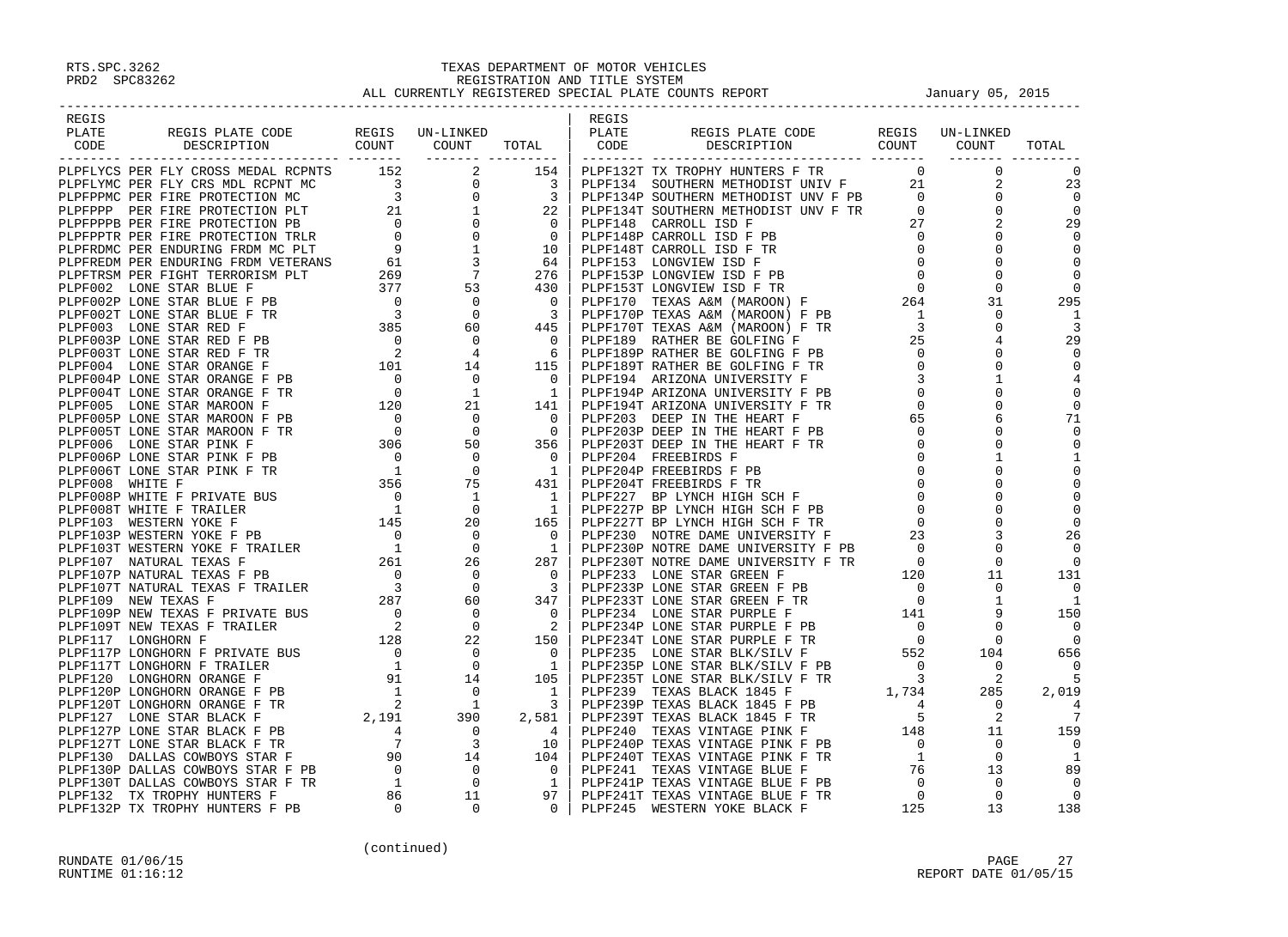| REGIS                                                                                                                                                                                                                               |  | REGIS |  |                            |
|-------------------------------------------------------------------------------------------------------------------------------------------------------------------------------------------------------------------------------------|--|-------|--|----------------------------|
|                                                                                                                                                                                                                                     |  |       |  |                            |
|                                                                                                                                                                                                                                     |  |       |  |                            |
|                                                                                                                                                                                                                                     |  |       |  |                            |
|                                                                                                                                                                                                                                     |  |       |  | $\overline{0}$             |
|                                                                                                                                                                                                                                     |  |       |  |                            |
|                                                                                                                                                                                                                                     |  |       |  | 141                        |
|                                                                                                                                                                                                                                     |  |       |  | 250                        |
|                                                                                                                                                                                                                                     |  |       |  | $\overline{0}$             |
|                                                                                                                                                                                                                                     |  |       |  | 131                        |
|                                                                                                                                                                                                                                     |  |       |  | 217                        |
|                                                                                                                                                                                                                                     |  |       |  | 14                         |
|                                                                                                                                                                                                                                     |  |       |  | 205<br>186                 |
|                                                                                                                                                                                                                                     |  |       |  | 265                        |
|                                                                                                                                                                                                                                     |  |       |  | 33                         |
|                                                                                                                                                                                                                                     |  |       |  |                            |
|                                                                                                                                                                                                                                     |  |       |  |                            |
|                                                                                                                                                                                                                                     |  |       |  |                            |
|                                                                                                                                                                                                                                     |  |       |  |                            |
|                                                                                                                                                                                                                                     |  |       |  | 37                         |
|                                                                                                                                                                                                                                     |  |       |  |                            |
|                                                                                                                                                                                                                                     |  |       |  |                            |
|                                                                                                                                                                                                                                     |  |       |  |                            |
|                                                                                                                                                                                                                                     |  |       |  | -1<br>192                  |
|                                                                                                                                                                                                                                     |  |       |  | 217                        |
|                                                                                                                                                                                                                                     |  |       |  |                            |
|                                                                                                                                                                                                                                     |  |       |  | $\overline{\phantom{0}}^2$ |
|                                                                                                                                                                                                                                     |  |       |  | 50                         |
|                                                                                                                                                                                                                                     |  |       |  | 1                          |
|                                                                                                                                                                                                                                     |  |       |  |                            |
|                                                                                                                                                                                                                                     |  |       |  |                            |
|                                                                                                                                                                                                                                     |  |       |  | 440                        |
|                                                                                                                                                                                                                                     |  |       |  |                            |
|                                                                                                                                                                                                                                     |  |       |  |                            |
|                                                                                                                                                                                                                                     |  |       |  |                            |
|                                                                                                                                                                                                                                     |  |       |  |                            |
|                                                                                                                                                                                                                                     |  |       |  |                            |
|                                                                                                                                                                                                                                     |  |       |  |                            |
|                                                                                                                                                                                                                                     |  |       |  |                            |
|                                                                                                                                                                                                                                     |  |       |  |                            |
|                                                                                                                                                                                                                                     |  |       |  |                            |
|                                                                                                                                                                                                                                     |  |       |  |                            |
|                                                                                                                                                                                                                                     |  |       |  |                            |
|                                                                                                                                                                                                                                     |  |       |  |                            |
|                                                                                                                                                                                                                                     |  |       |  | $\Omega$<br>148            |
|                                                                                                                                                                                                                                     |  |       |  | 57                         |
|                                                                                                                                                                                                                                     |  |       |  | 94                         |
|                                                                                                                                                                                                                                     |  |       |  | $\overline{1}$             |
| <b>Process and the contract of the set of the set of the set of the set of the set of the set of the set of the set of the set of the set of the set of the set of the set of the set of the set of the set of the set of the s</b> |  |       |  | 12                         |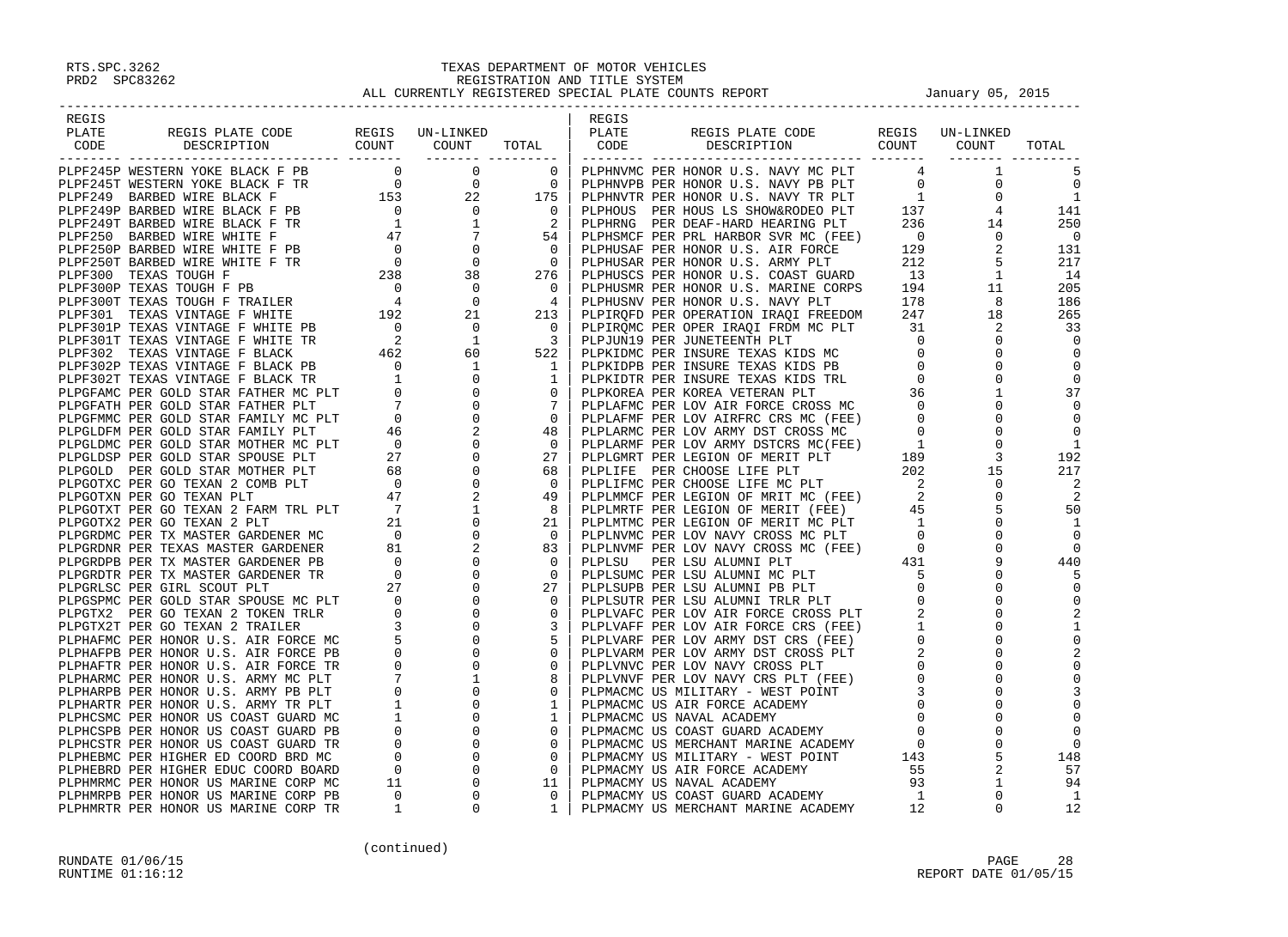| REGIS |  |  | REGIS |                                                                                                                                                                                                                                     |  |  |
|-------|--|--|-------|-------------------------------------------------------------------------------------------------------------------------------------------------------------------------------------------------------------------------------------|--|--|
|       |  |  |       |                                                                                                                                                                                                                                     |  |  |
|       |  |  |       |                                                                                                                                                                                                                                     |  |  |
|       |  |  |       |                                                                                                                                                                                                                                     |  |  |
|       |  |  |       |                                                                                                                                                                                                                                     |  |  |
|       |  |  |       |                                                                                                                                                                                                                                     |  |  |
|       |  |  |       |                                                                                                                                                                                                                                     |  |  |
|       |  |  |       |                                                                                                                                                                                                                                     |  |  |
|       |  |  |       |                                                                                                                                                                                                                                     |  |  |
|       |  |  |       |                                                                                                                                                                                                                                     |  |  |
|       |  |  |       |                                                                                                                                                                                                                                     |  |  |
|       |  |  |       |                                                                                                                                                                                                                                     |  |  |
|       |  |  |       |                                                                                                                                                                                                                                     |  |  |
|       |  |  |       |                                                                                                                                                                                                                                     |  |  |
|       |  |  |       |                                                                                                                                                                                                                                     |  |  |
|       |  |  |       |                                                                                                                                                                                                                                     |  |  |
|       |  |  |       |                                                                                                                                                                                                                                     |  |  |
|       |  |  |       |                                                                                                                                                                                                                                     |  |  |
|       |  |  |       |                                                                                                                                                                                                                                     |  |  |
|       |  |  |       |                                                                                                                                                                                                                                     |  |  |
|       |  |  |       |                                                                                                                                                                                                                                     |  |  |
|       |  |  |       |                                                                                                                                                                                                                                     |  |  |
|       |  |  |       |                                                                                                                                                                                                                                     |  |  |
|       |  |  |       |                                                                                                                                                                                                                                     |  |  |
|       |  |  |       |                                                                                                                                                                                                                                     |  |  |
|       |  |  |       |                                                                                                                                                                                                                                     |  |  |
|       |  |  |       |                                                                                                                                                                                                                                     |  |  |
|       |  |  |       |                                                                                                                                                                                                                                     |  |  |
|       |  |  |       |                                                                                                                                                                                                                                     |  |  |
|       |  |  |       |                                                                                                                                                                                                                                     |  |  |
|       |  |  |       |                                                                                                                                                                                                                                     |  |  |
|       |  |  |       |                                                                                                                                                                                                                                     |  |  |
|       |  |  |       |                                                                                                                                                                                                                                     |  |  |
|       |  |  |       |                                                                                                                                                                                                                                     |  |  |
|       |  |  |       |                                                                                                                                                                                                                                     |  |  |
|       |  |  |       |                                                                                                                                                                                                                                     |  |  |
|       |  |  |       |                                                                                                                                                                                                                                     |  |  |
|       |  |  |       |                                                                                                                                                                                                                                     |  |  |
|       |  |  |       |                                                                                                                                                                                                                                     |  |  |
|       |  |  |       |                                                                                                                                                                                                                                     |  |  |
|       |  |  |       |                                                                                                                                                                                                                                     |  |  |
|       |  |  |       |                                                                                                                                                                                                                                     |  |  |
|       |  |  |       |                                                                                                                                                                                                                                     |  |  |
|       |  |  |       |                                                                                                                                                                                                                                     |  |  |
|       |  |  |       |                                                                                                                                                                                                                                     |  |  |
|       |  |  |       |                                                                                                                                                                                                                                     |  |  |
|       |  |  |       |                                                                                                                                                                                                                                     |  |  |
|       |  |  |       |                                                                                                                                                                                                                                     |  |  |
|       |  |  |       |                                                                                                                                                                                                                                     |  |  |
|       |  |  |       | <b>FIGHER FROM A SUBARUM COMPANY AND A SUBARUM COMPANY AND INTERNATIONAL COMPANY AND A SUBARUM COMPANY AND A SUBARUM COMPANY AND A SUBARUM COMPANY AND A SUBARUM COMPANY AND A SUBARUM COMPANY AND COMPANY AND COMPANY AND COMP</b> |  |  |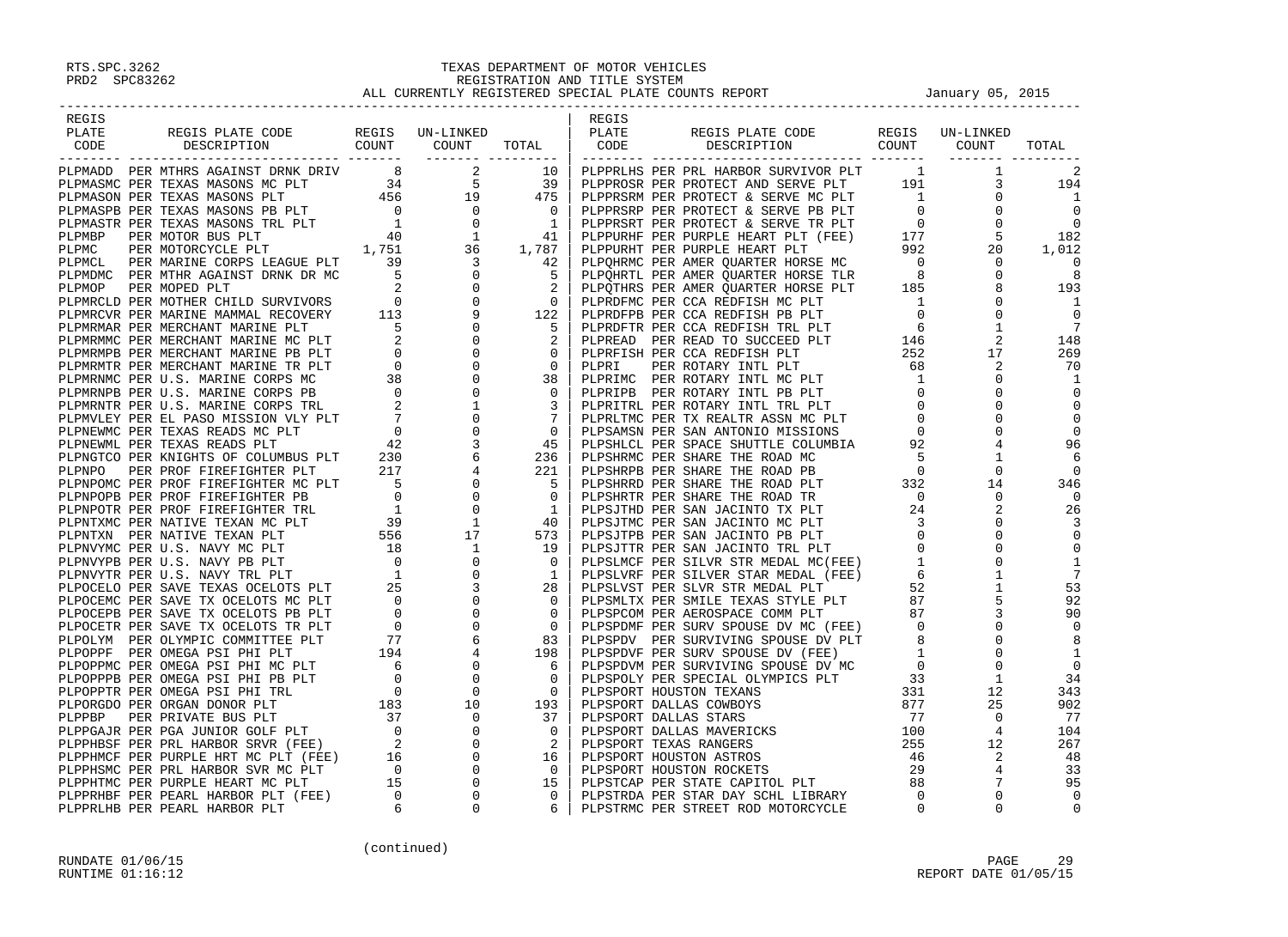| REGIS |  | REGIS |                                                                                                                                                                                                                                                                                                                                                                    |  |  |
|-------|--|-------|--------------------------------------------------------------------------------------------------------------------------------------------------------------------------------------------------------------------------------------------------------------------------------------------------------------------------------------------------------------------|--|--|
|       |  |       |                                                                                                                                                                                                                                                                                                                                                                    |  |  |
|       |  |       |                                                                                                                                                                                                                                                                                                                                                                    |  |  |
|       |  |       |                                                                                                                                                                                                                                                                                                                                                                    |  |  |
|       |  |       |                                                                                                                                                                                                                                                                                                                                                                    |  |  |
|       |  |       |                                                                                                                                                                                                                                                                                                                                                                    |  |  |
|       |  |       |                                                                                                                                                                                                                                                                                                                                                                    |  |  |
|       |  |       |                                                                                                                                                                                                                                                                                                                                                                    |  |  |
|       |  |       |                                                                                                                                                                                                                                                                                                                                                                    |  |  |
|       |  |       |                                                                                                                                                                                                                                                                                                                                                                    |  |  |
|       |  |       |                                                                                                                                                                                                                                                                                                                                                                    |  |  |
|       |  |       |                                                                                                                                                                                                                                                                                                                                                                    |  |  |
|       |  |       |                                                                                                                                                                                                                                                                                                                                                                    |  |  |
|       |  |       |                                                                                                                                                                                                                                                                                                                                                                    |  |  |
|       |  |       |                                                                                                                                                                                                                                                                                                                                                                    |  |  |
|       |  |       |                                                                                                                                                                                                                                                                                                                                                                    |  |  |
|       |  |       |                                                                                                                                                                                                                                                                                                                                                                    |  |  |
|       |  |       |                                                                                                                                                                                                                                                                                                                                                                    |  |  |
|       |  |       |                                                                                                                                                                                                                                                                                                                                                                    |  |  |
|       |  |       |                                                                                                                                                                                                                                                                                                                                                                    |  |  |
|       |  |       |                                                                                                                                                                                                                                                                                                                                                                    |  |  |
|       |  |       |                                                                                                                                                                                                                                                                                                                                                                    |  |  |
|       |  |       |                                                                                                                                                                                                                                                                                                                                                                    |  |  |
|       |  |       |                                                                                                                                                                                                                                                                                                                                                                    |  |  |
|       |  |       |                                                                                                                                                                                                                                                                                                                                                                    |  |  |
|       |  |       |                                                                                                                                                                                                                                                                                                                                                                    |  |  |
|       |  |       |                                                                                                                                                                                                                                                                                                                                                                    |  |  |
|       |  |       |                                                                                                                                                                                                                                                                                                                                                                    |  |  |
|       |  |       |                                                                                                                                                                                                                                                                                                                                                                    |  |  |
|       |  |       |                                                                                                                                                                                                                                                                                                                                                                    |  |  |
|       |  |       |                                                                                                                                                                                                                                                                                                                                                                    |  |  |
|       |  |       |                                                                                                                                                                                                                                                                                                                                                                    |  |  |
|       |  |       |                                                                                                                                                                                                                                                                                                                                                                    |  |  |
|       |  |       |                                                                                                                                                                                                                                                                                                                                                                    |  |  |
|       |  |       |                                                                                                                                                                                                                                                                                                                                                                    |  |  |
|       |  |       |                                                                                                                                                                                                                                                                                                                                                                    |  |  |
|       |  |       |                                                                                                                                                                                                                                                                                                                                                                    |  |  |
|       |  |       |                                                                                                                                                                                                                                                                                                                                                                    |  |  |
|       |  |       |                                                                                                                                                                                                                                                                                                                                                                    |  |  |
|       |  |       |                                                                                                                                                                                                                                                                                                                                                                    |  |  |
|       |  |       |                                                                                                                                                                                                                                                                                                                                                                    |  |  |
|       |  |       |                                                                                                                                                                                                                                                                                                                                                                    |  |  |
|       |  |       |                                                                                                                                                                                                                                                                                                                                                                    |  |  |
|       |  |       |                                                                                                                                                                                                                                                                                                                                                                    |  |  |
|       |  |       |                                                                                                                                                                                                                                                                                                                                                                    |  |  |
|       |  |       |                                                                                                                                                                                                                                                                                                                                                                    |  |  |
|       |  |       |                                                                                                                                                                                                                                                                                                                                                                    |  |  |
|       |  |       |                                                                                                                                                                                                                                                                                                                                                                    |  |  |
|       |  |       |                                                                                                                                                                                                                                                                                                                                                                    |  |  |
|       |  |       |                                                                                                                                                                                                                                                                                                                                                                    |  |  |
|       |  |       | $\begin{smallmatrix} \textbf{1.013} & \textbf{0.024} & \textbf{0.034} & \textbf{0.045} & \textbf{0.045} & \textbf{0.045} & \textbf{0.045} & \textbf{0.045} & \textbf{0.045} & \textbf{0.045} & \textbf{0.045} & \textbf{0.045} & \textbf{0.045} & \textbf{0.045} & \textbf{0.045} & \textbf{0.045} & \textbf{0.045} & \textbf{0.045} & \textbf{0.045} & \textbf{0$ |  |  |
|       |  |       |                                                                                                                                                                                                                                                                                                                                                                    |  |  |
|       |  |       |                                                                                                                                                                                                                                                                                                                                                                    |  |  |
|       |  |       |                                                                                                                                                                                                                                                                                                                                                                    |  |  |
|       |  |       |                                                                                                                                                                                                                                                                                                                                                                    |  |  |
|       |  |       |                                                                                                                                                                                                                                                                                                                                                                    |  |  |
|       |  |       |                                                                                                                                                                                                                                                                                                                                                                    |  |  |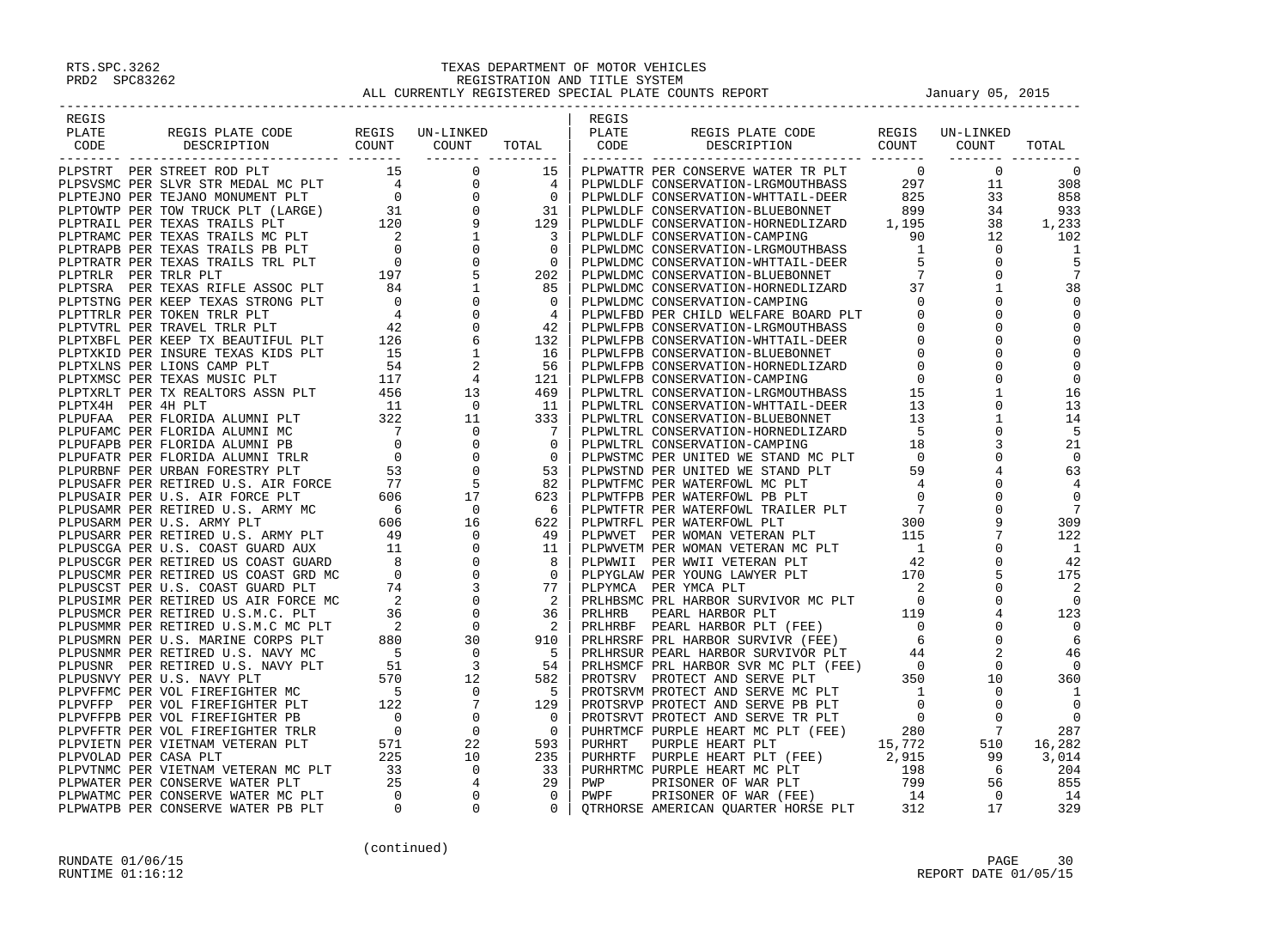| REGIS |  |  | REGIS |                                                                                                                                                                                                                                                                                                                                                                                                                                      |  |       |
|-------|--|--|-------|--------------------------------------------------------------------------------------------------------------------------------------------------------------------------------------------------------------------------------------------------------------------------------------------------------------------------------------------------------------------------------------------------------------------------------------|--|-------|
|       |  |  |       | REGIS PLATE CODE REGIS UN-LINKED<br>PLATE REGIS PLATE REGIS PLATE REGIS PLATE CODE REGIS UN-LINKED<br>CODE DESCRIPTION COUNT COUNT TOTAL CODE DESCRIPTION COUNT COUNT TOTAL                                                                                                                                                                                                                                                          |  |       |
|       |  |  |       |                                                                                                                                                                                                                                                                                                                                                                                                                                      |  | TOTAL |
|       |  |  |       |                                                                                                                                                                                                                                                                                                                                                                                                                                      |  |       |
|       |  |  |       |                                                                                                                                                                                                                                                                                                                                                                                                                                      |  |       |
|       |  |  |       |                                                                                                                                                                                                                                                                                                                                                                                                                                      |  |       |
|       |  |  |       |                                                                                                                                                                                                                                                                                                                                                                                                                                      |  |       |
|       |  |  |       |                                                                                                                                                                                                                                                                                                                                                                                                                                      |  |       |
|       |  |  |       |                                                                                                                                                                                                                                                                                                                                                                                                                                      |  |       |
|       |  |  |       |                                                                                                                                                                                                                                                                                                                                                                                                                                      |  |       |
|       |  |  |       |                                                                                                                                                                                                                                                                                                                                                                                                                                      |  |       |
|       |  |  |       |                                                                                                                                                                                                                                                                                                                                                                                                                                      |  |       |
|       |  |  |       |                                                                                                                                                                                                                                                                                                                                                                                                                                      |  |       |
|       |  |  |       |                                                                                                                                                                                                                                                                                                                                                                                                                                      |  |       |
|       |  |  |       |                                                                                                                                                                                                                                                                                                                                                                                                                                      |  |       |
|       |  |  |       |                                                                                                                                                                                                                                                                                                                                                                                                                                      |  |       |
|       |  |  |       |                                                                                                                                                                                                                                                                                                                                                                                                                                      |  |       |
|       |  |  |       |                                                                                                                                                                                                                                                                                                                                                                                                                                      |  |       |
|       |  |  |       |                                                                                                                                                                                                                                                                                                                                                                                                                                      |  |       |
|       |  |  |       |                                                                                                                                                                                                                                                                                                                                                                                                                                      |  |       |
|       |  |  |       |                                                                                                                                                                                                                                                                                                                                                                                                                                      |  |       |
|       |  |  |       |                                                                                                                                                                                                                                                                                                                                                                                                                                      |  |       |
|       |  |  |       |                                                                                                                                                                                                                                                                                                                                                                                                                                      |  |       |
|       |  |  |       |                                                                                                                                                                                                                                                                                                                                                                                                                                      |  |       |
|       |  |  |       |                                                                                                                                                                                                                                                                                                                                                                                                                                      |  |       |
|       |  |  |       |                                                                                                                                                                                                                                                                                                                                                                                                                                      |  |       |
|       |  |  |       |                                                                                                                                                                                                                                                                                                                                                                                                                                      |  |       |
|       |  |  |       |                                                                                                                                                                                                                                                                                                                                                                                                                                      |  |       |
|       |  |  |       |                                                                                                                                                                                                                                                                                                                                                                                                                                      |  |       |
|       |  |  |       |                                                                                                                                                                                                                                                                                                                                                                                                                                      |  |       |
|       |  |  |       |                                                                                                                                                                                                                                                                                                                                                                                                                                      |  |       |
|       |  |  |       |                                                                                                                                                                                                                                                                                                                                                                                                                                      |  |       |
|       |  |  |       |                                                                                                                                                                                                                                                                                                                                                                                                                                      |  |       |
|       |  |  |       |                                                                                                                                                                                                                                                                                                                                                                                                                                      |  |       |
|       |  |  |       |                                                                                                                                                                                                                                                                                                                                                                                                                                      |  |       |
|       |  |  |       |                                                                                                                                                                                                                                                                                                                                                                                                                                      |  |       |
|       |  |  |       |                                                                                                                                                                                                                                                                                                                                                                                                                                      |  |       |
|       |  |  |       |                                                                                                                                                                                                                                                                                                                                                                                                                                      |  |       |
|       |  |  |       |                                                                                                                                                                                                                                                                                                                                                                                                                                      |  |       |
|       |  |  |       |                                                                                                                                                                                                                                                                                                                                                                                                                                      |  |       |
|       |  |  |       |                                                                                                                                                                                                                                                                                                                                                                                                                                      |  |       |
|       |  |  |       |                                                                                                                                                                                                                                                                                                                                                                                                                                      |  |       |
|       |  |  |       |                                                                                                                                                                                                                                                                                                                                                                                                                                      |  |       |
|       |  |  |       |                                                                                                                                                                                                                                                                                                                                                                                                                                      |  |       |
|       |  |  |       |                                                                                                                                                                                                                                                                                                                                                                                                                                      |  |       |
|       |  |  |       |                                                                                                                                                                                                                                                                                                                                                                                                                                      |  |       |
|       |  |  |       |                                                                                                                                                                                                                                                                                                                                                                                                                                      |  |       |
|       |  |  |       |                                                                                                                                                                                                                                                                                                                                                                                                                                      |  |       |
|       |  |  |       |                                                                                                                                                                                                                                                                                                                                                                                                                                      |  |       |
|       |  |  |       |                                                                                                                                                                                                                                                                                                                                                                                                                                      |  |       |
|       |  |  |       | $\begin{smallmatrix} \textbf{11} & \textbf{0} & \textbf{0} & \textbf{0} & \textbf{0} & \textbf{0} & \textbf{0} & \textbf{0} & \textbf{0} & \textbf{0} & \textbf{0} & \textbf{0} & \textbf{0} & \textbf{0} & \textbf{0} & \textbf{0} & \textbf{0} & \textbf{0} & \textbf{0} & \textbf{0} & \textbf{0} & \textbf{0} & \textbf{0} & \textbf{0} & \textbf{0} & \textbf{0} & \textbf{0} & \textbf{0} & \textbf{0} & \textbf{0} & \textbf$ |  |       |
|       |  |  |       |                                                                                                                                                                                                                                                                                                                                                                                                                                      |  |       |
|       |  |  |       |                                                                                                                                                                                                                                                                                                                                                                                                                                      |  |       |
|       |  |  |       |                                                                                                                                                                                                                                                                                                                                                                                                                                      |  |       |
|       |  |  |       |                                                                                                                                                                                                                                                                                                                                                                                                                                      |  |       |
|       |  |  |       |                                                                                                                                                                                                                                                                                                                                                                                                                                      |  |       |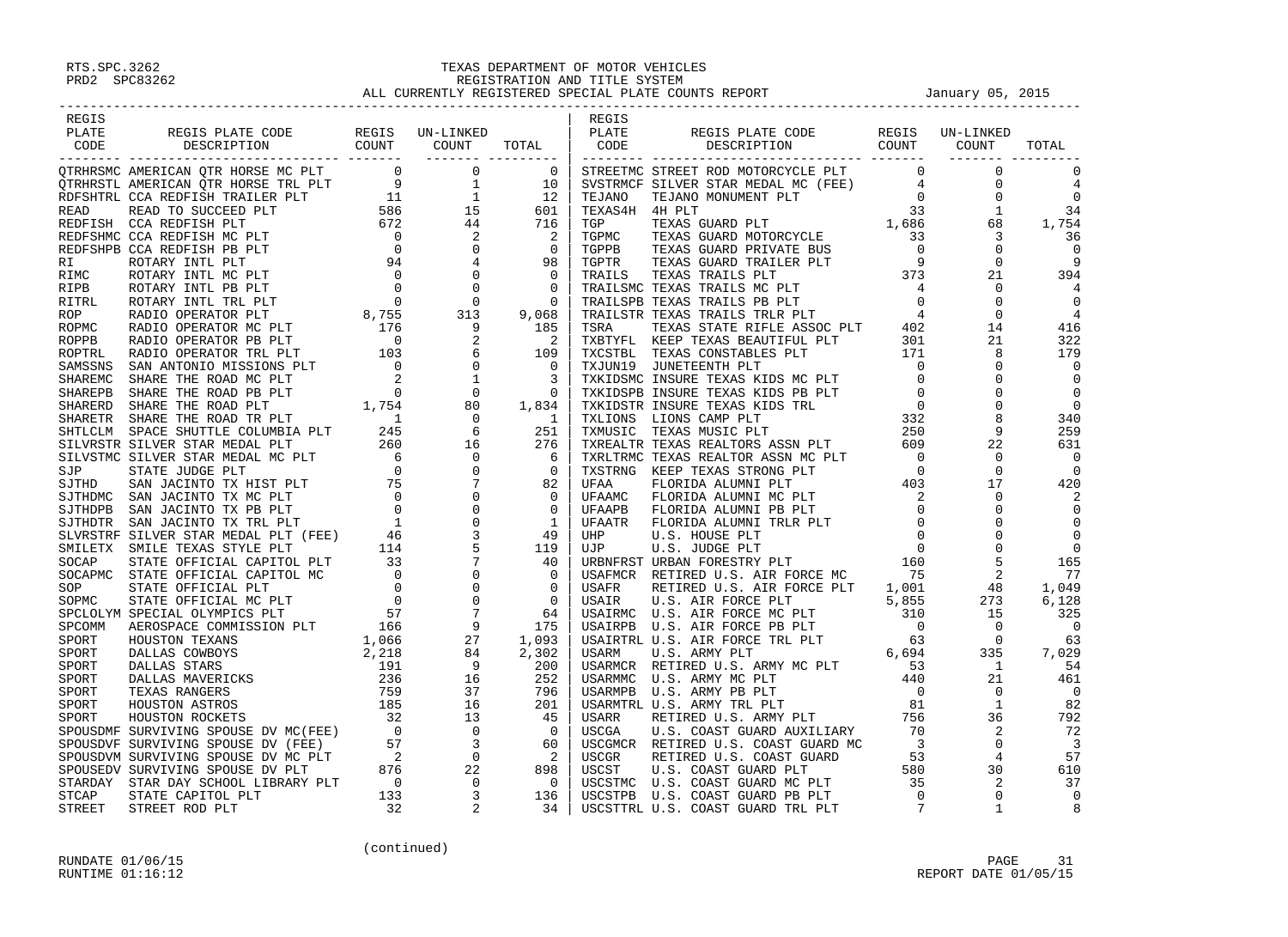| <b>ARTIST CONTRACT CONTRACT CONTRACT CONTRACT CONTRACT CONTRACT CONTRACT CONTRACT CONTRACT CONTRACT CONTRACT CONTRACT CONTRACT CONTRACT CONTRACT CONTRACT CONTRACT CONTRACT CONTRACT CONTRACT CONTRACT CONTRACT CONTRACT CONTRA</b> |  |  |  |  |
|-------------------------------------------------------------------------------------------------------------------------------------------------------------------------------------------------------------------------------------|--|--|--|--|
|                                                                                                                                                                                                                                     |  |  |  |  |
|                                                                                                                                                                                                                                     |  |  |  |  |
|                                                                                                                                                                                                                                     |  |  |  |  |
|                                                                                                                                                                                                                                     |  |  |  |  |
|                                                                                                                                                                                                                                     |  |  |  |  |
|                                                                                                                                                                                                                                     |  |  |  |  |
|                                                                                                                                                                                                                                     |  |  |  |  |
|                                                                                                                                                                                                                                     |  |  |  |  |
|                                                                                                                                                                                                                                     |  |  |  |  |
|                                                                                                                                                                                                                                     |  |  |  |  |
|                                                                                                                                                                                                                                     |  |  |  |  |
|                                                                                                                                                                                                                                     |  |  |  |  |
|                                                                                                                                                                                                                                     |  |  |  |  |
|                                                                                                                                                                                                                                     |  |  |  |  |
|                                                                                                                                                                                                                                     |  |  |  |  |
|                                                                                                                                                                                                                                     |  |  |  |  |
|                                                                                                                                                                                                                                     |  |  |  |  |
|                                                                                                                                                                                                                                     |  |  |  |  |
|                                                                                                                                                                                                                                     |  |  |  |  |
|                                                                                                                                                                                                                                     |  |  |  |  |
|                                                                                                                                                                                                                                     |  |  |  |  |
|                                                                                                                                                                                                                                     |  |  |  |  |
|                                                                                                                                                                                                                                     |  |  |  |  |
|                                                                                                                                                                                                                                     |  |  |  |  |
|                                                                                                                                                                                                                                     |  |  |  |  |
|                                                                                                                                                                                                                                     |  |  |  |  |
|                                                                                                                                                                                                                                     |  |  |  |  |
|                                                                                                                                                                                                                                     |  |  |  |  |
|                                                                                                                                                                                                                                     |  |  |  |  |
|                                                                                                                                                                                                                                     |  |  |  |  |
|                                                                                                                                                                                                                                     |  |  |  |  |
|                                                                                                                                                                                                                                     |  |  |  |  |
|                                                                                                                                                                                                                                     |  |  |  |  |
|                                                                                                                                                                                                                                     |  |  |  |  |
|                                                                                                                                                                                                                                     |  |  |  |  |
|                                                                                                                                                                                                                                     |  |  |  |  |
|                                                                                                                                                                                                                                     |  |  |  |  |
|                                                                                                                                                                                                                                     |  |  |  |  |
|                                                                                                                                                                                                                                     |  |  |  |  |
|                                                                                                                                                                                                                                     |  |  |  |  |
|                                                                                                                                                                                                                                     |  |  |  |  |
|                                                                                                                                                                                                                                     |  |  |  |  |
|                                                                                                                                                                                                                                     |  |  |  |  |
|                                                                                                                                                                                                                                     |  |  |  |  |
|                                                                                                                                                                                                                                     |  |  |  |  |
|                                                                                                                                                                                                                                     |  |  |  |  |
|                                                                                                                                                                                                                                     |  |  |  |  |
|                                                                                                                                                                                                                                     |  |  |  |  |